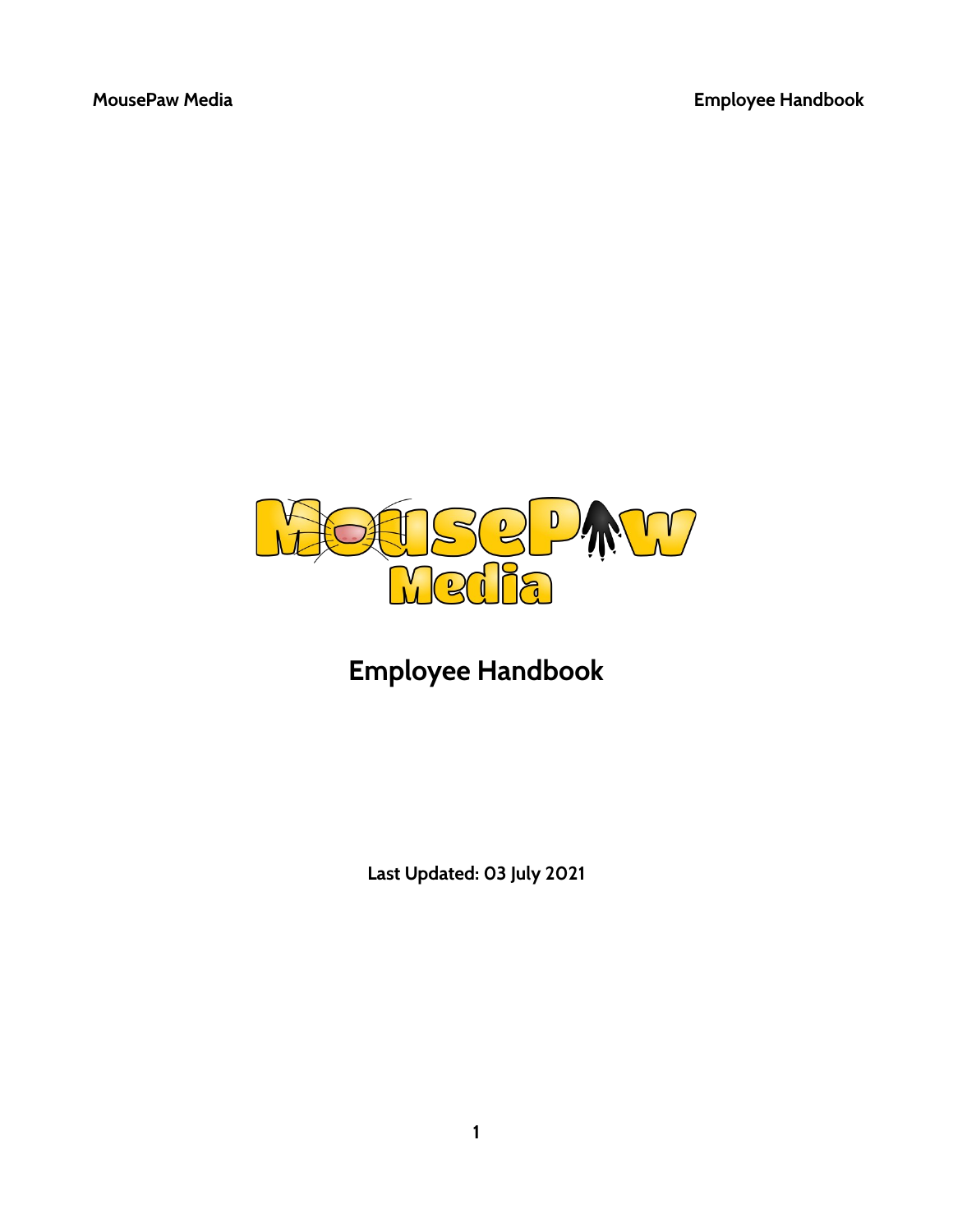# **TABLE OF CONTENTS**

| Disciplinary Warnings and Actions13 |      |
|-------------------------------------|------|
|                                     |      |
|                                     |      |
|                                     |      |
|                                     |      |
|                                     |      |
|                                     |      |
|                                     |      |
|                                     |      |
|                                     |      |
|                                     |      |
|                                     |      |
|                                     |      |
|                                     |      |
| Seniority Rank                      | . 22 |
|                                     |      |
|                                     |      |
|                                     |      |
|                                     |      |
|                                     |      |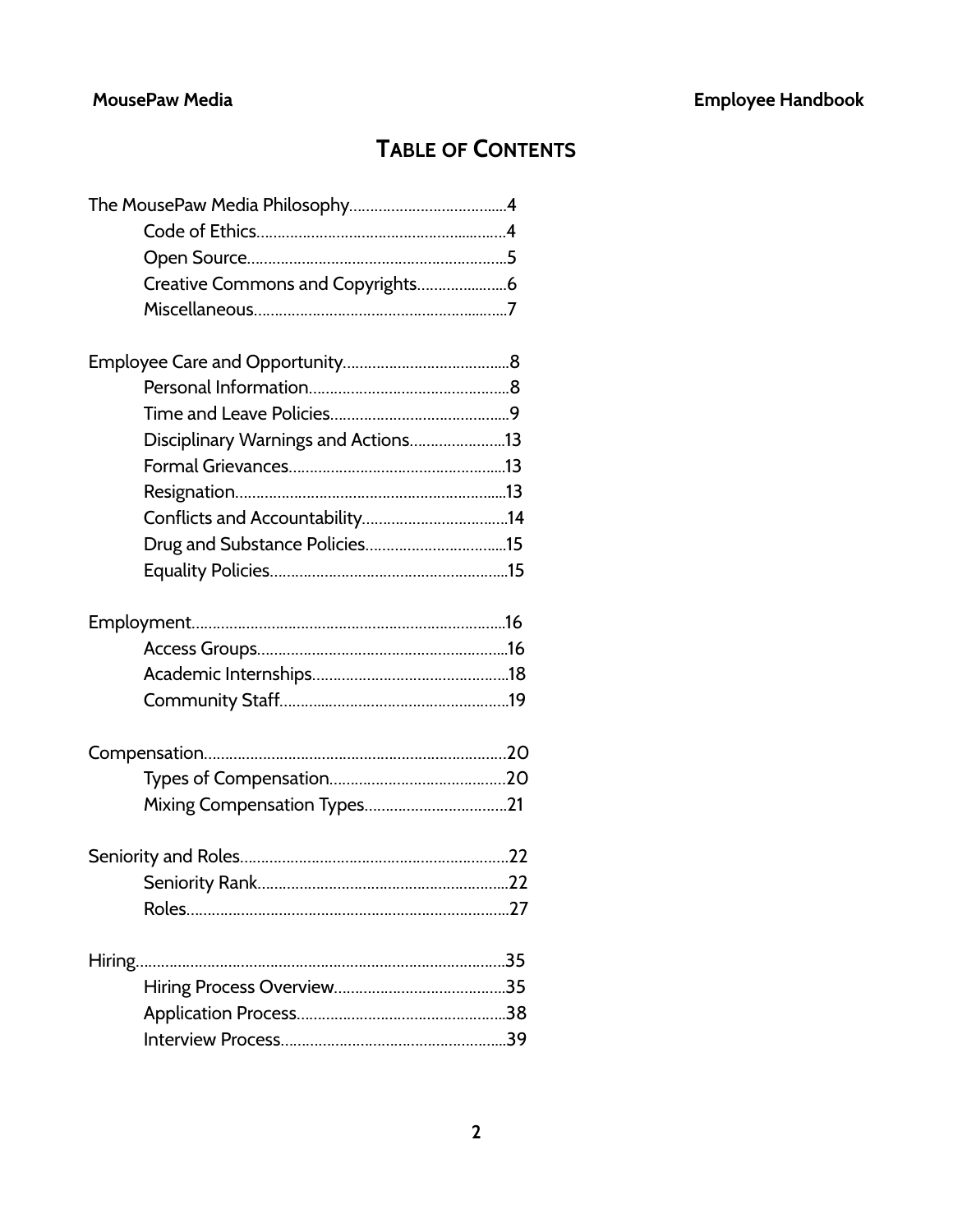| Confidentiality and Social Media Policy51 |
|-------------------------------------------|
|                                           |
|                                           |
|                                           |
|                                           |
|                                           |
|                                           |
|                                           |
|                                           |
|                                           |
|                                           |
|                                           |
|                                           |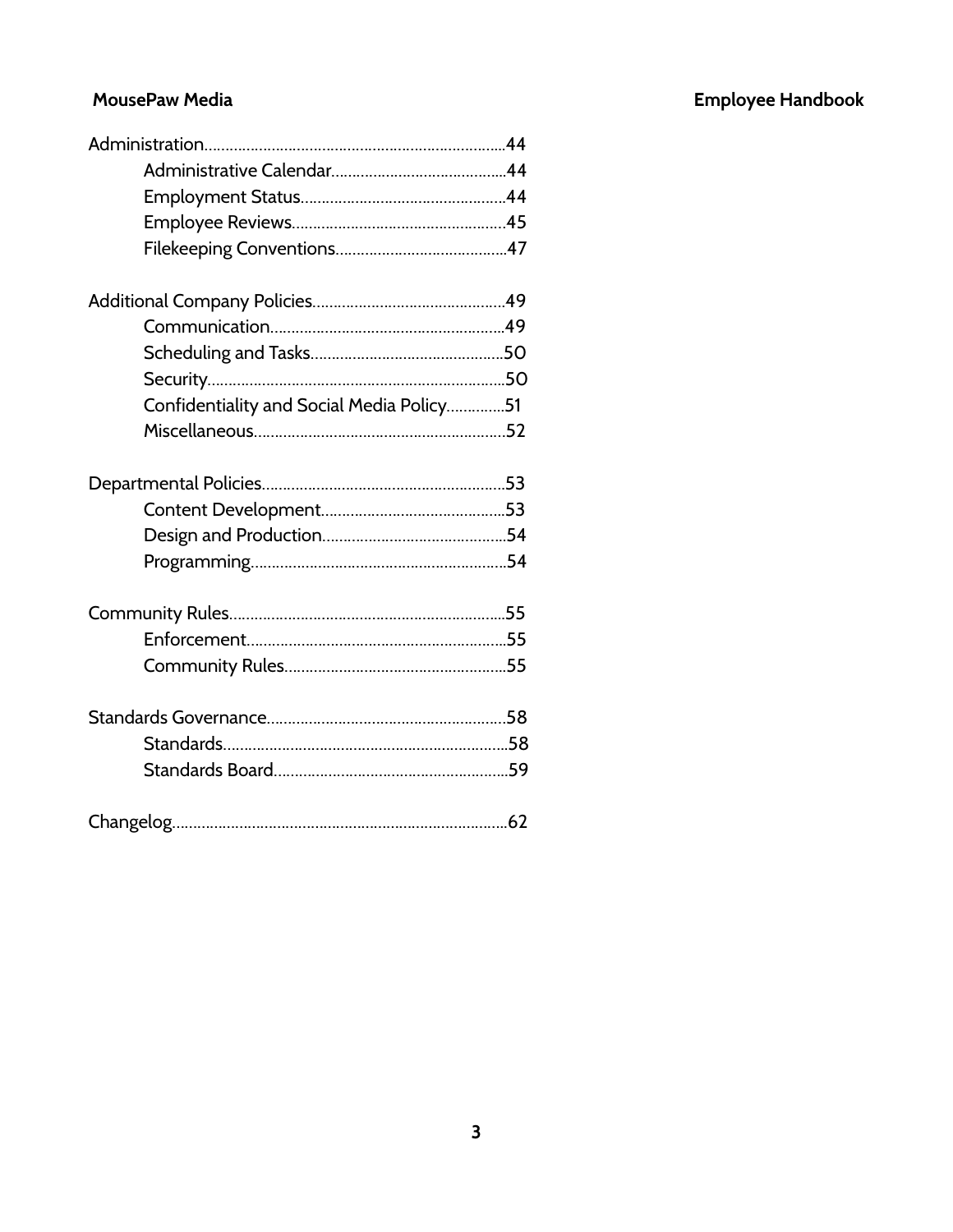# **THE MOUSEPAW MEDIA PHILOSOPHY**

MousePaw Media exists first and foremost to enable and further education. This dedication drives our games, our open source development work, and our internship programs. Everything about our business is subject to this goal.

We stand by our code of ethics, and require that all employees do the same.

## **CODE OF ETHICS**

MousePaw Media is dedicated to encouraging learning and creativity in people of all ages, especially children. Our ethical principles are intended to guide our actions and decisions towards this goal.

While commercial and financial success is desirable, it is not to be pursued to the detriment of the company's ethics. The company should place PEOPLE OVER PROFIT, seeking the well-being of its customers and employees first and foremost.

There is never a reason to cut corners, and "good enough" is never good enough. Employees and managers should be diligent in pursuit of QUALITY, taking the extra time and effort to create a polished, high quality product worthy of our customers.

Mistakes are a natural part of growth. Each individual in the company should be HONEST about and WILLING TO LEARN from these mistakes. There is never a good reason to excuse and cover up mistakes. Each individual should also continually seek to expand his or her abilities and knowledge in their relevant field(s).

Good COMMUNICATION is vital to a team's success, and the company should make every effort to foster and promote natural and healthy communication between employees, managers, and as appropriate, customers. Managers should be diligent in ensuring that company policies do not inhibit collaboration nor the reasonable free and open exchange of ideas within the company.

Employees and representatives of the company should exhibit RESPECT and WISDOM in their words and deeds, being mindful and sensitive to others viewpoints, ideas, and opinions, and taking into consideration the possible repercussions of their words and actions.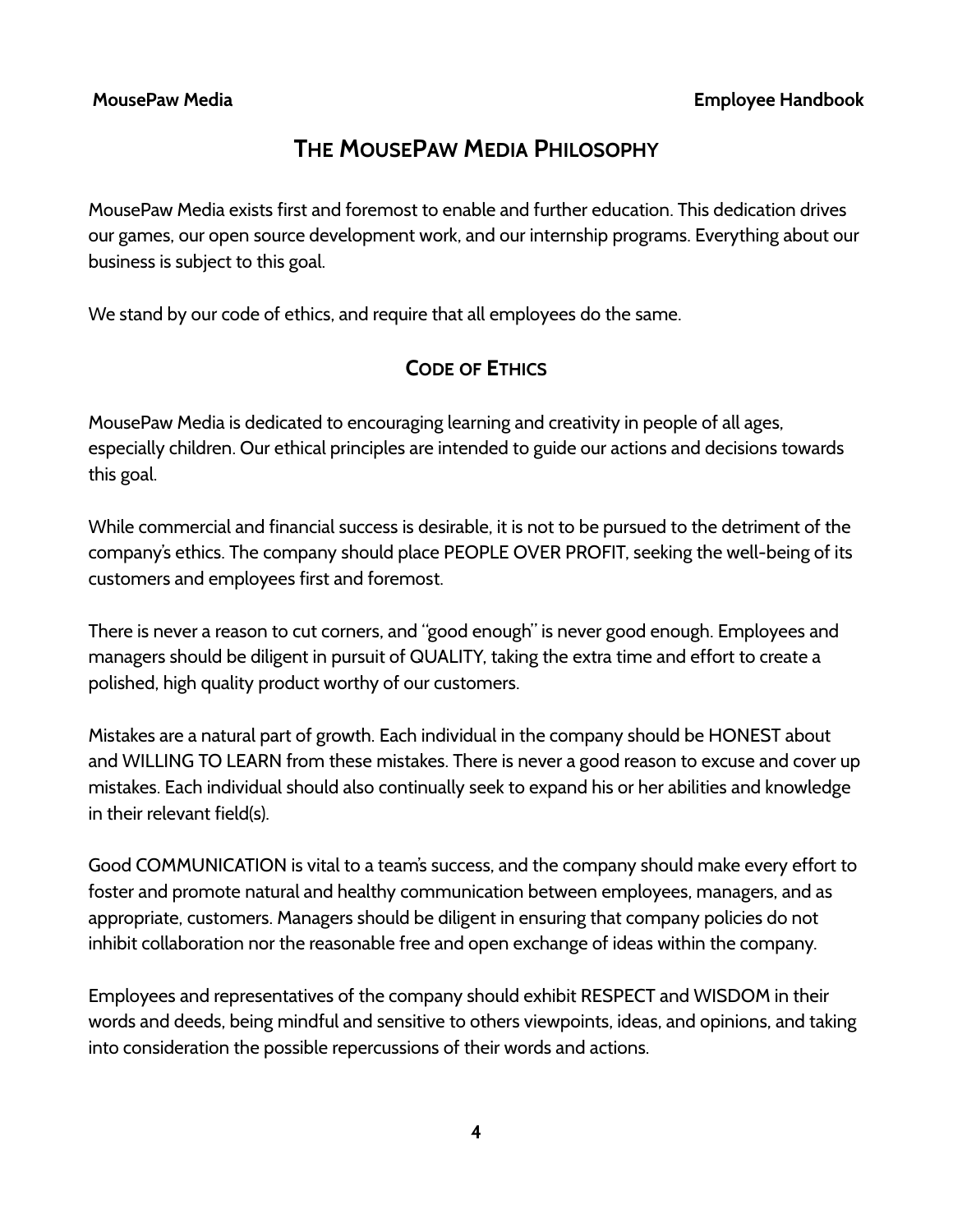HONESTY and FAIRNESS should be present in all of the company's policies and actions, never deliberately misleading, manipulative, or discriminatory. It should seek outcomes that are just and evenhanded for all parties involved.

Each individual in the company should take RESPONSIBILITY for his or her words, actions, and work, and the company should take responsibility for its representatives.

## **OPEN SOURCE**

MousePaw Media is an open source software company and supporters of the Open Source Initiative. Our entire development stack is composed of free and open source software [FOSS], and nearly all of our projects are released under open source licenses.

As a rule, we do not use proprietary (closed-source) software when avoidable. Employees may choose to use some part- or full-proprietary software (e.g. Vivaldi, FreeOffice), but our own standardized software is fully FOSS.

The FOSS community is actually fractured along a very old ethical division between the Free Software Foundation (founded by Richard M. Stallman) and the Open Source Initiative (founded by Eric S. Raymond). While we do not wish to minimize the contributions either organization has made to the FOSS community, we find it necessary to place ourselves squarely in the camp of the Open Source Initiative. For more information, read the book "The Cathedral and the Bazaar," which is freely available from the author, Eric S. Raymond, online.

We believe in the four software freedoms:

- The freedom to use the software
- The freedom to study the software.
- The freedom to share the software.
- The freedom to improve the software.

We believe that these four freedoms must be upheld and enabled in every possible capacity. However, we recognize that situations can arise where enabling these software freedoms can jeopardize the core operations of a company. In these situations, portions of the source code may need to be closed source.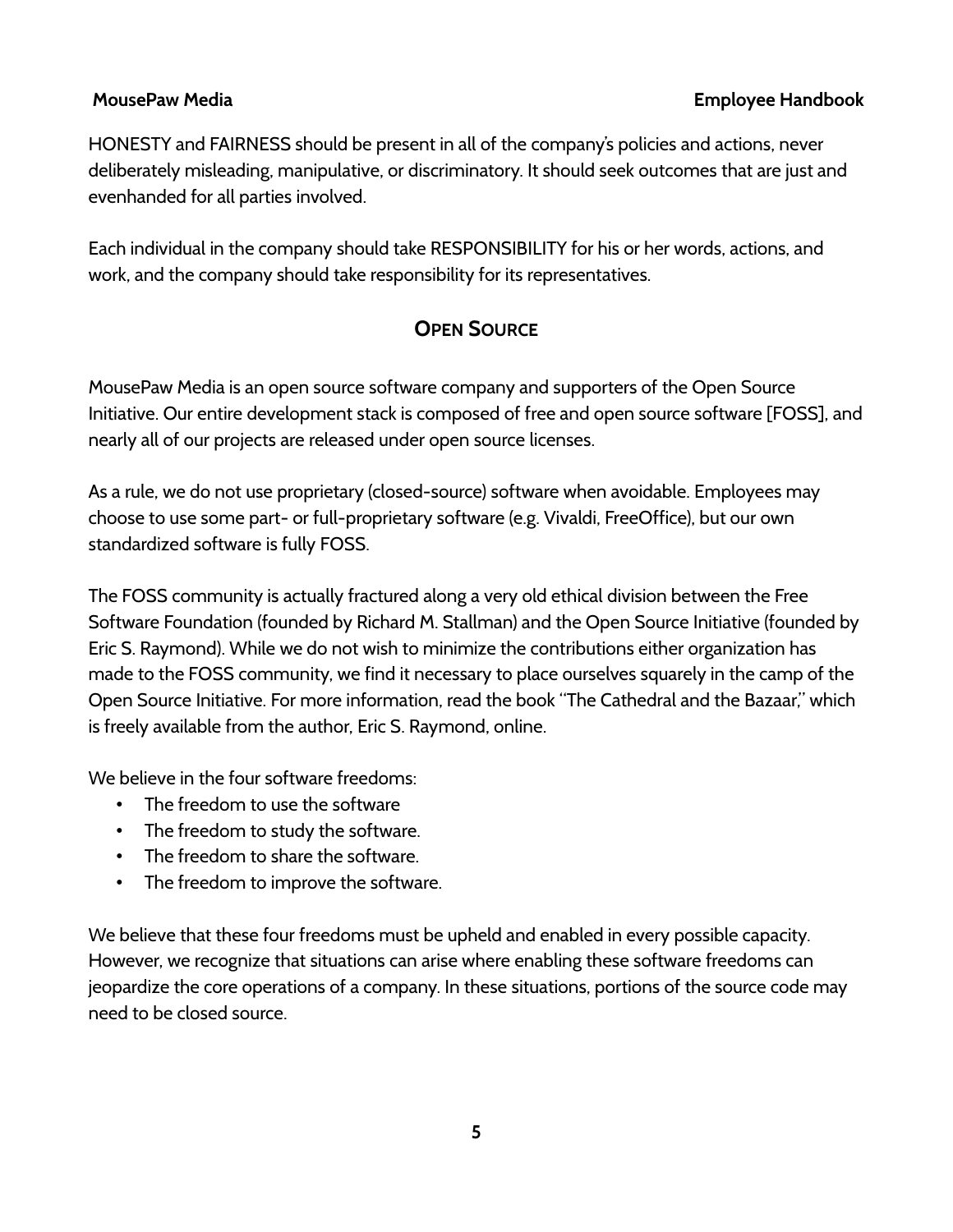We believe in a fifth software freedom: **The freedom to permissively share one's own work**. The GPL prevents this freedom by forcing any code that is compiled with or linked to GPL code to be under the same license, thereby suppressing the use of permissive open source licenses. We believe this "viral" aspect of the GPL is deeply destructive to the larger community. Because of this, we do not advocate the use of the GPL for any purpose.

MousePaw Media temporarily licenses some of our code under the GPL as part of our "duallicensing" structure. However, we plan to relicense this code in the future under an original license, the Software Freedom Propagation License [SFPL], which we'll be writing later. This new license will require that any code compiled with or linked to SFPL code must be licensed under *any OSIapproved license*. This allows us to support the propagation of FOSS, and recreate all of the protections inherent to the GPL, without violating the "fifth freedom".

Our current Software Licensing Standards can be found at: **<https://standards.mousepawmedia.com/licensing.html#software-licenses>**

## **CREATIVE COMMONS AND COPYRIGHTS**

While much of our original intellectual property, including *Operation SpyRat*, is copyrighted, we also advocate and support the Creative Commons. The Creative Commons licenses explicitly allow free use of the content, with particular limitations depending on the exact license.

Because we rely heavily on Creative Commons content, we also look for opportunities to put some of our work into that space.

Our current Content Licensing Standards can be found at: **<https://standards.mousepawmedia.com/licensing.html#content-licenses>**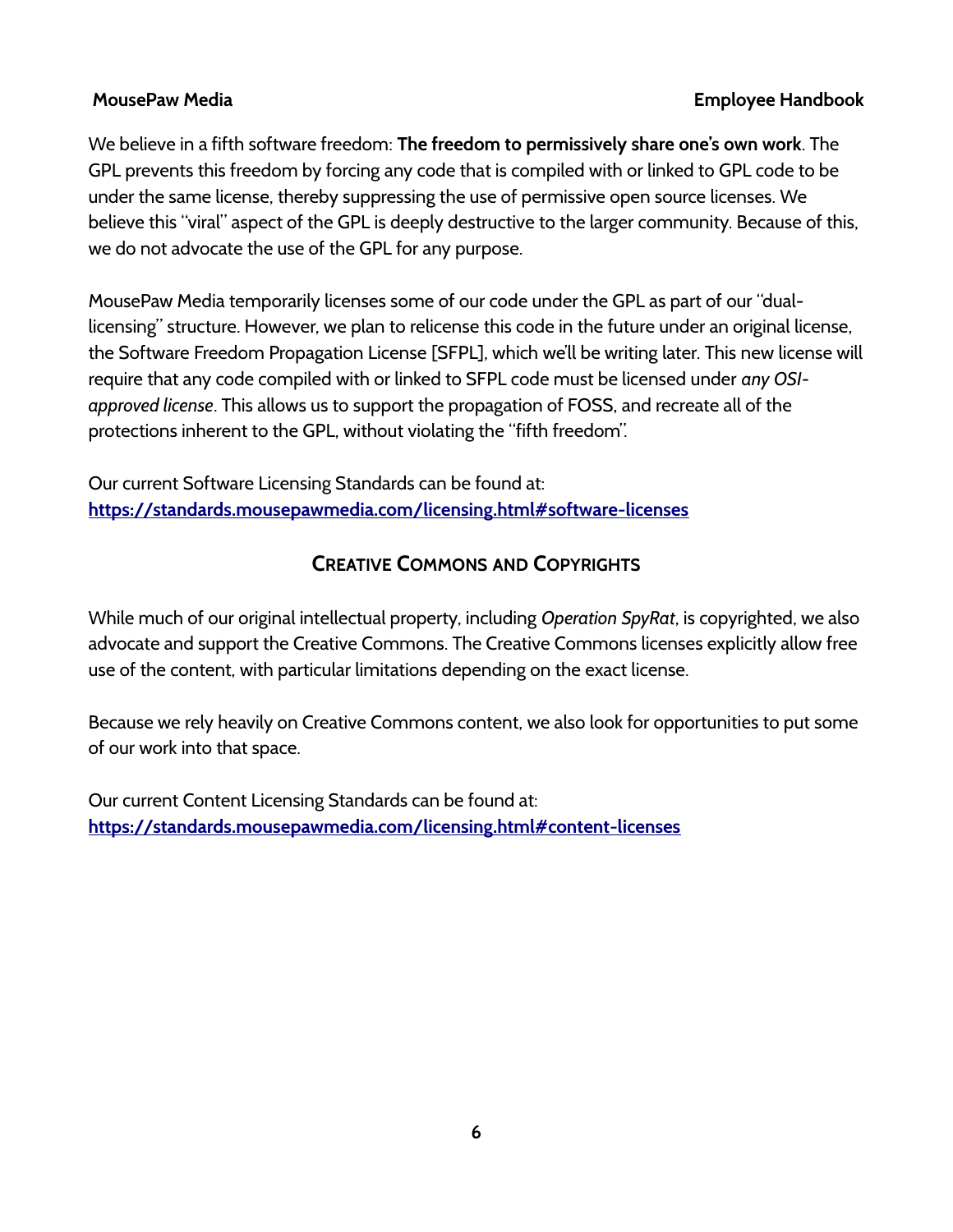## **MISCELLANEOUS**

We **publicly support** the following causes and organizations:

- Open Source Initiative
- Creative Commons
- Internet Archive
- Net neutrality
- Internet privacy
- Copyright, insofar as it supports the rights of the creator.

We **do NOT support** the following:

- Digital Rights Management [DRM]
- Digital Millennium Copyright Act
- Free Software Foundation
- Piracy, in any form.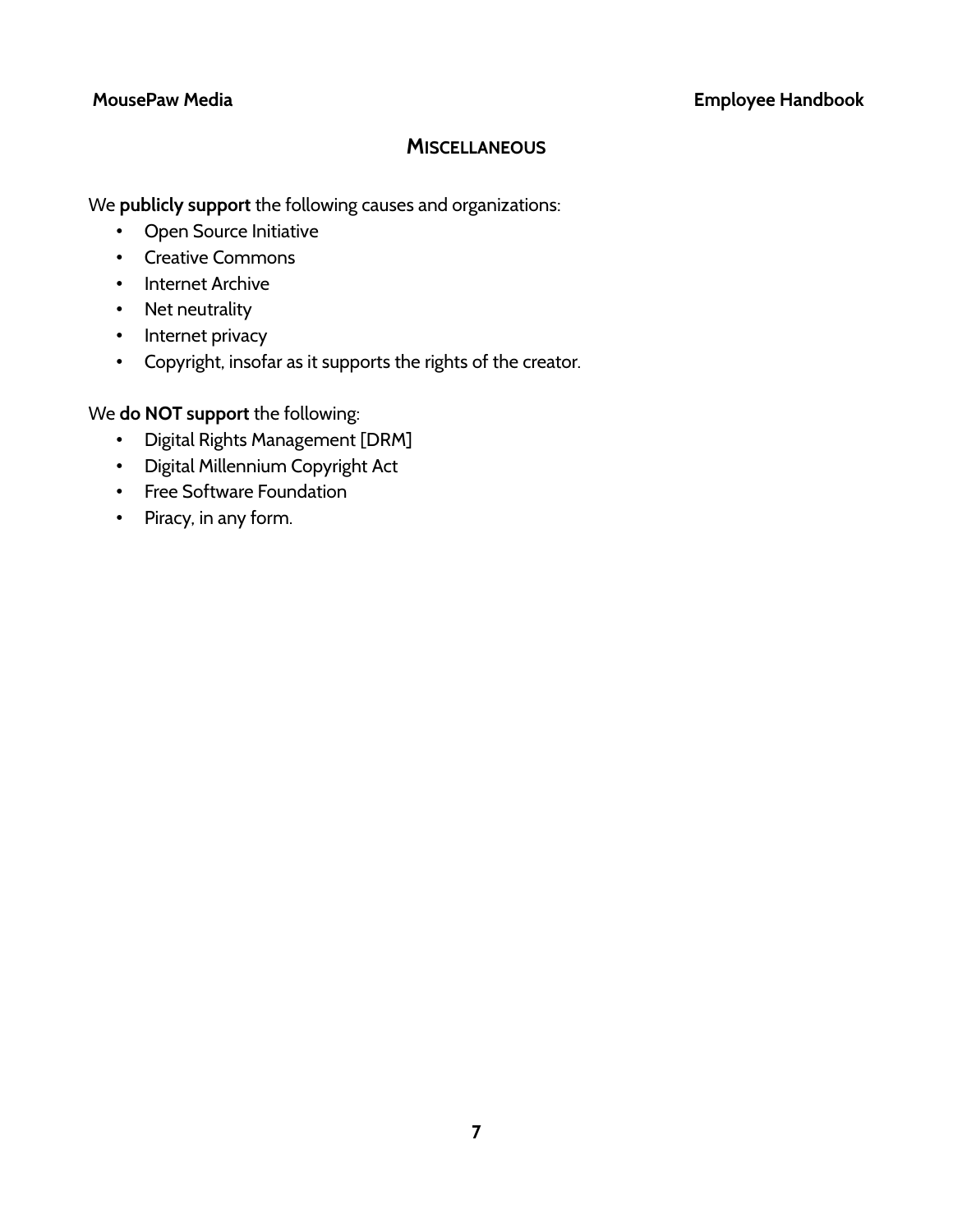# **EMPLOYEE CARE AND OPPORTUNITY**

Instead of a Human Resources [HR] department, we have an **Employee Care and Opportunity** [ECO] department. This department provides employee resources, handles time reports and other administrative functions, oversees hiring, and resolves personnel issues.

All ECO forms can be accessed at **[https://eco.mousepawmedia.com](https://eco.mousepawmedia.com/)**. Completed forms should be sent to **[eco@mousepawmedia.com](mailto:eco@mousepawmedia.com)**, which is monitored by the administrative staff.

If a form cannot be printed, filled out, and scanned, the Linux application **Xournal** or **Xournal++** can be used instead. The signature must still be done by hand; either by graphics tablet or touchscreen.

## **PERSONAL INFORMATION**

The following information must be retained on file and kept up to date by the company, for every employee current and former, excepting terminated employees (see *Administration: Employment Status*). Most of this information is needed for legal reasons, and to ensure the company is able to comply with the terms of the employment contract.

- Full legal name,
- Date of birth,
- Mailing address,
- Telephone number(s),
- Personal email address,
- Freenode IRC username(s) (if any),
- GitHub/GitLab/Bitbucket usernames (if any). Providing these is optional.
- Two highest two college/university degrees achieved or pending.

Any changes or corrections to this information are the responsibility of the employee, current or former, and should be reported to the company via the **Information Update** form as soon as possible.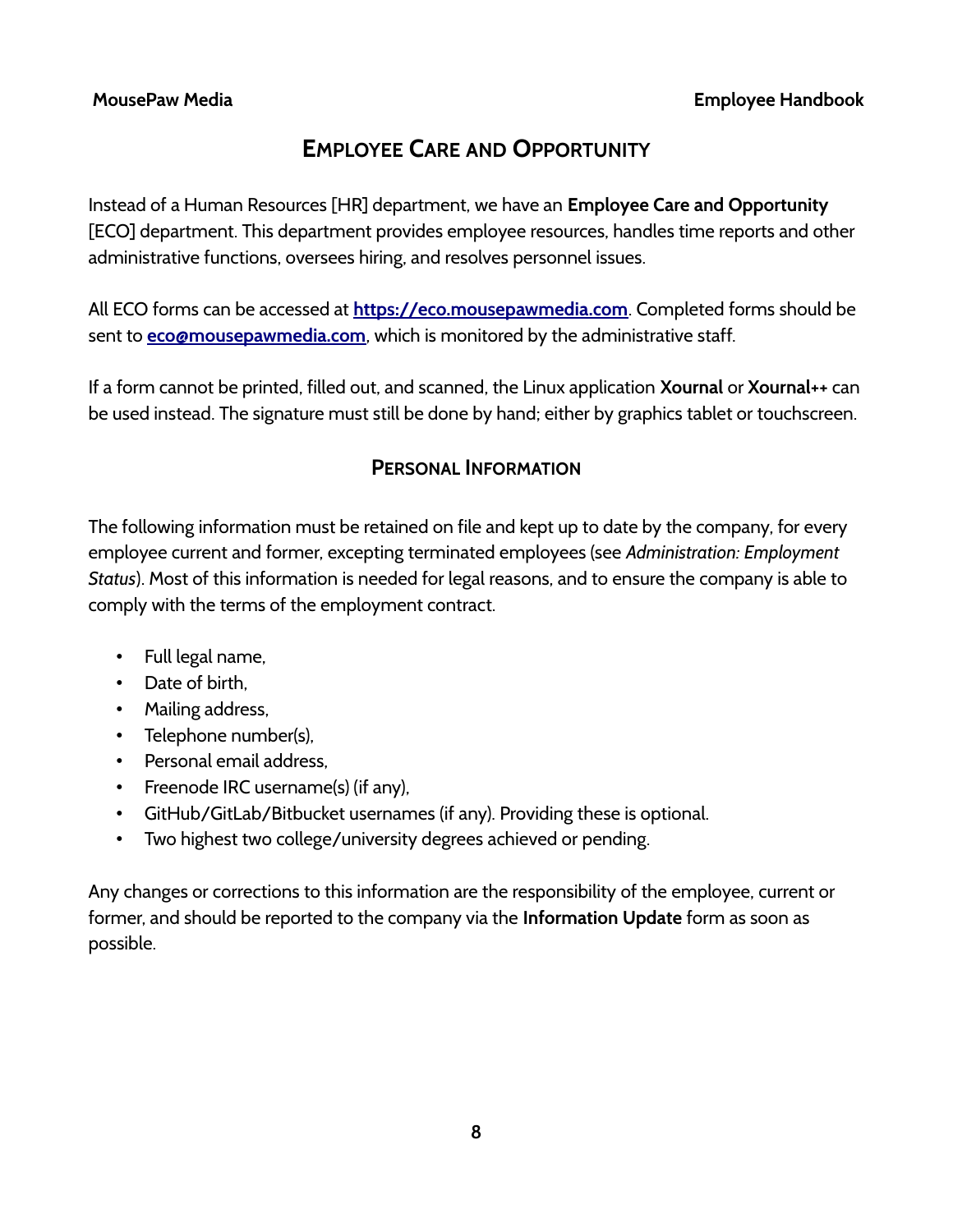## **TIME AND LEAVE POLICIES**

### **MINIMUM TIME COMMITMENT**

Your mandatory minimum time commitment is outlined in your contract. In general, Interns are required to log a minimum of six hours per week.

If you have a contractual time commitment, be aware that it is strictly enforced. If you foresee any difficulty with keeping this commitment, immediately contact your supervisor for help. MousePaw Media has been running the internship program since 2014, and in that time, all of our graduates were able to meet their time requirements amidst considerable school, work, and life commitments; as such, we are prepared to help you restructure your schedule and time management habits to balance and keep your obligations.

## **SOFT CAP**

Your contract may also include a **soft cap**, which defines the maximum number of hours in a week that can be counted towards your contractual target. In general, Interns have a soft cap of eight hours per week and a total contractual target of 240 hours; if an intern logged nine hours in a week, they would be report and be compensated for all nine, but only eight would count towards their 240 hour target.

## **TIME LOGGING**

All time spent working at the company **must be reported** using Kimai (**[https://time.mousepawmedia.com](https://time.mousepawmedia.com/)**). We have very strict policies regarding time reporting.

For all our policies, the time zone is U.S. Pacific.

- 1. The new work day begins at 0600 (6 AM) any hours logged prior to that apply to the previous day. The new work week begins every Monday.
- 2. Hours for a given day **must** be reported before 1000 (10 AM) the next day.
- 3. Each day's logs must contain a description containing the **object codes** for the work completed that day. These may be:
	- 1. Phabricator Maniphest Task IDs
	- 2. Phabricator Differential Revision IDs
	- 3. Phabricator Pholio Mock IDs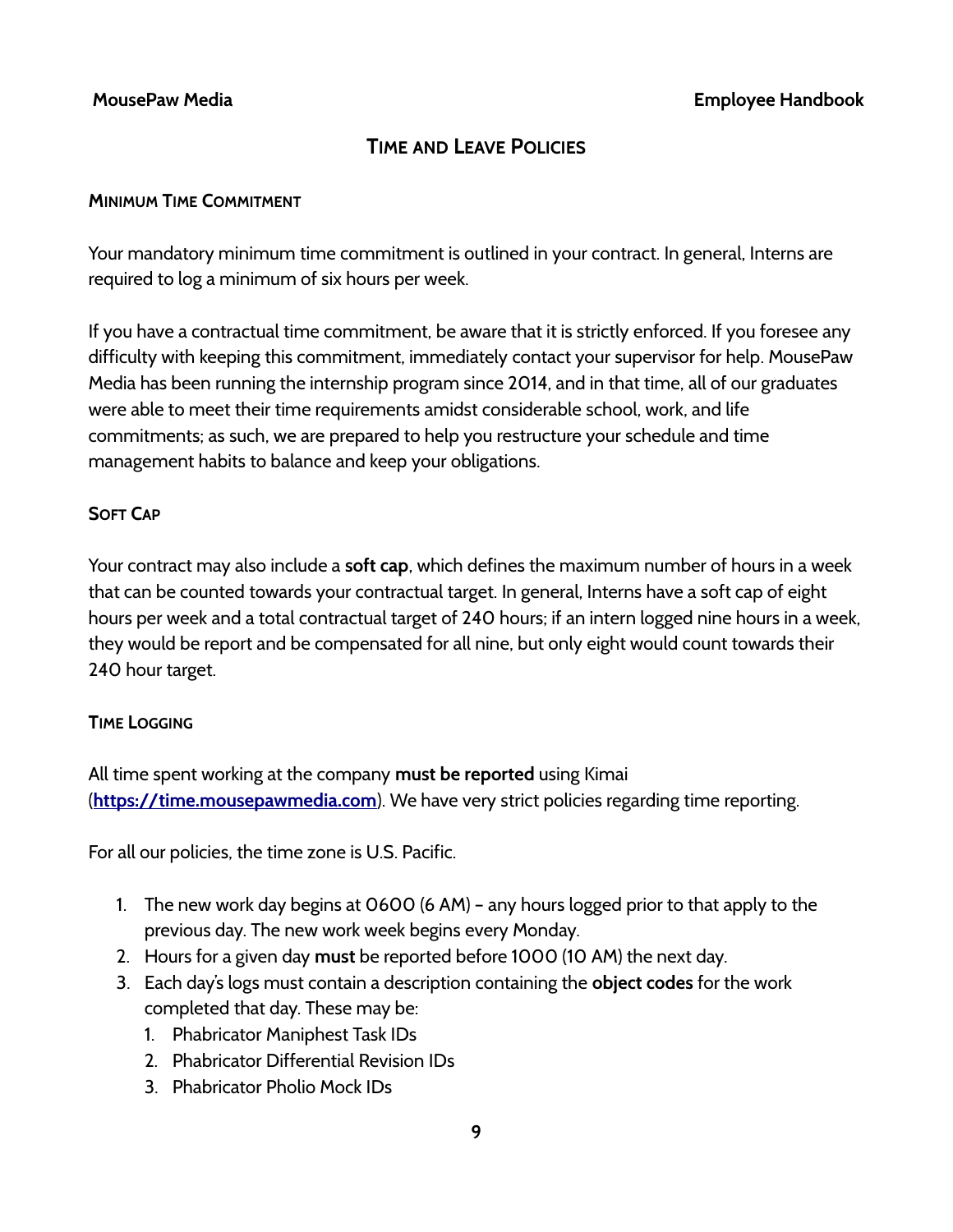- 4. Phabricator Ponder Question IDs
- 5. Repository commit numbers
- 6. Phabricator Phriction (wiki) page links
- 7. Phabricator Calendar Event IDs
- 4. Appropriate proof must be provided for extended periods of "research". This may take the form of a Ponder Question, wiki page edits, or actual resultant work.
- 5. If you are unable to log your time by the deadline, forget to log your time, or have technical difficulties with Kimai, please contact **[eco@mousepawmedia.com](mailto:eco@mousepawmedia.com)** for help.

## **WEEKLY CHECK-INS**

Every week on a pre-established day, you **must** send an email to **[eco@mousepawmedia.com](mailto:eco@mousepawmedia.com)**.

This email should answer the following questions:

- 1. What you did over the past week.
- 2. What did you learn over the past week?
- 3. What challenges did you face over the past week?
- 4. What do you plan to do over the next week?

This email must arrive no later than 1900 (7 PM) on your chosen day. This check-in email constitutes a major part of your job attendance, and aids supervisors in tracking what's going on within a team.

If this check-in email is not received by the deadline, the ECO manager might not approve your hours for the week.

## **TIME-OFF ALLOTMENT**

Time-off allotments are officially measured in **hours**, and are used to cover the hours you are short for within a particular week.

Your time allotments are based on your Seniority in the company. Time-off allotment policies are described in terms of **weeks**, and calculated with regard to your weekly time requirement. For example, if you are scheduled to work 6 hours a week, and have 1 ½ weeks of vacation time, you have 9 hours of vacation time.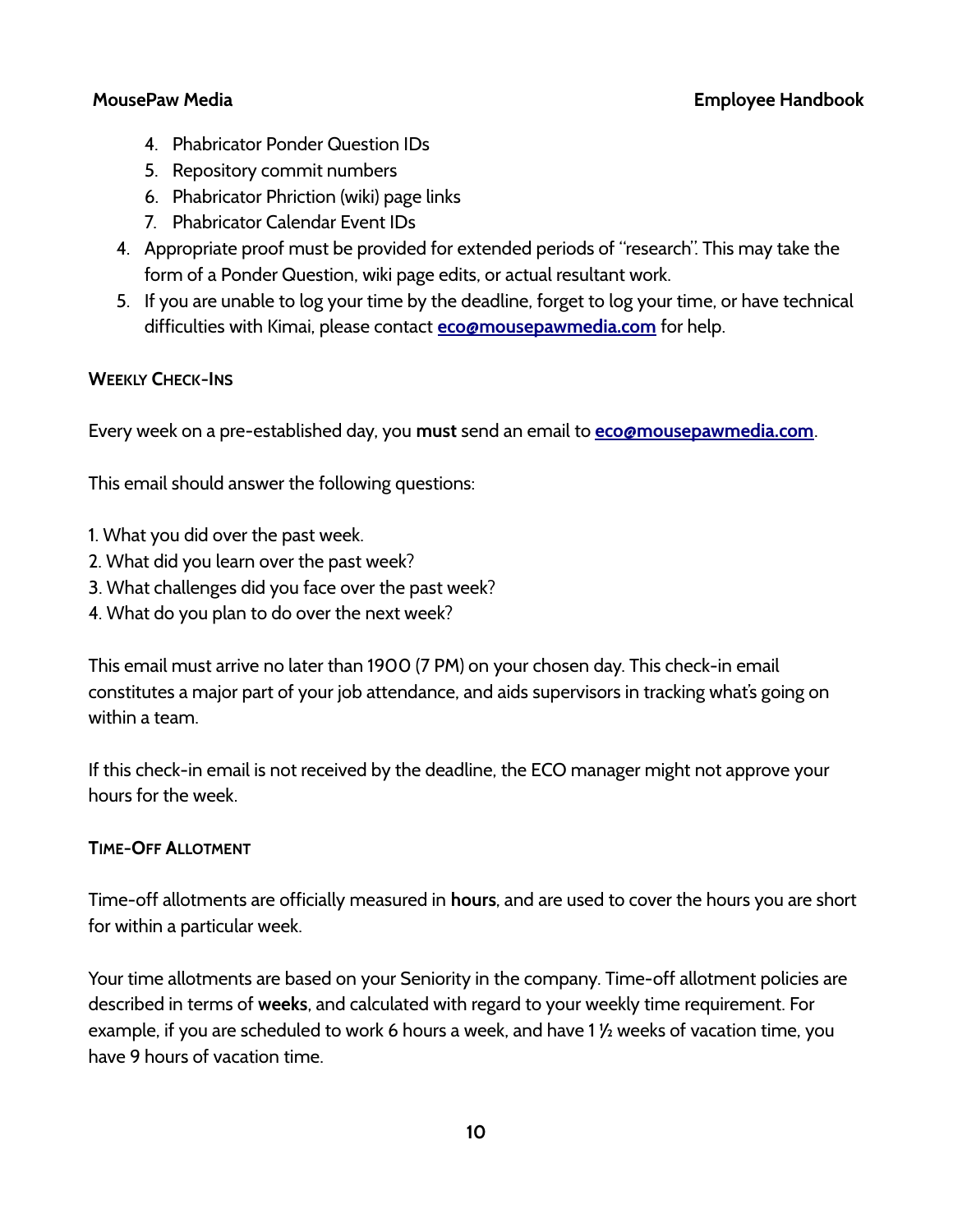Your time-off allotment resets every quarter. All unused allotted time from the previous quarter rolls over to the next quarter. However, accumulation stops at 4 weeks for vacation and sick time, and 1 week for wellness time.

We have three *kinds* of time-off:

**Vacation Time** can be used via an approved Leave of Absence, for any purpose.

**Sick Time** can be used for medical leave relating to yourself or an immediate family member, or any emergency situation. You may use this without prior permission. although you should notify your supervisor in writing (email) as soon as you are aware that you will need to use Sick Time. You **will** need to file a **Leave of Absence** after the fact, unless you optionally filed it in advance, to use your Sick Time.

Because Sick Time is for medical and emergency leave, you should not use it for any other purpose. (We provide Vacation and Wellness Time for those other situations.) Misusing Sick Time is dishonest, and may be grounds for disciplinary action, up to and including firing.

At your supervisor's discretion, you may be required to provide a doctor's note; if a note is provided, up to three days prior to the date of the note can be credited to Sick Time.

**Wellness Time** can be used without prior permission, for any reason, no questions asked. This was adopted for all those situations where employees may be tempted to misuse Sick Time. You merely must give 12 hours of written notice (an email to a supervisor) to use Wellness Time. No Leave of Absence or other paperwork is required of the employee using Wellness Time, either before or after.

Your Wellness Time is also *protected*; you cannot be compelled to use it to cover a Leave of Absence! However, if you do not have sufficient Vacation Time (including borrowing, see below), and do not choose to use your Wellness Time towards your Leave of Absence, it may be amended or rejected.

Supervisors may extend your time-off allotment in one of three ways:

1. If your Standing is Excellent, your supervisor may approve your *borrowing* Vacation or Sick Time from the next quarter. This borrowing will be recorded, and the time will be subtracted from the next quarter's Vacation Time allotment.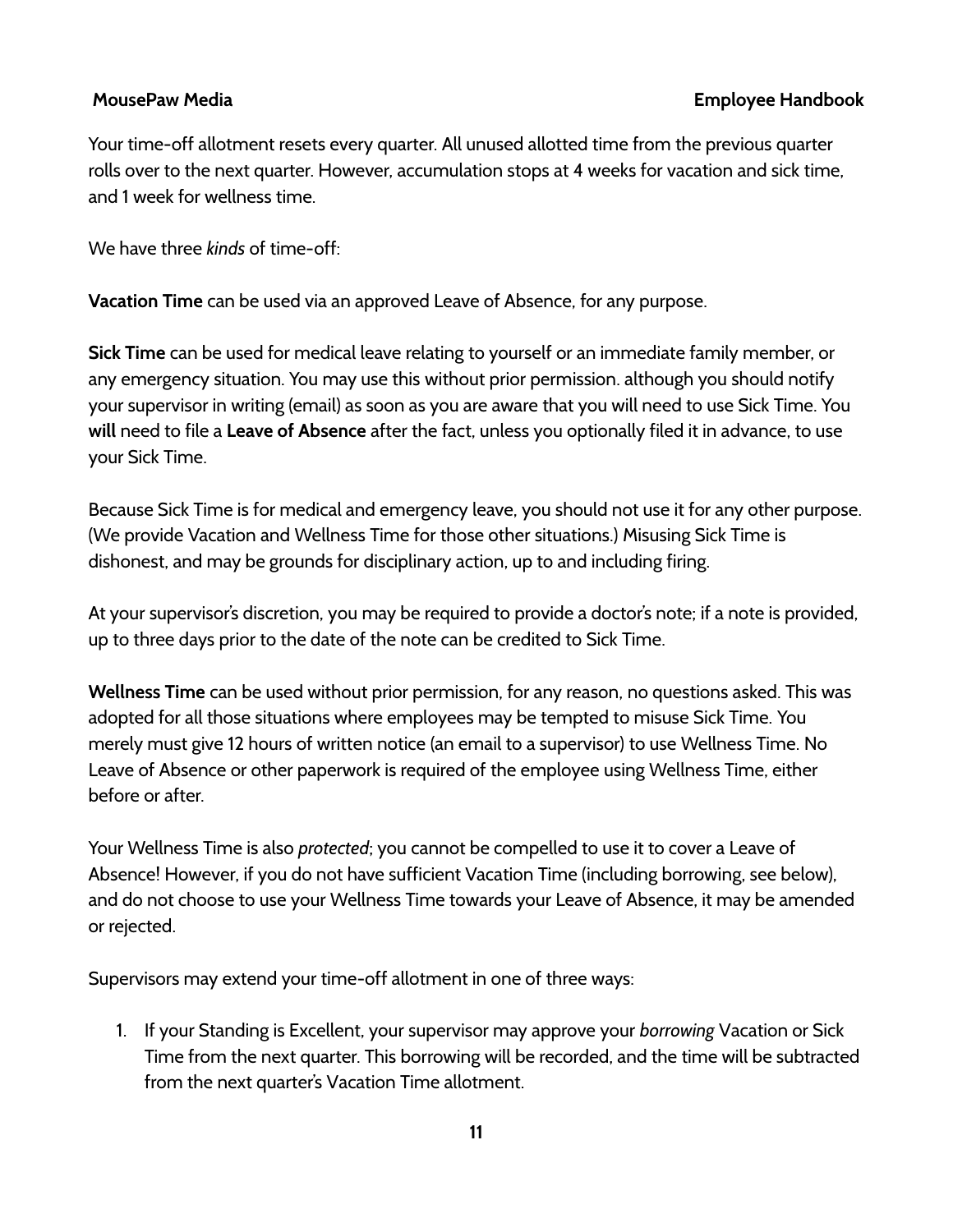- 2. If you have already borrowed all your Vacation Time from the next quarter, and your Standing is Excellent, your Supervisor may extend your Vacation allotment for the current quarter, in writing. The same rule applies separately to Sick Time. This additional allotment cannot be rolled over to the next quarter, under any circumstances.
- 3. A supervisor may, in writing, extend either Vacation or Sick time allotments for emergency situations, at their discretion. This additional allotment cannot be rolled over to the next quarter, under any circumstances.

### **USING YOUR TIME/LEAVE OF ABSENCE**

If you'll be away from your work for a week or more, **or** if you are under contract and plan to put in less than your weekly hour commitment for the week, you must do one of three things:

**Option 1:** Inform your supervisor via email of your intent to use **Wellness Time**, at least 12 hours in advance. However many hours you are short for the week will be covered by your Wellness Time. You are responsible not to go over your allotment.

**Option 2:** Inform your supervisor via email of your intent to use **Sick Time** as soon as you become aware of the need. You will need to file a **Leave of Absence** after the fact, although you may choose to file this in advance if you wish. If you do not have enough Sick Time to cover the absence, your Vacation Time may be used, at your supervisor's discretion.

**Option 3:** Use your **Vacation Time**. You must file a **Leave of Absence Request** form in advance, and have it approved before your time off begins. Formal supervisor approval of the Leave of Absence Request is required before taking the leave in question!

When filling out the Leave of Absence, you should indicate what type of leave you are taking, and when you plan to return. You may also choose to use Sick Time (as appropriate) and Wellness Time, by indicating the number of hours to use from each on your Leave of Absence Request.

If your supervisor chooses to extend your Time-Off Allotment, they must do so on the request. Please note the Start Date, Return Date, Absence Duration, and Time-Off Allotment Use marked by your supervisor on the final form.

Your supervisor may, at their discretion, accept, amend, or reject your Leave of Absence. We aim to be reasonable, but employees should be aware that we very rarely will approve more than three consecutive weeks of time off, except in the case of illness or emergency.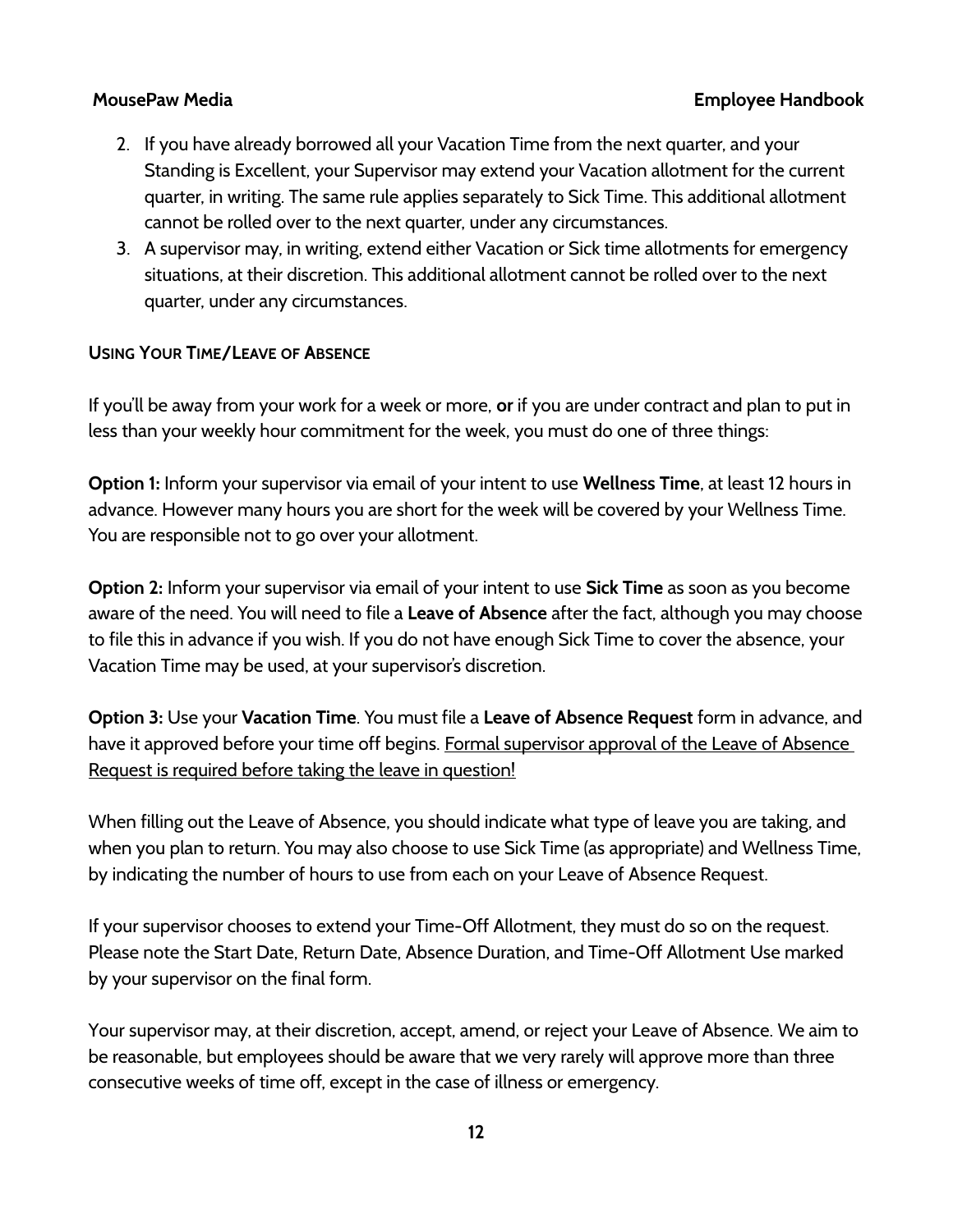## **DISCIPLINARY WARNINGS AND ACTIONS**

Violation of any company policies may result in disciplinary action, up to and including termination of employment/internship, and legal action if deemed necessary. This is at the ultimate discretion of management.

Any time a warning is issued or disciplinary action is taken, the employee will receive a written **Disciplinary Warning Notice**, describing the issue, the consequences, the plan for improvement (if relevant), and consequences of further infractions. This may be preceded or accompanied by a face-to-face meeting between the employee and management, at management's sole discretion.

Disciplinary Warning Notices are considered both *final* and *non-negotiable*. If you do not agree with any part of a Disciplinary Warning Notice you received, including the consequences thereof, you may be given an opportunity to discuss your concerns with management; however, you should understand that *this is not your right*.

Disciplinary action is at the discretion of management, and may include (but is not limited to) probation, unpaid leave, loss of privileges, docking hours or compensation, or even termination.

## **FORMAL GRIEVANCES**

If you are experiencing a conflict with one or more co-workers, and it cannot be resolved informally, you may file a **Formal Grievance** within 15 days of the incident. This will facilitate resolution of the conflict by management.

In any situation, the goal of a Formal Grievance is to find a resolution to a conflict in the most peaceful and effective manner possible.

## **RESIGNATION**

If you intend to resign entirely from your role with the company, you will need to fill out a **Resignation Request**.

If you are under an Intern or Staff Contract, bear in mind that under the terms of your contract, a resignation for any reason other than unforeseeable and unavoidable life circumstances may (and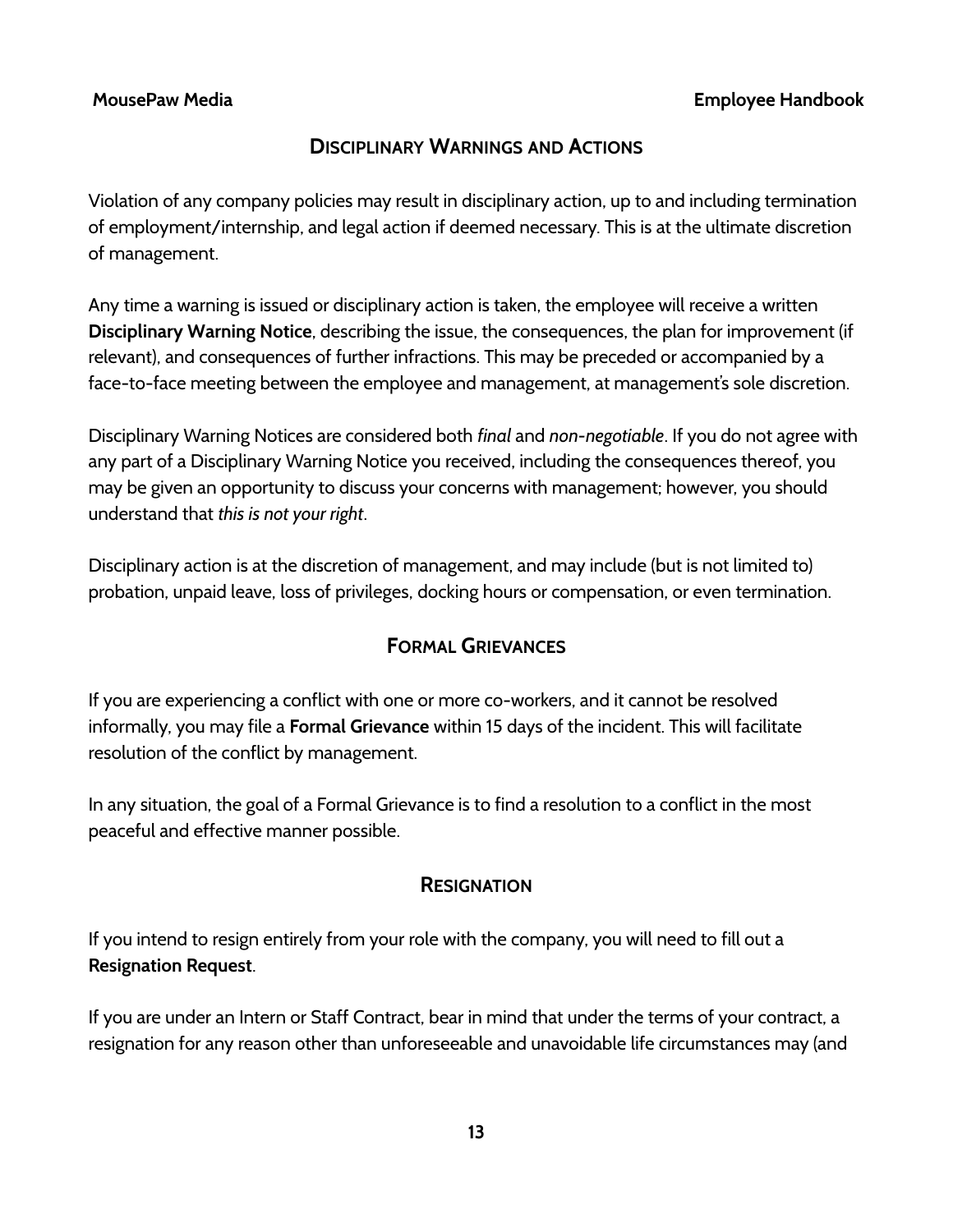usually is) counted as a *termination* (firing), instead of a resignation. Such a resignation cannot be rescinded, and the resigning employee permanently forfeits all benefits of employment.

## **CONFLICTS AND ACCOUNTABILITY**

We strive to maintain constructive, professional, friendly communication between employees at all times – *in that order*. To that aim, our Code of Ethics, Community Rules, and company policies are strictly enforced.

Most of this is pretty self-explanatory, but because our communication style tends to be friendly and somewhat relaxed, it can be easy to overlook one aspect: **we are working in a professional environment** wherein, while we may generally be *friends*, we are not necessarily *peers*. Rank and management authority should be a factor in how we disagree and debate. Everyone is entitled to basic respect and civility, but superiors should be treated with additional respect; at our company, rank and authority are earned, never given.

Employees are always welcome to bring up matters they are concerned about. When doing so regarding a superior, it is helpful and important to remember that everyone is accountable to someone.

- Interns are accountable first to their internship supervisors, second to their other supervisors, and third to direct co-workers with higher rank.
- Journeymen (see "Seniority and Roles") are mutually accountable to one another and to their superiors. The same is true of Seniors.
- Managers are specially accountable to one another. Leads and Assistant Leads have special authority to directly confront problems regarding each other, regardless of seniority and role. Second Assistant Leads, although they are in training, have similar authority to voice concerns.

In short, while you may voice concerns, you may not be responsible for holding the individual accountable. You can generally trust that person's peers and superiors to handle accountability. If you feel the issue is serious enough, you may choose to file a Formal Grievance.

Managers have unique authority to address problems. It's one of their primary roles. As a rule, **managers are encouraged to address a problem at the same scope it occurred**. For example, if an employee were disrespectful in a private email, that should be addressed in private. However, if the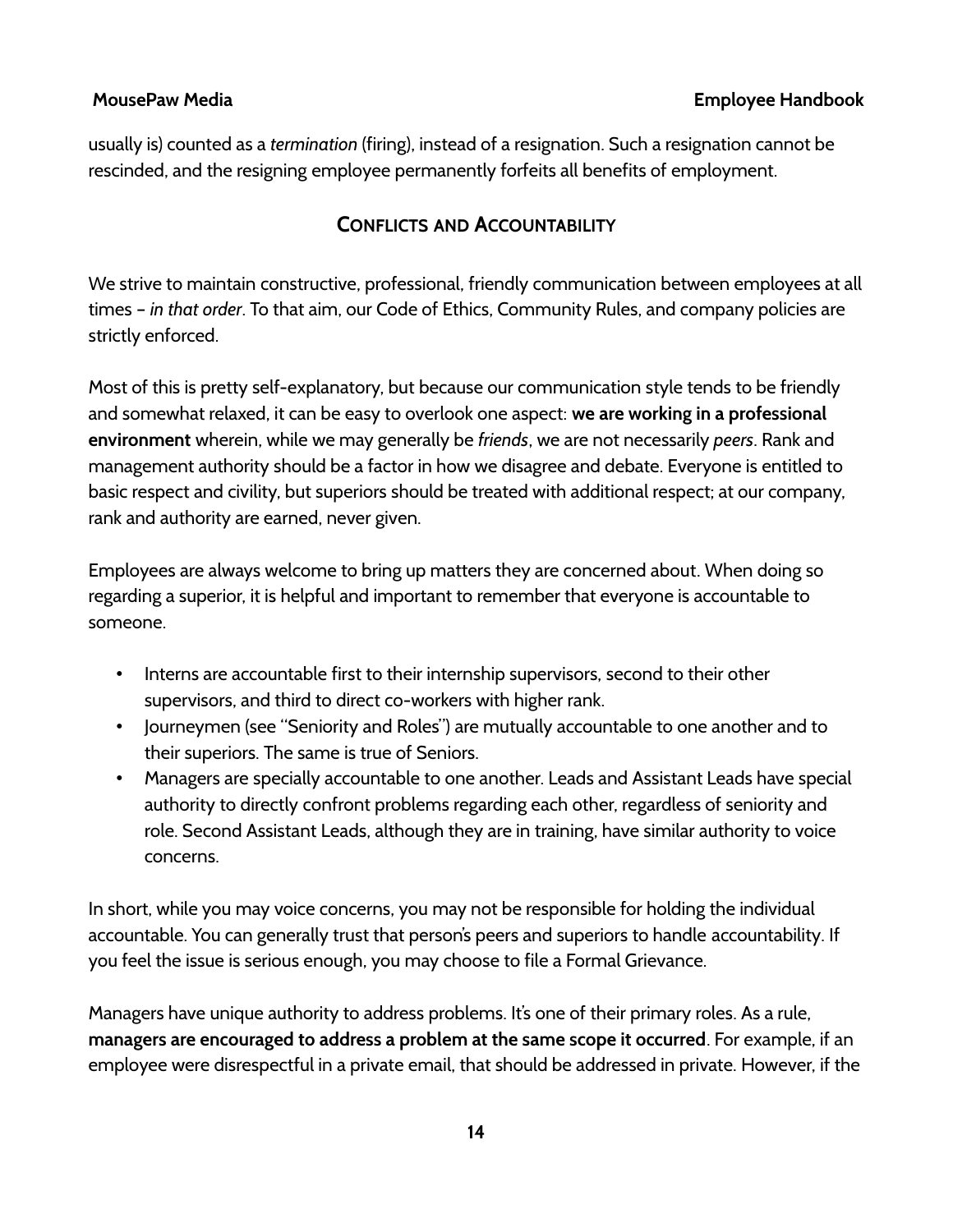employee were disrespectful during a meeting, they should be confronted during the meeting. Furthermore, **a manager always has the right to involve other managers**, at their sole discretion.

## **DRUG AND SUBSTANCE POLICIES**

MousePaw Media is a drug-free workplace. As such, we prohibit the use of alcohol, marijuana, nonprescribed drugs during work hours. If the employee comes to work under the influence of alcohol or drugs or uses alcohol or drugs during work time, the employee will be disciplined in accordance to the policy, up to and including termination.

We strictly prohibit any and all smoking or use in any form of tobacco, tobacco-based products, including e-cigarettes, or marijuana during or within one hour prior (four hours prior for marijuana) to any in-person work session or company-sponsored event. This policy is intended to protect employees who are sensitive to these substances.

Additionally, we strongly discourage wearing perfume or scented products to any in-person work session or company-sponsored event

## **EQUALITY POLICIES**

*We have a zero tolerance policy for harassment* in any form, including bullying, hazing, and discriminatory behavior. Everyone is entitled to the same basic and professional respect, regardless of gender, nationality, disability, religion, heritage, lifestyle, health, or beliefs.

Employees are *absolutely required* to report in writing any harassment they experience or observe to management. The issue *will* be investigated by management and appropriately dealt with.

By this same token, we do not tolerate anyone demanding special privileges, excepting reasonable accommodations and protections. Equality means exactly that: *equality*. Everyone is held to the same standards of conduct and behavior.

We aim to comply with all Equal Employment Opportunity laws, policies, and regulations for the United States. If you need special accommodations for any reason, please contact **[eco@mousepawmedia.com](mailto:eco@mousepawmedia.com)**.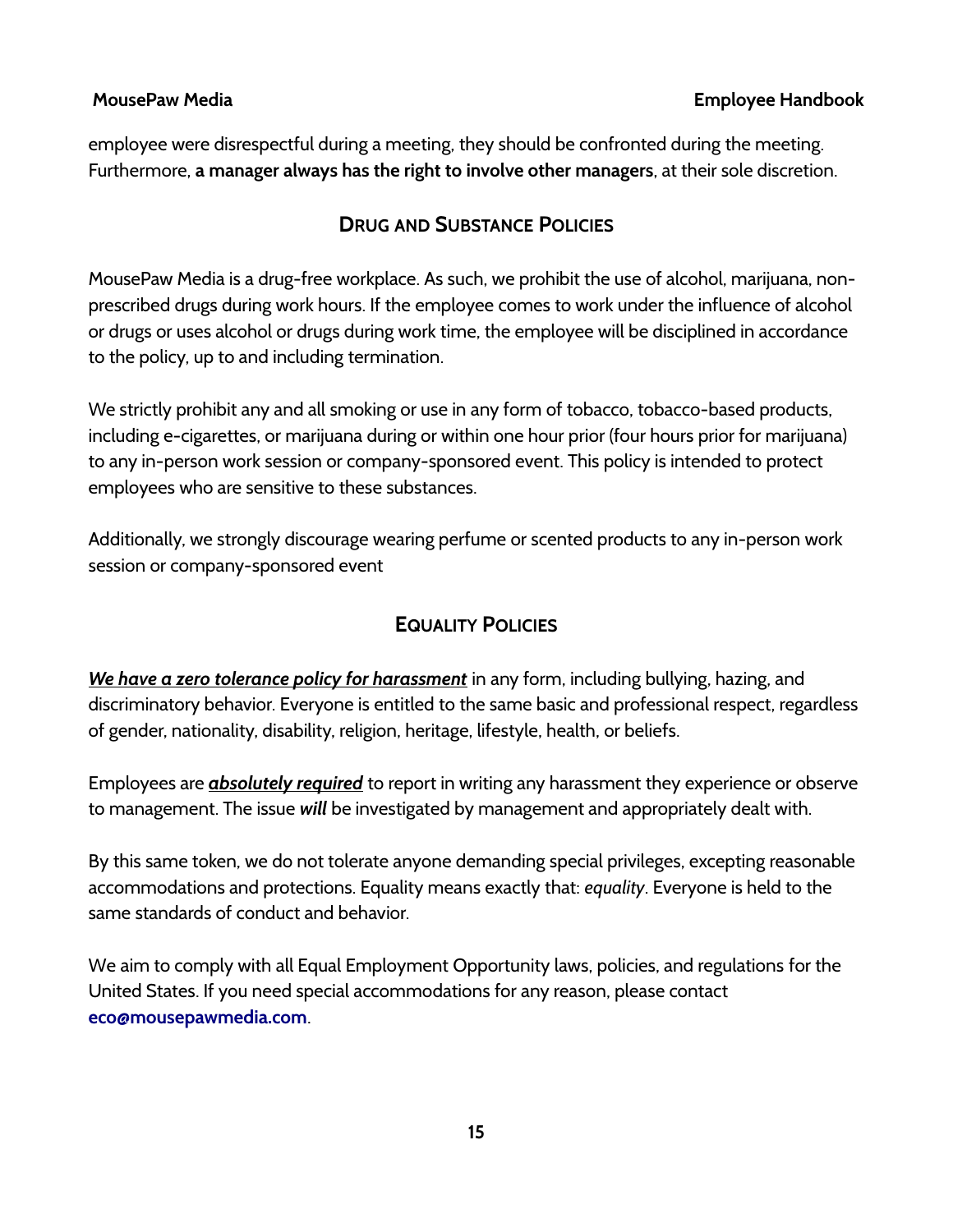# **EMPLOYMENT**

## **ACCESS GROUPS**

The MousePaw Media team is actually composed of three distinct **Access Groups**, each which is further subdivided. These are most distinctly seen on Phabricator.

- Contributor
- Trusted
	- Trusted Contributor
	- Alumni
- Employee
	- [Community]
	- Intern
	- Staff
	- Manager

On Phabricator, these access groups are designated by Projects; access controls are handled primarily by Spaces: Global, Trusted, Staff, Management, and Secure. What belongs in each Space is managed on Phabricator; we will not explore this here.

**Contributor** is the lowest access level, consisting of *unverified* volunteers. This is the default access group into which any new Phabricator is placed.

- Can access **public** development resources.
- Can access **Global Space** on Phabricator.

**Trusted** is the second access level, consisting of *Trust Verified* volunteers. (See *Access Groups: Trust Verification*). It is composed of three subgroups:

- **Trusted Contributors** are contributors who have passed Trust Verification.
- **Alumni** are former employees; they are moved to this Access Group to eliminate policy requirements that would be unnecessary burdens upon them.

In most cases, Trusted individuals are granted community authority similar to regular employees, but lack the legal status and some advanced privileges.

Privileges at this level are:

• Can access **Trusted Space** on Phabricator.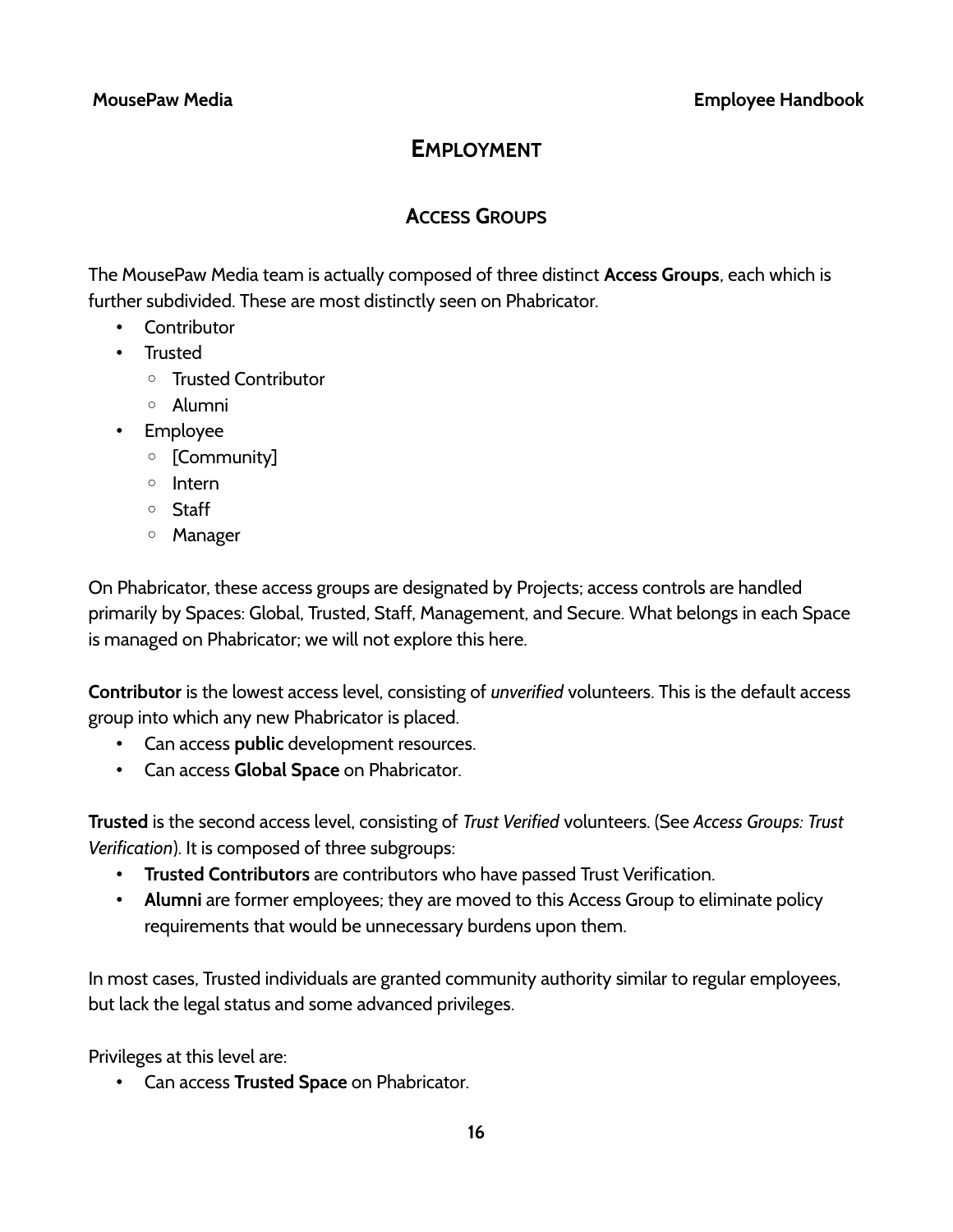- Permitted to access company Skype rooms.
- May have access granted to additional tools, as needed.
- For collaborative purposes, are considered on near-equal footing with staff.
- May be included on Team page on company website (as volunteer).

It is important to distinguish a few things that Trusted individuals *cannot* do:

- They cannot serve on Standards Board meetings.
- They cannot hold Roles under any circumstances.
- They are not issued MousePaw Media email accounts.

In most cases, Trusted individuals are not granted official company logins (MousePaw ID), although there are exceptions.

**Employee** is the third access level, consisting of current community staff members and legal employees of MousePaw Media. The subgroups here correspond to the employee's official Seniority and Roles.

Privileges at this level are:

- Official company email account and login (MousePaw ID).
- Permitted to access all staff and development resources via MousePaw ID.
- Can access **Staff Space** on Phabricator.
- Employees are all considered effective community moderators.

The additional **Community** designation indicates the individual is not a legal employee, but is granted similar privileges under contract (see Community Staff).

## **TRUST VERIFICATION**

There is presently no single formal method for Trust Verification. The basic principle is that Management is reasonably confident that the individual respects the community rules, will be a contributing member of the project, and would thereby benefit from the additional privileges.

Here are a few ways one can potentially earn Trust Verification:

- The individual's trustworthiness is also known to a member of management,
- The individual demonstrates their trustworthiness as a Contributor,
- The individual has demonstrated their trustworthiness through participation in another healthy open source community.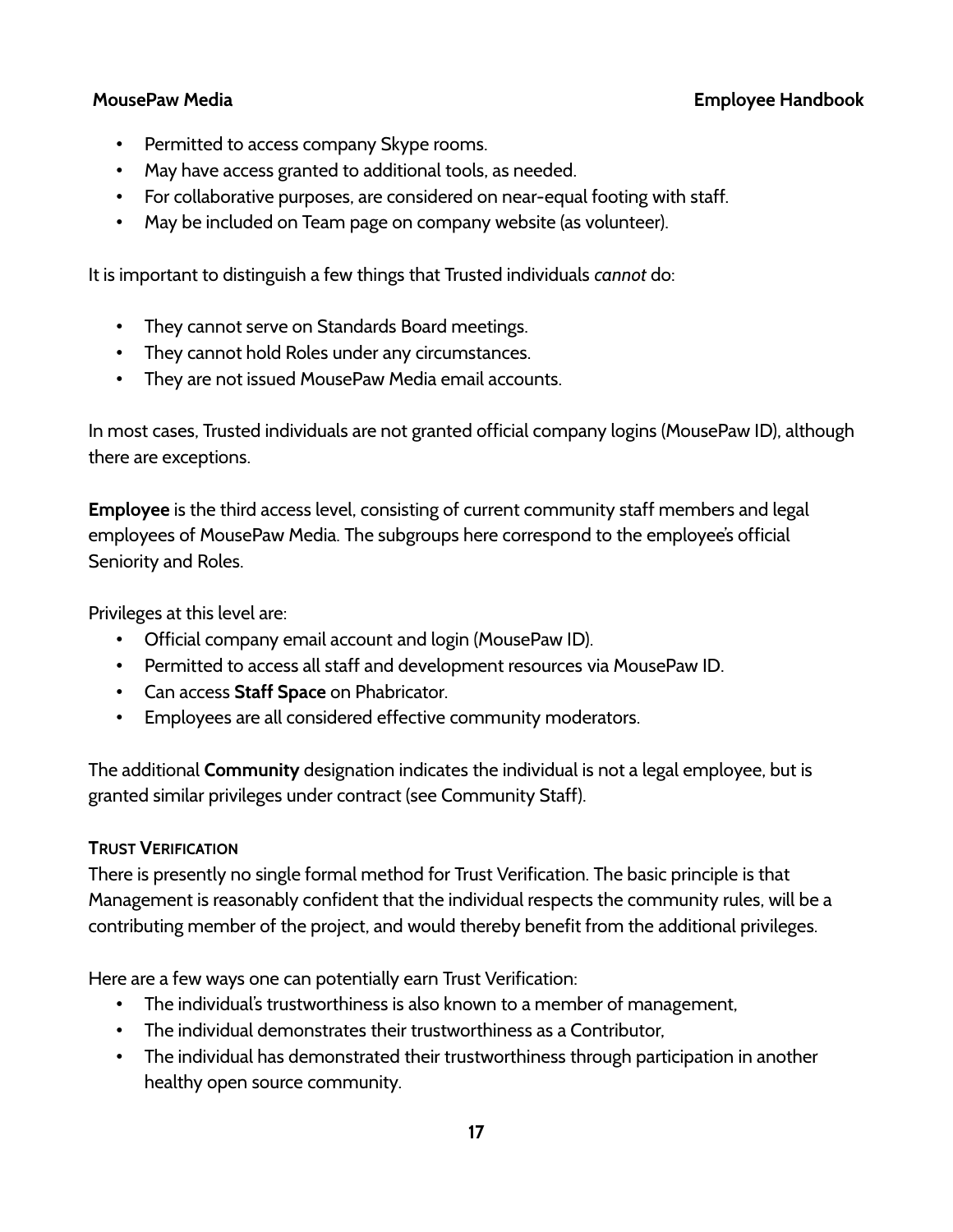## **ACADEMIC INTERNSHIPS**

If an employee wishes to gain college credit as compensation for part or all of their internship (see *Compensation*), they must first complete and submit an **Academic Internship Request**. This must be submitted to the employee's Internship Supervisor and all concerned parties at the employee's academic institution.

The Academic Internship Request must be signed by…

- The Student/Employee who wishes to gain college credit,
- The Company Internship Supervisor,
- The Academic Adviser/Internship Faculty Adviser to the student/employee,
- The Internship Coordinator at the academic institution.

Where requested, each party should include their phone number and/or email address, for the reference of the other signing parties. A copy of the final, fully signed Academic Internship Request should be given to each of the signing parties.

The terms of the Academic Internship are laid out in their entirety on the Academic Internship Request, and are replicated below for reference.

*By signing this form, you, the employee, confirm that you understand and agree to the following terms of the academic internship.*

*During the approved time period, you will be compensated solely in academic credit at your institution of enrollment. You must comply with both institutional and company policies regarding your academic internship; in situations where policies conflict, your company internship supervisor should be consulted. Once this form has been signed by all parties, no other compensation, including equity, will be provided to you by the company for any work completed between the Start Date and End Date indicated on this form; this cannot be canceled or retroactively amended.*

*Failure to complete learning goals, comply with policies, or otherwise fulfill the requirements of the academic internship WILL result in a failing grade. Neither your institution nor MousePaw Media are obligated to award a passing grade, nor an opportunity to repeat the Academic Internship.*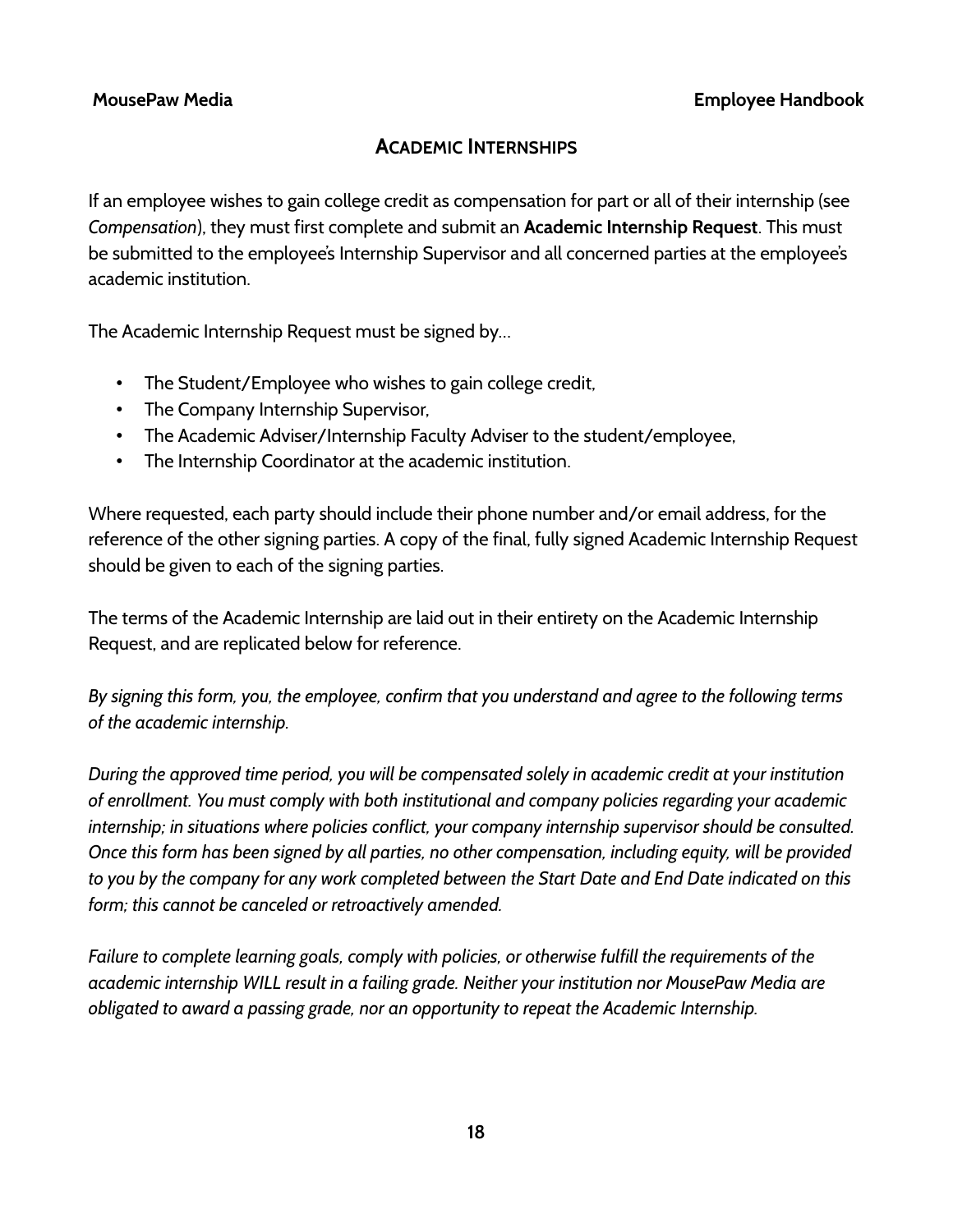# **COMMUNITY STAFF**

We provide internship opportunities to individuals outside of the United States via the **Community Internship** program. Applicants are vetted through the formal hiring process, and Community Interns are still under a contract that defines the formal relationship.

Upon completion of the Community Internship, an individual may choose to remain as **Community Staff**. This affords many of the same privileges granted to legal employees, and Community Staff are governed under the same policies (where applicable).

The following restrictions are placed on Community Staff at any seniority level:

- They gain NO equity or college credit for their hours.
- They are NOT eligible for Security Clearance.
- They may NOT serve in any role requiring Security Clearance.
- They are NOT eligible for Staff Contracts.

However, Community Staff should be treated as employees in all other manners.

Additionally, if a member of Community Staff is formally hired by the company later, all time logged and work completed during the Community Internship *will* be credited, and Seniority retained. However, the company is not required to award equity or college credit for this pre-hire time.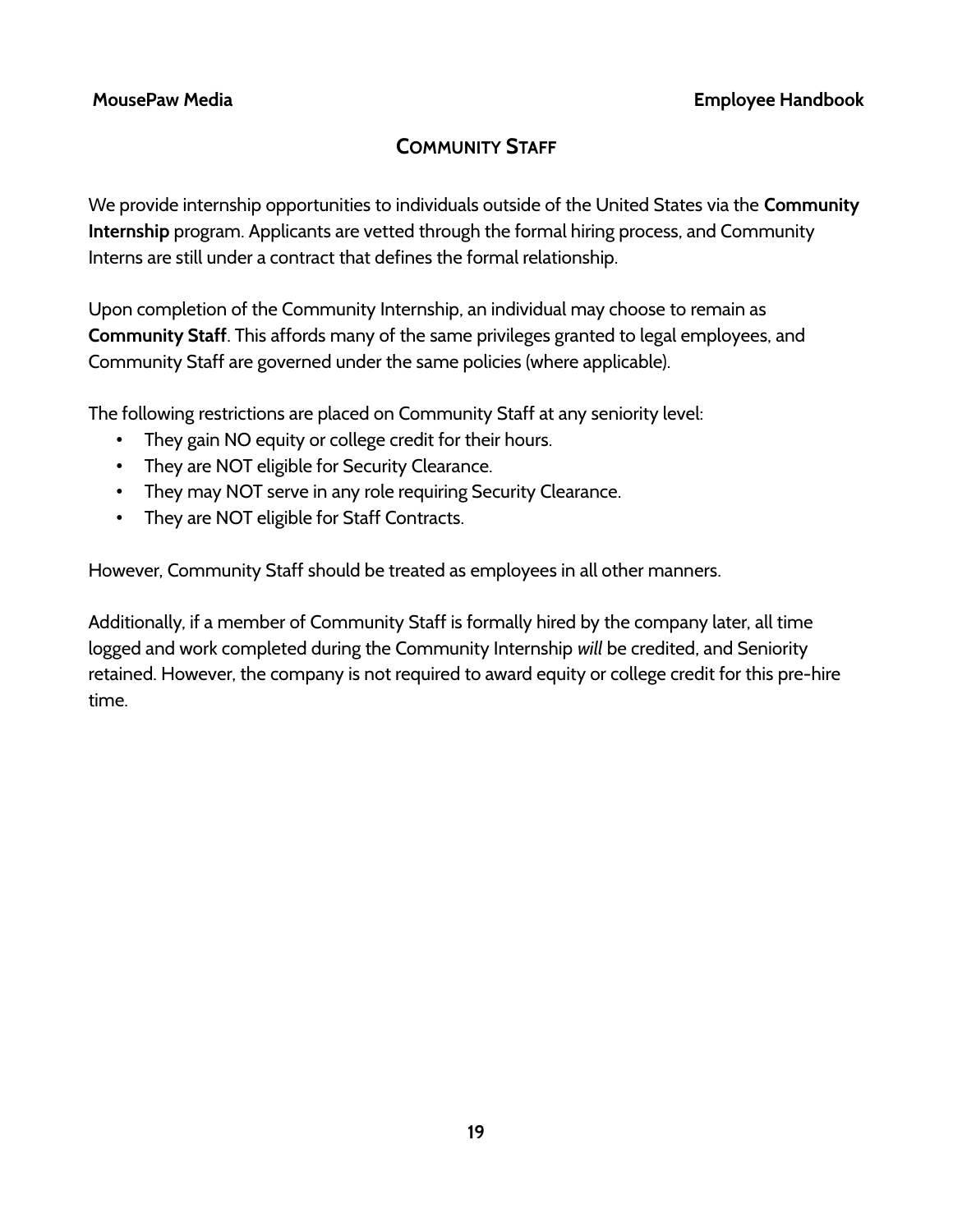# **COMPENSATION**

## **TYPES OF COMPENSATION**

Generally excepting Community Staff, all employee work at MousePaw Media is *compensated* in one of two forms: **equity** and **college credit**.

**Equity** compensation is better known as "payment in shares." Each employee works at an established rate-per-hour, but instead of receiving direct payment for their time, that amount is considered their **investment** in the company. When the company establishes, the employee will be granted financial shares entitling them to a percentage of the company's net profits. This percentage is equivalent to the employee's investment over the grand total of all investments in the company.

For example, if an employee works 240 hours at the rate of \$10/hour, they have earned \$2,400 in compensation. This amount is considered the employee's investment in the company. Let's imagine that when the company establishes, the total of *all* investments in the company is \$1M. \$2,400 over \$1M is 0.24%, meaning the employee is entitled to that percentage of the net profits for the life of the company.

**College credit** compensation works via formal internship agreements between MousePaw Media and an educational institution of which the employee is a student. Within this agreement, a **set number of hours** is to be performed by the employee and reported to the institution. Additional policies and requirements may be established by the educational institution.

For example, Whitworth University internships require 120 hours, with a minimum of 12 hours a week. The student cannot count training time towards these hours, and must be performing tasks which vary from their previous duties at the company.

Under some circumstances, college credit compensation may be granted to Community Staff.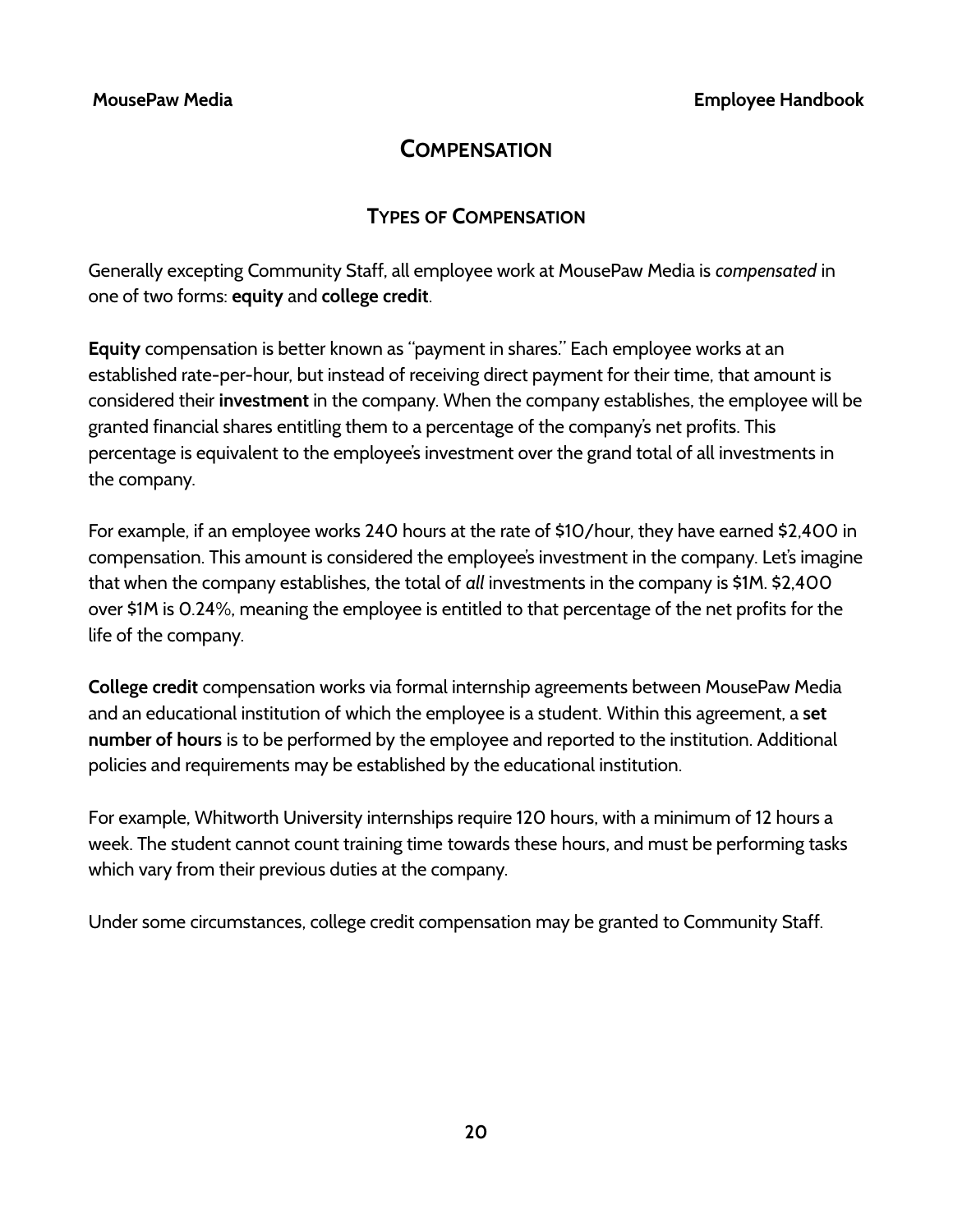## **MIXING COMPENSATION TYPES**

Each hour worked can only be compensated in **one** manner. However, as we believe that *all* work should be compensated, it is common to be compensated partially in equity and partially in college credit.

For example, since Whitworth University does not permit a student to receive college credit for training time during an internship, this inevitable part of the job is compensated by us in equity.

To ensure accuracy of records, **the employee is required to record which time counts towards college internships.** This must be recorded in the daily descriptions for their official company time logs on Kimai.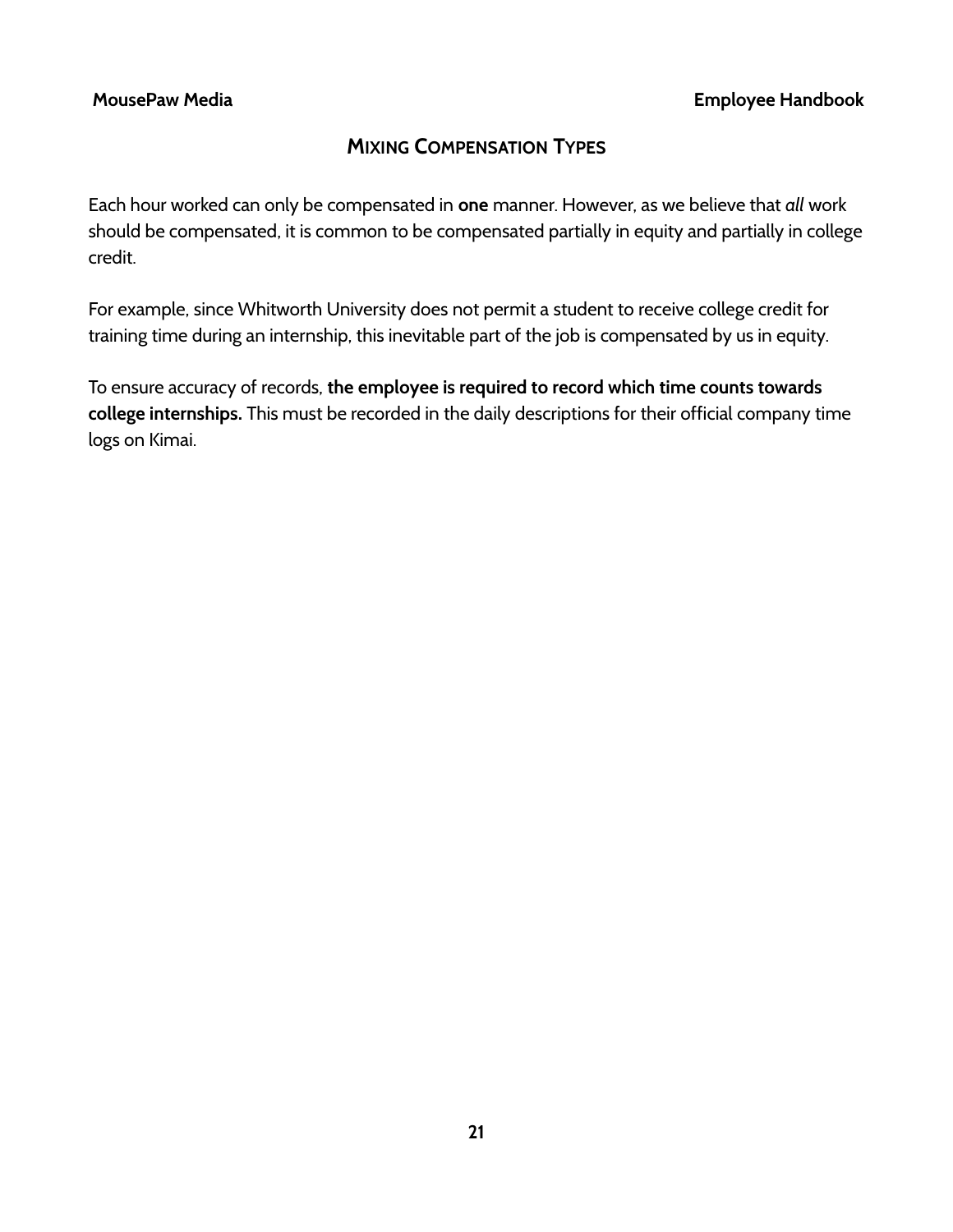# **SENIORITY AND ROLES**

At MousePaw Media, we draw a distinction between seniority – an employee's experience level, and therefore their level of compensation - and roles, including leadership roles.

## **SENIORITY RANK**

**Seniority Rank** establishes the level of experience of an employee, and defines the corresponding privileges and compensation. All departments follow the same basic seniority structure, although the criteria for promotion varies from one department to the next.

There are four ranks of seniority, although each department has unique titles for each level:

- 1. Provisional Intern
- 2. Intern
- 3. Journeyman
- 4. Senior

"Journeyman" is a traditional term which refers to a skilled worker who has completed an apprenticeship (or in our case, an internship), and is in the process of working towards a level of mastery. This is a *very* common term across multiple disciplines and industries, and while uniquely applied here, is the best descriptor for that rank.

Progression through these Seniority ranks are **strictly enforced**. Regardless of an individual's skills and experience, they must start at Provisional Intern and progress through to Senior through the processes and policies described herein.

Promotion through Seniority ranks is **non-competitive**, and is always initiated by the employee in question. Each promotion request is considered on an individual basis, without regard to the other promotion candidates. We have a few rules in place, to keep this system running smoothly:

- If an individual is qualified for Seniority promotion, it *will* be granted.
- Promotion to Senior only occurs during January or July.
- If the budget does not permit all required compensation increases, the promotion itself will still be granted regardless. Compensation increases will be granted first-come-first-served as the budget allows until all required increases have been fulfilled.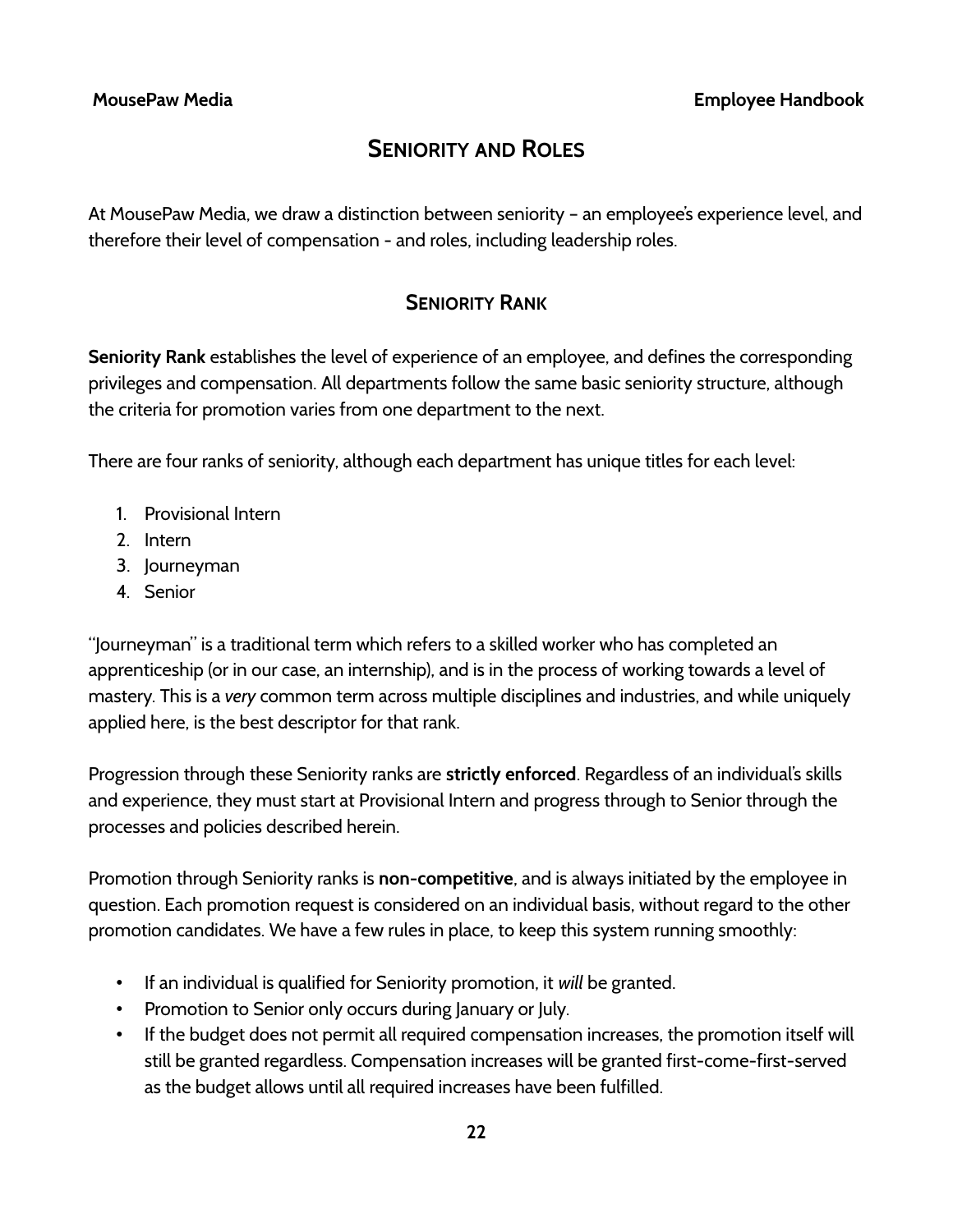• The condition of the employee compensation budget is strictly confidential during the months of December-January and June-July.

NOTE: At this time, we are still on a compensation-by-equity system. The above rules relating to compensation have been put in place as a formality, but are unlikely to be needed until we switch to a traditional compensation system later.

## **INTERNS**

Generally, the only way into MousePaw Media is via the internship program. This ensures that all employees possess the same basic knowledge and skills before taking on certain roles. Even if someone wishes to enter in as a regular employee, they will be required to complete all the same training as an intern.

An internship checklist is provided, detailing all goals and requirements that must be met before promotion to Journeyman (internship graduation).

At the outset, each intern is assigned an **internship supervisor**, who oversees training, ensures the proper completion of assignments and goals, and ultimately verifies and approves advancement to Journeyman.

Individuals at the Provisional Intern level must meet regularly in one-on-one sessions with their internship supervisor, either in person or via video chat.

- During the first month, meetings are weekly.
- After this, meetings are a *minimum* of every month, more often as agreed upon by the internship supervisor and intern.

Obviously, one can take more or less than 240 hours to finish the Internship Checklist, but a minimum of 240 hours are *required* to graduate.

**Provisional Intern** lasts for the first month of the internship. Only basic employee privileges are granted:

- Base Salary: Equity at \$10/hour.
- Time Allotments:
	- Vacation: 1 week per quarter
	- Sick: 1 week per quarter
	- Wellness: week per quarter ⅓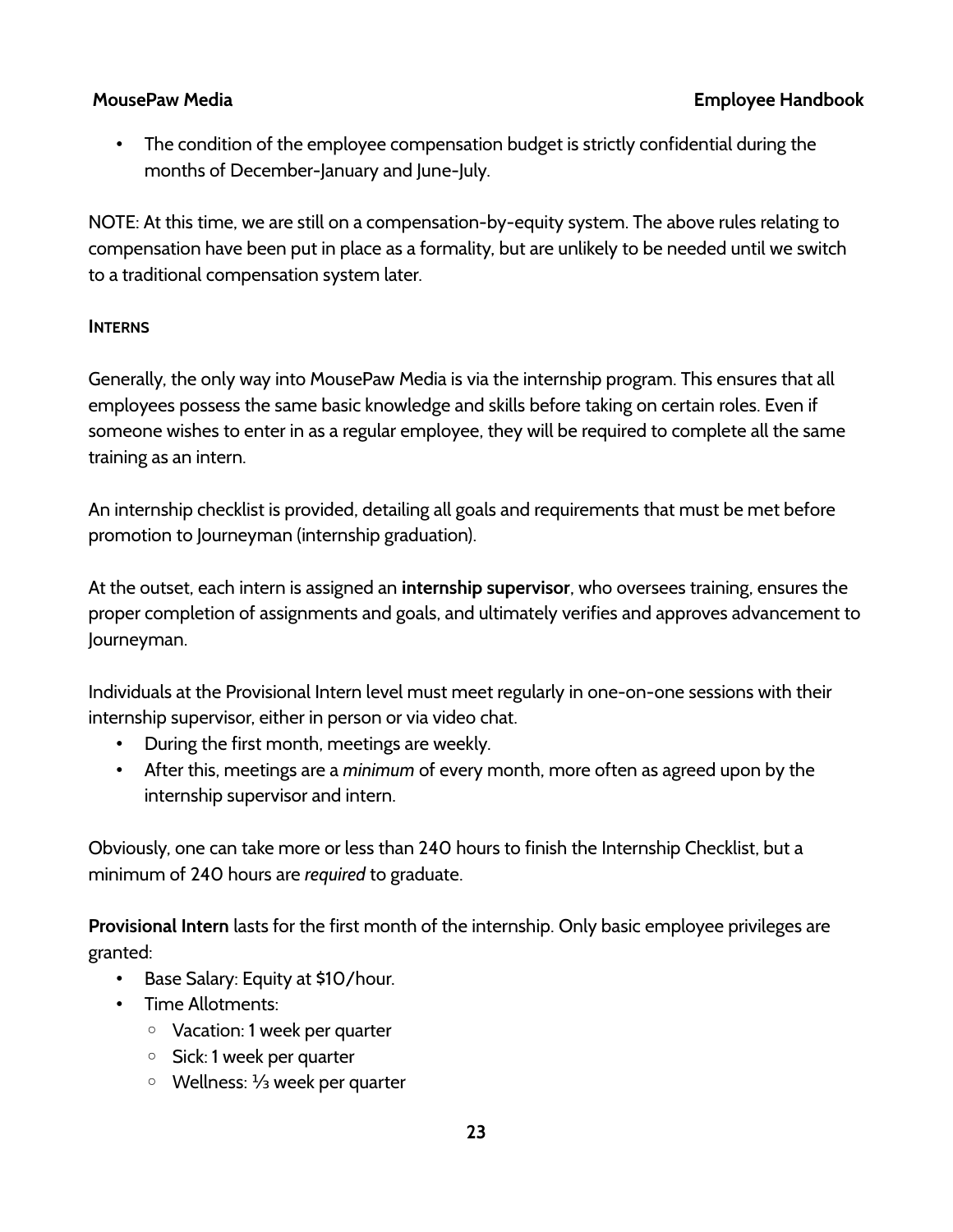- Access to full staff network.
- Standard self-autonomy over assignments. (Still accountable to leads).

**Intern** encompasses the remainder of the internship. Upon reaching this stage, the employee gains the following privileges:

- Base Salary: Equity at \$10/hour. (Same as Provisional Intern)
- Time Allotments (takes effect on first full quarter as Intern):
	- Vacation: 1 ½ weeks per quarter
	- Sick: 1 week per quarter
	- Wellness: week per quarter ⅓
- No longer required to meet weekly with internship supervisor.
- Can serve on the Standards Board.
- May gain Repository Master privileges.
- May be considered for Project Manager role.
- May be considered for Second Assistant Lead role (Formal Staff only).
- May be considered for Community Lead role (Community Staff only).

We provide the opportunity to individuals at the Intern level to have leadership roles, as part of their internship experience. However, additional discernment is called for to ensure that the individual is prepared for the responsibility involved. In general, qualified and interested individuals at higher ranks of seniority are considered for leadership roles first, although this isn't always the case.

The official title for this stage depends on your department:

- Junior Developer
- Apprentice Content Developer
- Apprentice Designer

Under certain circumstances, the "Junior" or "Apprentice" part of the title may be omitted out of respect for existing experience.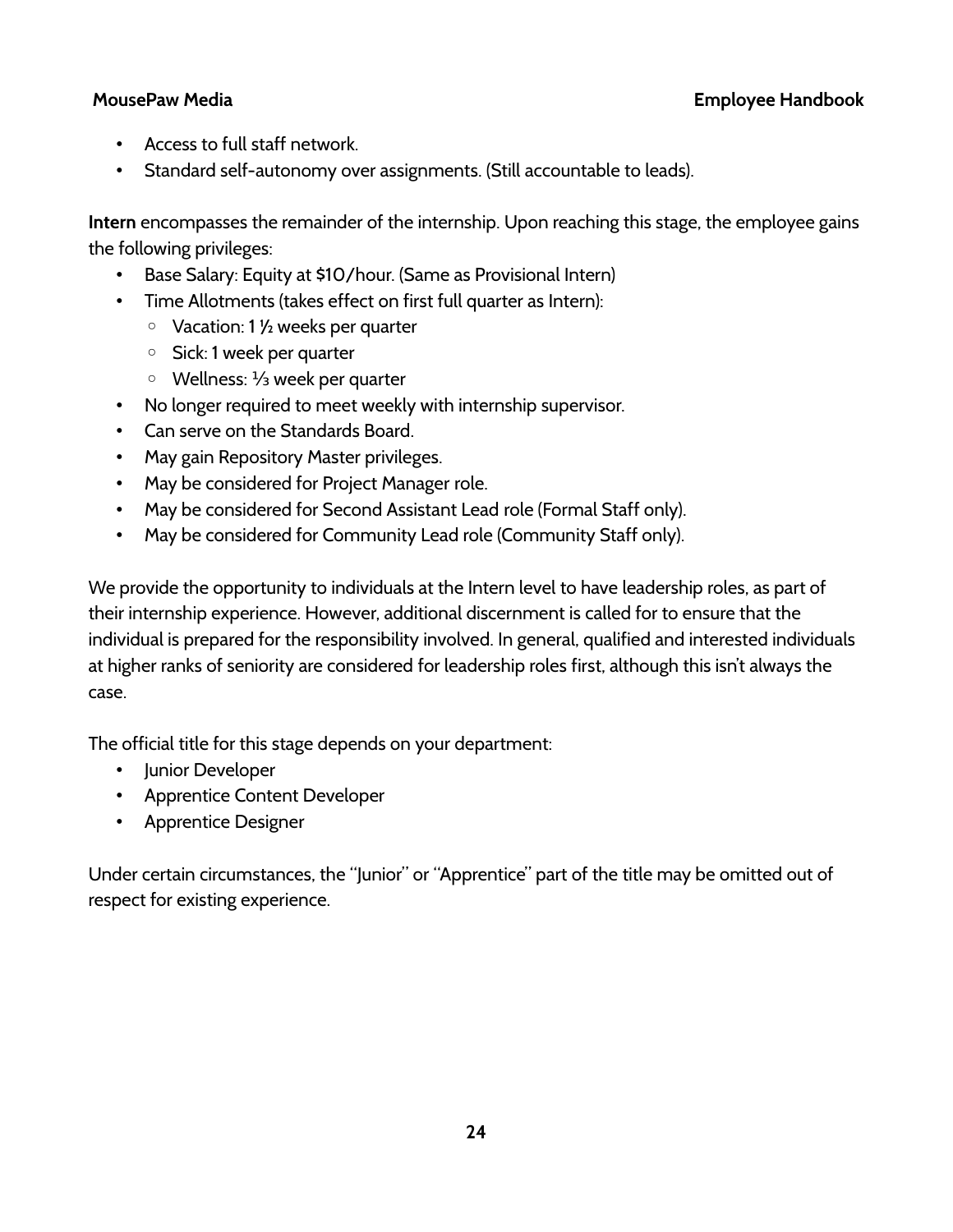## **JOURNEYMAN**

After graduation from the internship program, one is considered a Journeyman.

**Journeyman** gains the following privileges:

- Base Salary: Equity at \$12/hour.
- Eligible for Staff Contracts.
- Time Allotments:
	- Vacation: 2 weeks per quarter
	- Sick: 1 week per quarter
	- Wellness: ½ week per quarter
- May be considered for Assistant Lead role (Formal Staff only).
- May serve as Internship Supervisor.

A single Journeyman checklist outlines all the criteria that must be met before graduation to the next stage, Senior. Journeymen are accountable to themselves, one another, and (obviously) their supervisors. Progress through the Journeyman checklist is the sole personal responsibility of the individual in question – they alone decide what order to complete items, the timeline for completion, and the timing for applying for promotion.

A promotion request to Senior will be objectively reviewed and verified by 2-3 Seniors, including the Department Lead.

The official title for this stage depends on your department:

- Journeyman Developer
- Associate Content Developer
- Associate Designer

## **SENIOR**

Senior is the highest formal rank of seniority at MousePaw Media.

Before graduating to Senior, an employee must not only complete the entire Journeyman checklist for their department, but also present a "Masterpiece" work demonstrating one's best skill.

Being a Senior brings the following privileges:

• Base Salary: Equity at \$14/hour.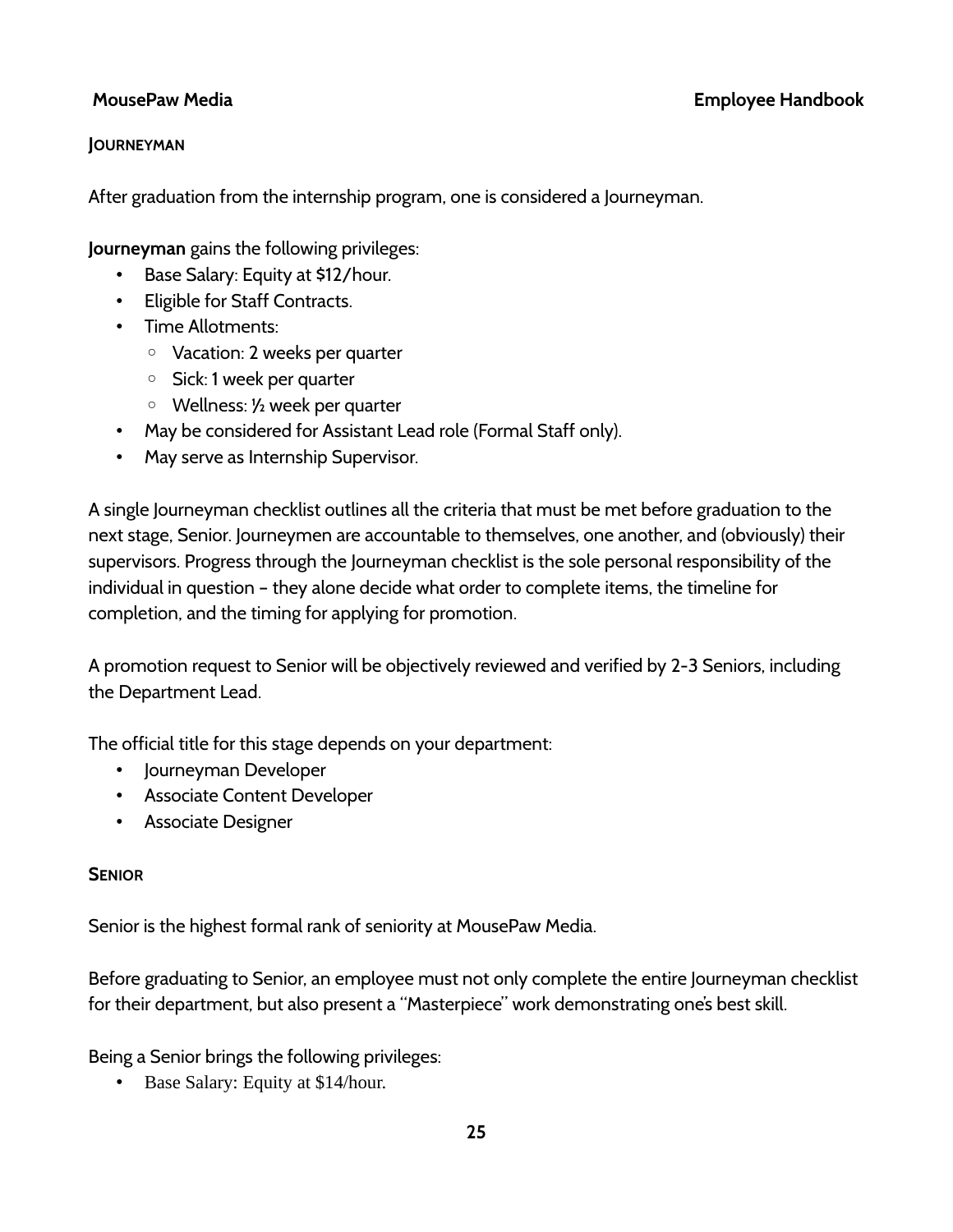- Eligible for Staff Contracts. (Same as Journeyman)
- Time Allotments: (Same as Journeyman)
	- Vacation: 2 weeks per quarter
	- Sick: 1 week per quarter
	- Wellness: ½ week per quarter
- May be considered for a Lead role.

As the company grows, we'll have more specific privileges for this level.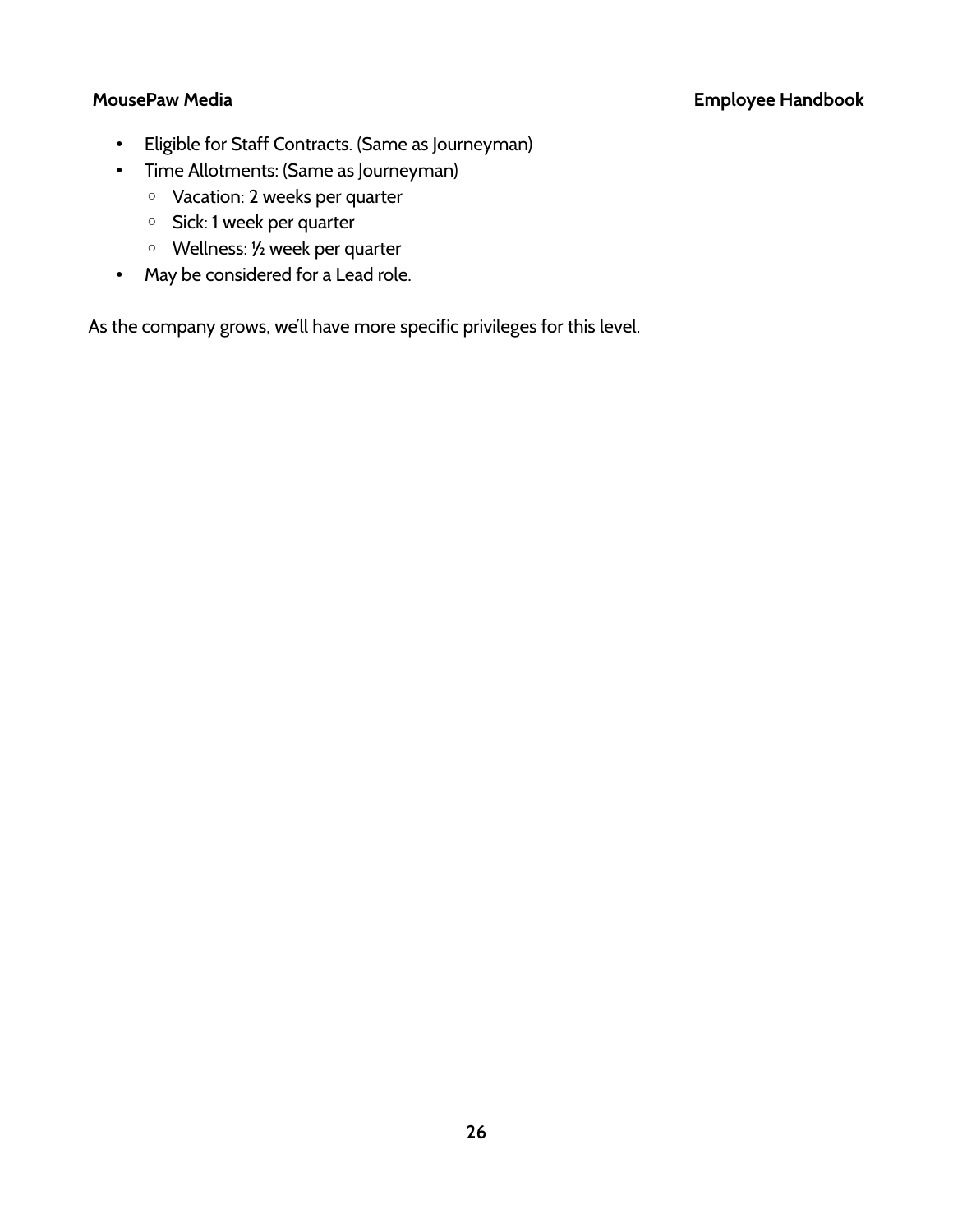## **ROLES**

**Roles** are formal positions of leadership which do not generally affect seniority or level of compensation. In many ways, Roles are related to *certifications*. After passing training and the accompanying tests, one may move in and out of the role as needed. Therefore, many employees may have a given certification, but only a limited number will be active in the role at one time.

The following roles exist at MousePaw Media:

- Lead $*$
- Assistant Lead\*
- Second Assistant Lead $*$
- Community Lead
- Project Manager
- Repository Master
- Internship Supervisor\*

The Roles marked with an asterisk require **Security Clearance**, which is not granted to Community Staff.

## **SELECTION PROCESS**

Qualified employees are ultimately selected for Roles by management staff, while the decision whether to accept or decline rests with the individual in question. An employee may express an interest or willingness to serve in a Role, but the decision is still up to management.

In addition to the established prerequisite qualifications for a Role, an employee's work, conduct, reputation, and personal strengths and weaknesses are taken into account. Beyond this, there is no formal selection process.

## **MOTIVATION FOR STRUCTURE**

Roles are intentionally disconnected from both seniority and compensation. This is intended to accomplish several goals:

• *Career advancement* is not an incentive for taking a role. This helps ensure that employees in leadership positions are there out of a desire to *lead*, rather than to *advance;* the latter motivation can poison effectiveness and ethics.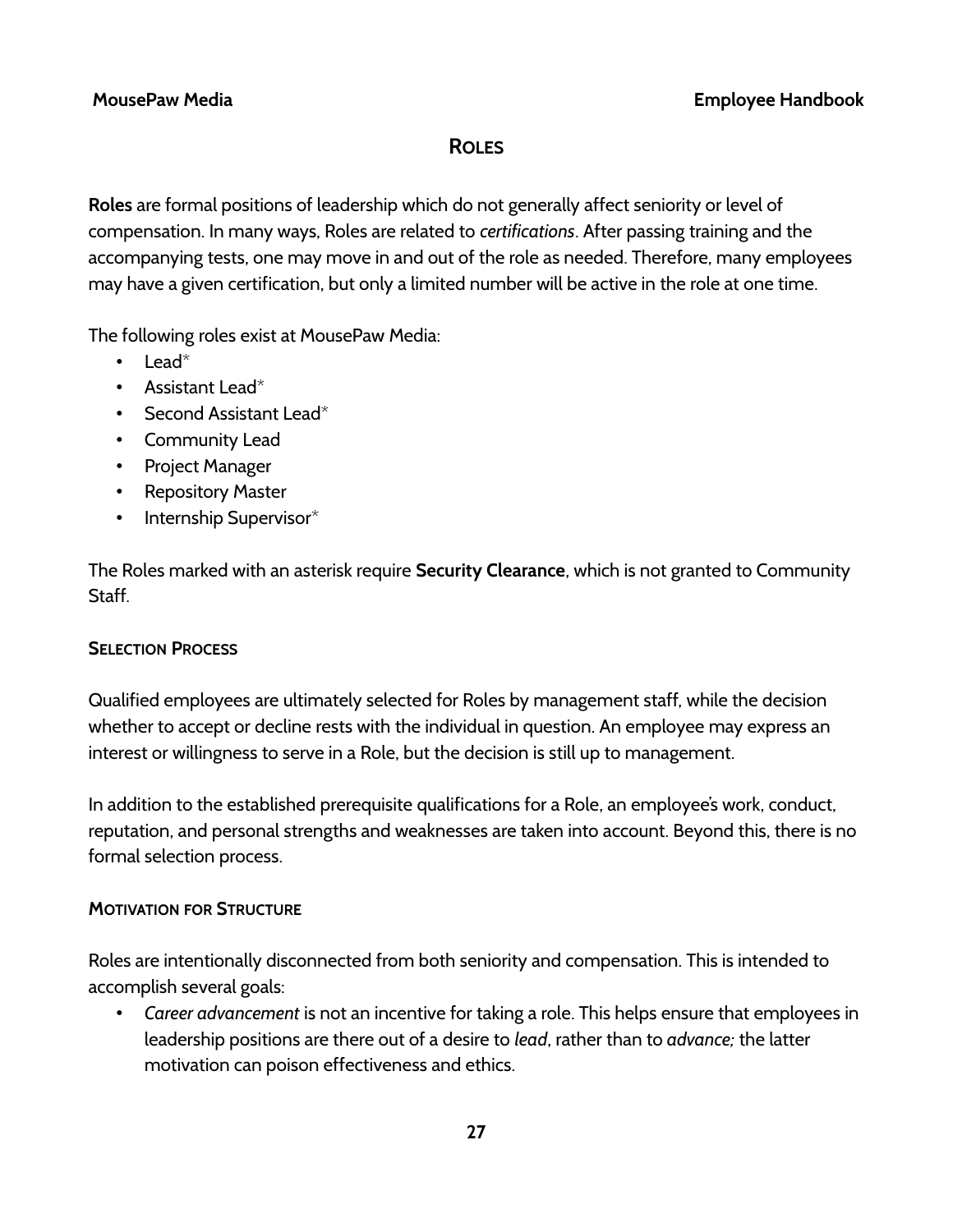- An individual can step down from a role without affecting their seniority or compensation, thereby helping prevent *burnout*.
- Individuals with no interest in leadership are not hindered in their career advancement, and they are not forced into leadership roles they will not thrive in.
- The "baton" can be passed on more often; new leaders can step into roles and bring fresh ideas, while still being able to draw from the collective wisdom and support of still-present prior leaders.

## **CERTIFICATIONS**

Some lead roles require special Certification as part of their prerequisites. We have two unique Certifications at MousePaw Media. Each of these can be achieved through completion of a computer-mediated examination, based on the appropriate written documentation training materials.

**Leadership Certification** covers the following topics:

- Thorough understanding of the company policies set forth in the Employee Handbook,
- Proper use of ECO forms, and
- Leadership communication skills.

**Repository Master Certification** covers the following topics:

- The MousePaw Media build systems,
- Git,
- Phabricator, Harbormaster, and Jenkins,
- C/C++ compilers and toolchains,
- CMake, Makefiles, and Make.bat
- Python virtual environments, and
- Packaging methods.

Once an employee has a Certification, it lasts for **five years**, after which point they will need to retake the Certification exam. This ensures their knowledge stays reasonably fresh and up-to-date. However, an employee may choose to review training materials and/or retake the Certification exam at any time.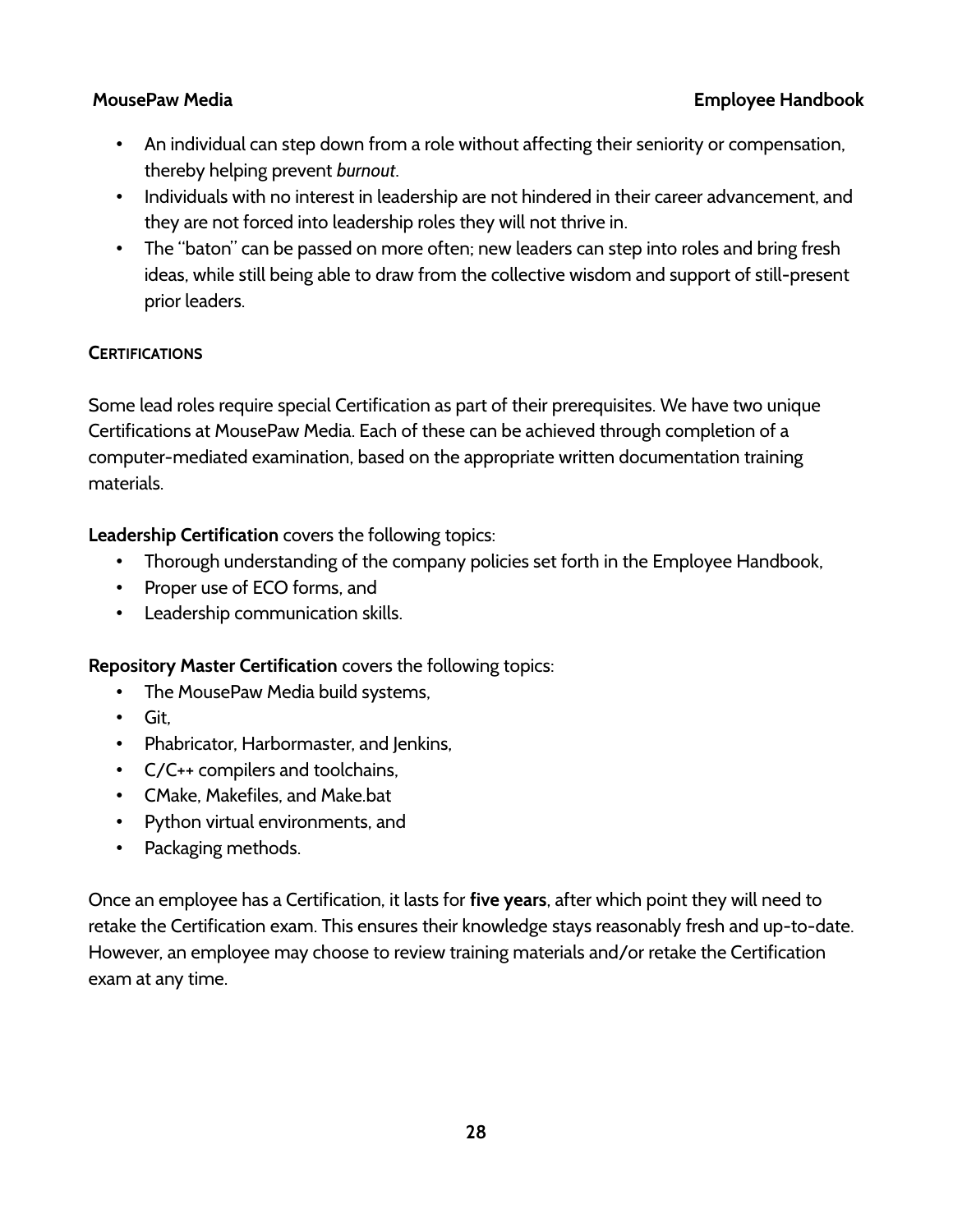## **LEAD**

A Lead is the final authority in their department, and they have direct input into the management of all other departments.

Responsibilities and privileges include...

- Full authority over department.
- Authority to approve/deny Leave of Absence Requests.
- Authority to issue Disciplinary Warning Notices.
- Authority to approve/deny Internship Resignation Requests.
- Authority to terminate employees.
- Authority to access, create, modify, and delete company user accounts.
- Server administrators.
- Phabricator system administrators.
- Kimai administrators.
	- Access reports.
	- Bypass time locks.
	- Amend time logs.
	- Administrate system.
- Repository Master (as needed).
- Access to the company's online accounts.
- Assists with hiring.

- Must have Security Clearance (granted by administrators).
- Must have passed Leadership Certification.
- Must have Repository Master Certification.
- Must have served as Assistant Lead for at least three months. (Does not apply to owners.)
- Seniority of Senior.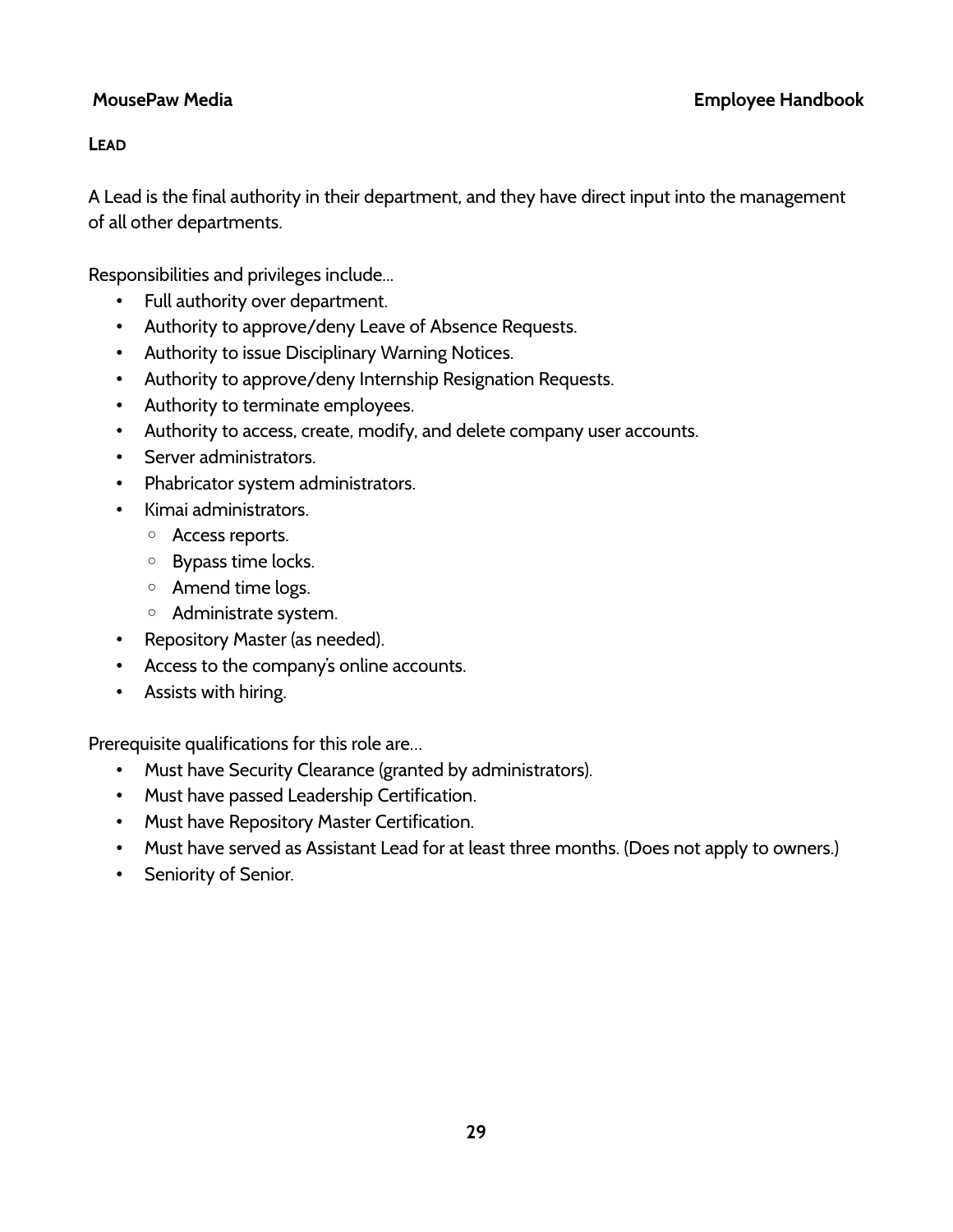## **ASSISTANT LEAD**

An Assistant Lead is actively involved in running their department and directly assisting their Lead. An Assistant Lead must be at least a Journeyman. A department usually has as many Assistant Leads as it has teams, but never more.

Responsibilities and privileges include...

- Effective top authority over department (delegated from Lead).
- Authority to approve/deny Leave of Absence Requests.
- Authority to issue Disciplinary Warning Notices.
- Phabricator administrator.
- Kimai Manager
	- Access reports.
- Repository Master (as needed).
- Access to the company's online accounts.
- Assists with hiring.
- May act as full Lead in the event the Lead is absent.

- Must have Security Clearance (granted by administrators).
- Must have passed Leadership Certification.
- Must have Repository Master Certification.
- Must have passed Project Manager Certification.
- Must have served as Second Assistant Lead for at least three months.
- Seniority of Journeyman or higher.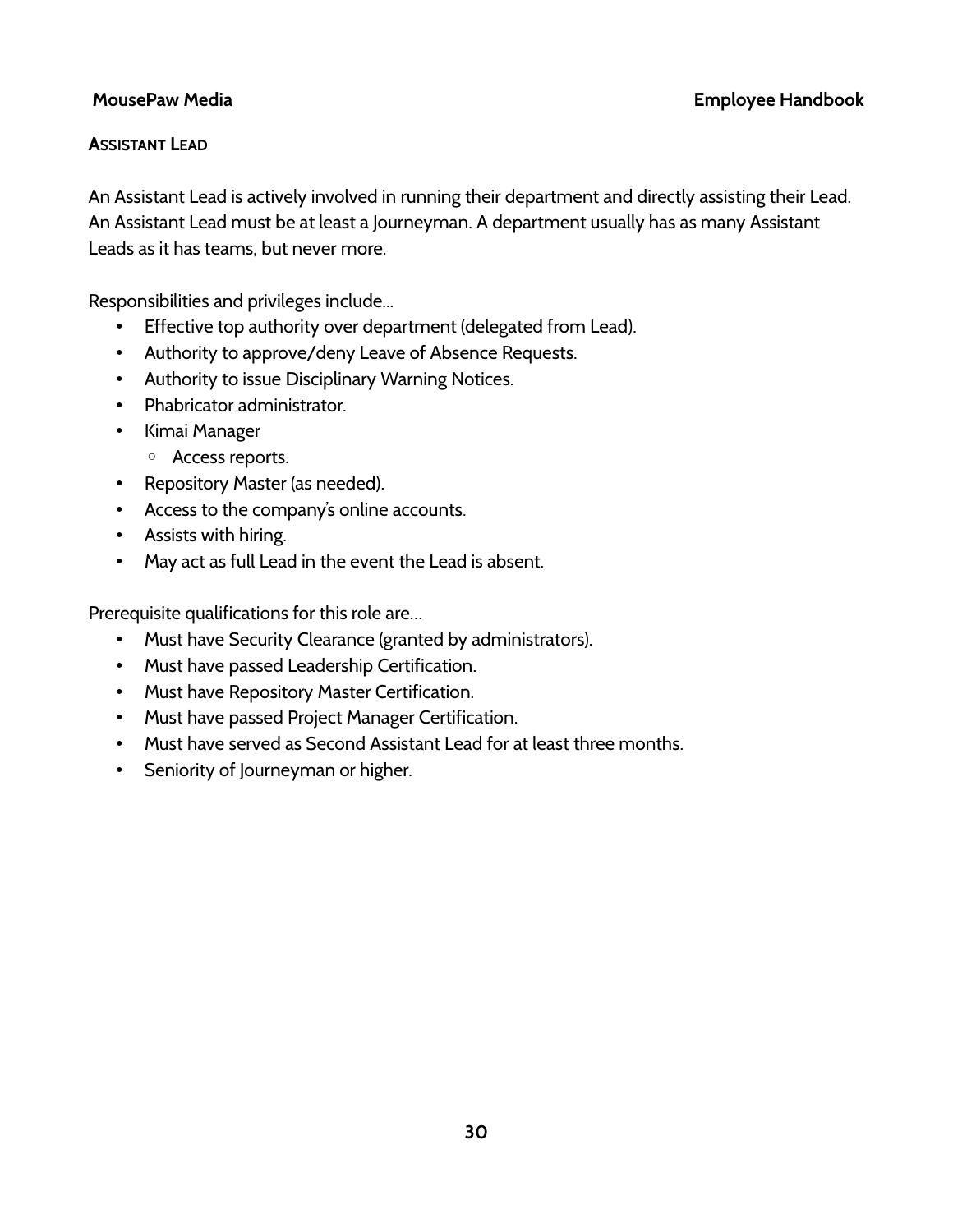## **SECOND ASSISTANT LEAD**

A Second Assistant Lead is in training to become an Assistant Lead Developer. They have a subset of an Assistant Lead's authority, although they will often be involved in management decisions, especially for training purposes.

Responsibilities and privileges include...

- Authority over department (delegated from Assistant Lead).
- Phabricator administrator.
- Kimai Reporting Manager
	- Access reports.
- Repository Master (as needed).
- Assists with hiring.
- May act as full Lead in the event the Lead *and* all Assistant Leads are absent.

Prerequisite qualifications for this role are…

- Must have Security Clearance (granted by administrators).
- Must have passed Leadership Certification.
- Must have Repository Master Certification.
- Must have passed Project Manager Certification.
- Seniority of Intern or higher.

## **COMMUNITY LEAD**

An Community Lead is similar to an Assistant Lead or Second Assistant Lead, but because Security Clearance is not required, it allows Community Staff to be actively involved in running their department and directly assisting their Lead. A Community Lead must be at least a Journeyman.

A Community Lead counts towards the total number of Assistant Leads in a department.

Responsibilities and privileges include...

- Effective top authority over department (delegated from Lead or Assistant Lead).
- Phabricator administrator.
- Repository Master (as needed).
- Assists with hiring for Community Internship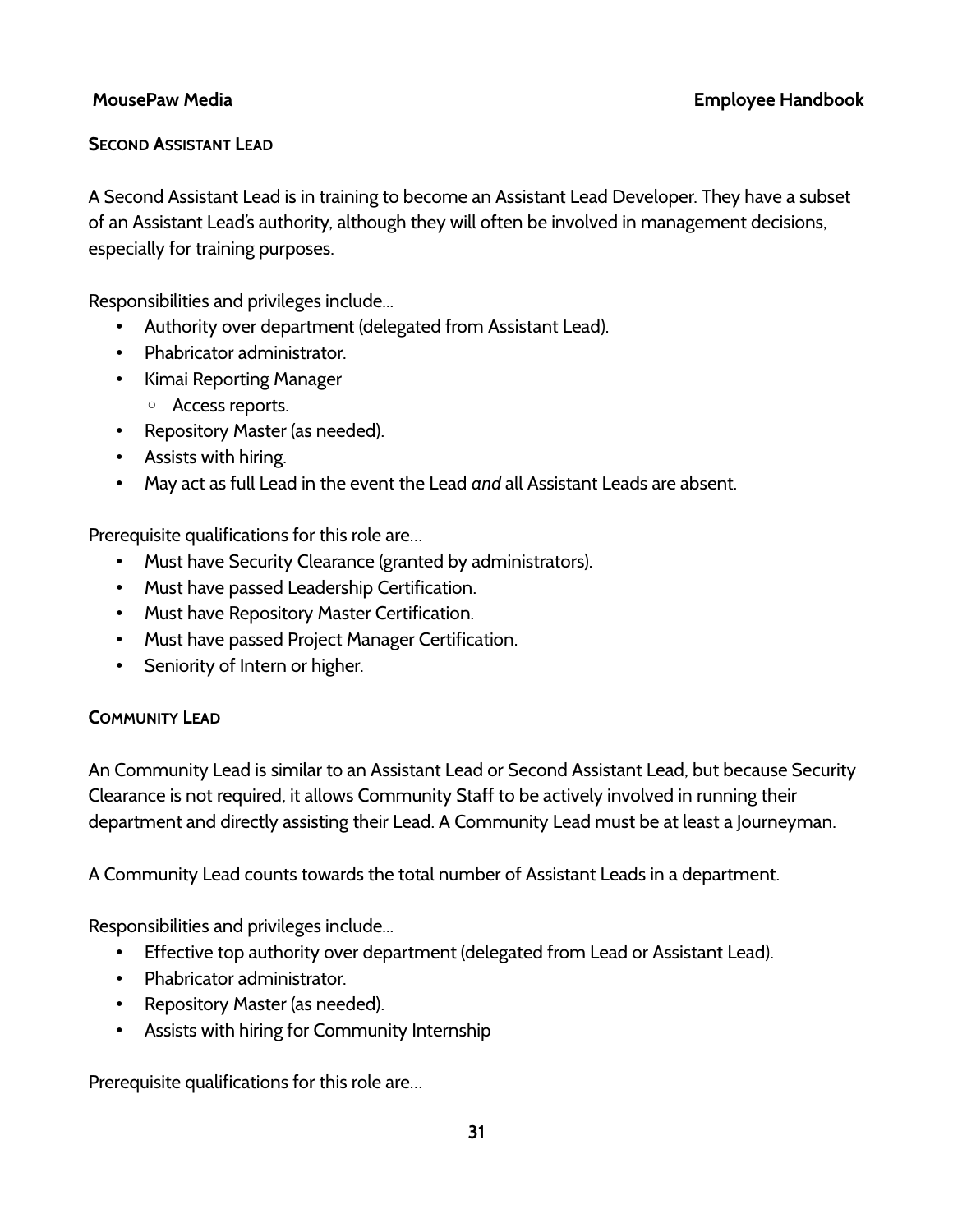- Must have passed Leadership Certification.
- Must have Repository Master Certification.
- Seniority of Intern or higher.

## **PROJECT MANAGER**

By default, project management falls to the Lead or Assistant Lead with direct authority over that project. However, in some cases, it is more practical to delegate leadership to another staff member with more experience in a given project.

- Effective top authority on all project-related matters (delegated from Leads).
- Repository Master (as needed).

- Must have Repository Master Certification.
- Seniority of Intern or higher.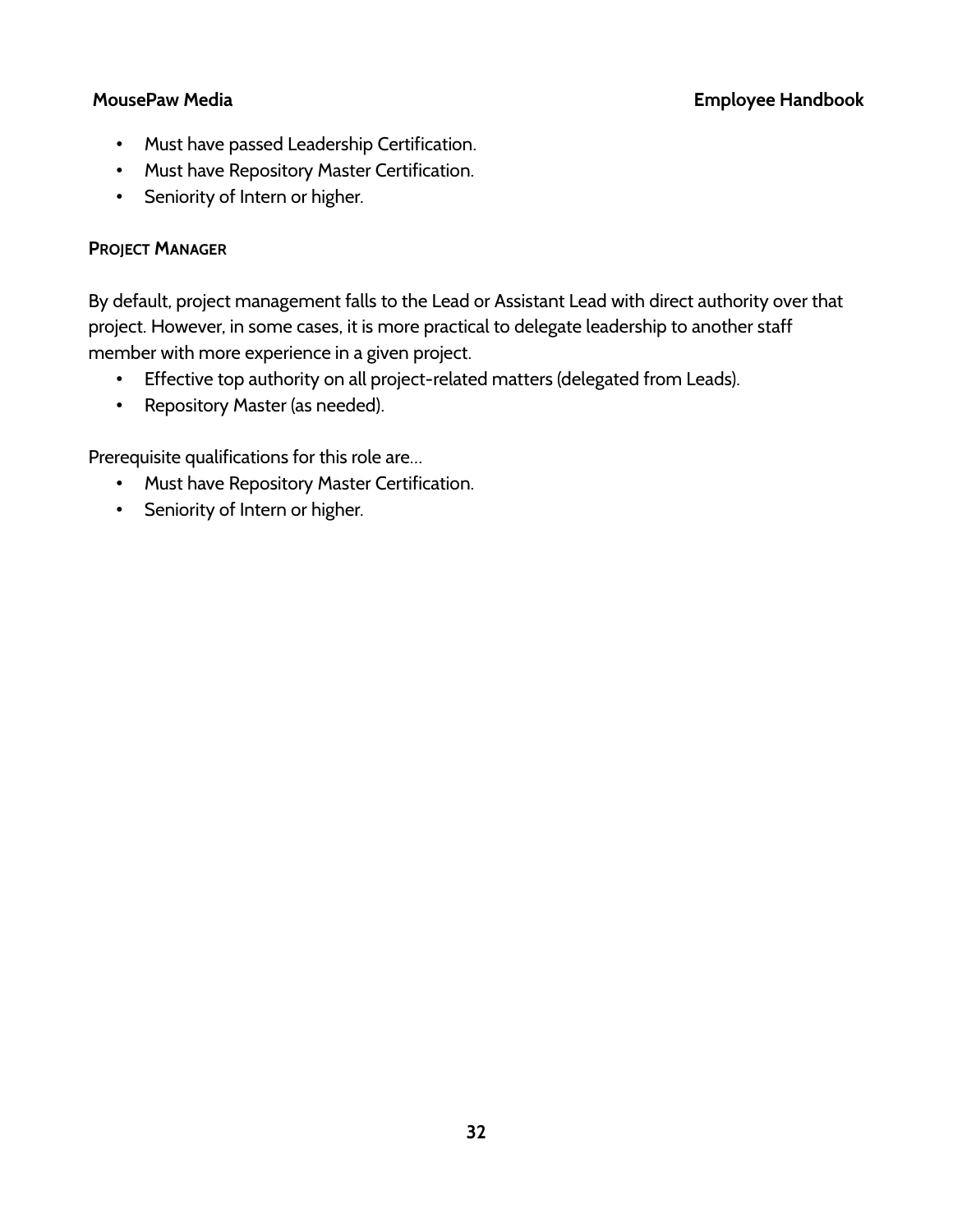## **REPOSITORY MASTER**

A Repository Master is someone with elevated access and control privileges over the repositories and build systems. They are responsible for diagnosing and fixing problems with the version control software [VCS] (such as Git), build systems, mirrors, and continuous integration [CI] systems (such as Jenkins). They are also responsible for ensuring compliance with policies and coding standards. Finally, they help minimize bugs and prevent breakages and substandard code in protected branches ('devel', 'fresh', and 'stable').

Although the majority of programming staff members have proper certification, only a few individuals are granted the Repository Master role at any one time. This ensures that policies are properly enforced, and simplifies the process by which problems are resolved.

Prerequisite qualifications for this role are…

- Must have Repository Master Certification.
- Must have reached at least Intern rank.

It is important to note that **not all Leads and Project Managers are Repository Masters**. While all must have certification, some do not actively hold this role.

## **INTERNSHIP SUPERVISOR**

An Internship Supervisor directly oversees and advises one or more Interns. **The MousePaw Media Internship Program relies on Internship Supervisors**; without their efforts, we would often not be able to hire more than one intern at a time. This role is unique in that it *does* generally include a small raise, because of the additional time obligations involved.

An Internship Supervisor is responsible for the following for their assigned Intern(s),

- Meeting with the Intern regularly, according to program requirements,
- Assign the Intern to a project sector; occasionally assign tasks. (The Project Manager over the sector should generally assign tasks. On occasion, a Lead may assign a task directly.)
- Overseeing the Intern's completion of the Internship Checklist.
- Ensuring the Intern's compliance with company policy.
- Issuing Disciplinary Warning Notices, as necessary. (Leads may also perform this task.)
- Completing employee reviews for the intern.
- Reviewing and approving/rejecting...
	- Leave of Absence requests, (Leads may also perform this task.)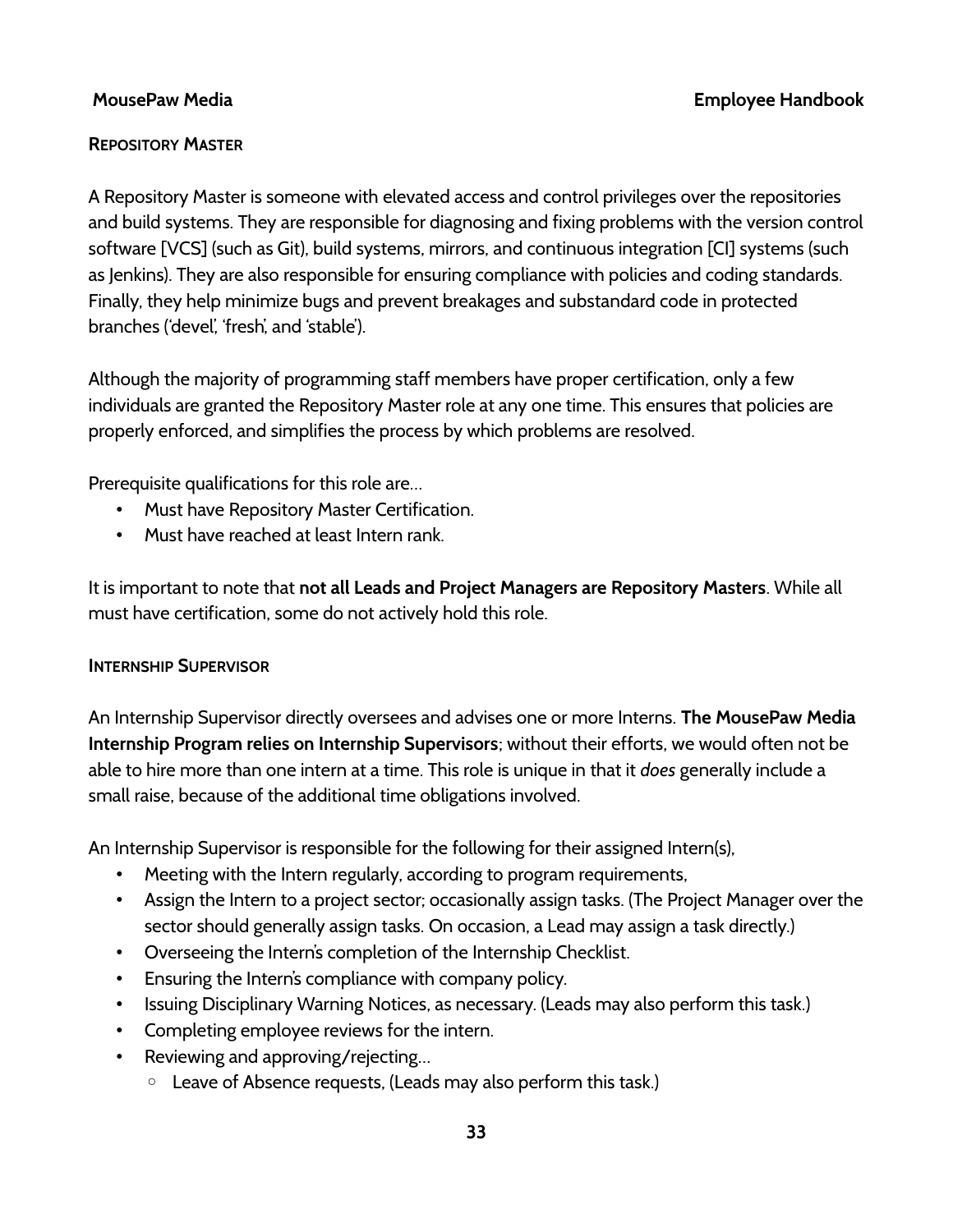- Promotion Requests to Intern or Journeyman, and
- Academic Internship Requests,

Prerequisite qualifications for this role are…

- Must have Security Clearance (granted by administrators).
- Must have passed Leadership Certification. (Effective 2020-Q2)
- Must have Repository Master Certification. (Effective 2020-Q2)
- Seniority of Journeyman or higher.
- Be under a Staff Contract with a minimum time commitment of 6 hours/week.

Interns are assigned to Internship Supervisors by a Department Lead. For an Internship Supervisor to have a particular Intern assigned to them, the following factors should be considered:

- The Internship Supervisor should have a minimum weekly time commitment of 4 hours/week per assigned Intern.
- The Internship Supervisor must work in the same department as the Intern.
- The Internship Supervisor should generally work on the same team or project as the Intern, although this is not strictly required.
- In general, the Internship Supervisor should not be a classmate, co-worker, or current friend of the Intern outside of MousePaw Media. This is intended to limit conflict of interest.

Internship Supervisors should ideally be prepared to continue the appropriate time commitment for a full year (four quarters), to minimize the possibility of an Intern's reassignment to a new Internship Supervisor. This is not a hard-and-fast rule, however, as reassignment may sometimes be unavoidable. In any case, Internship Supervisors should remain mindful of the impact a reassignment may have on an Intern, as well as on the new Internship Supervisor, who may need to dramatically change their schedule or work assignments to accommodate the reassignment.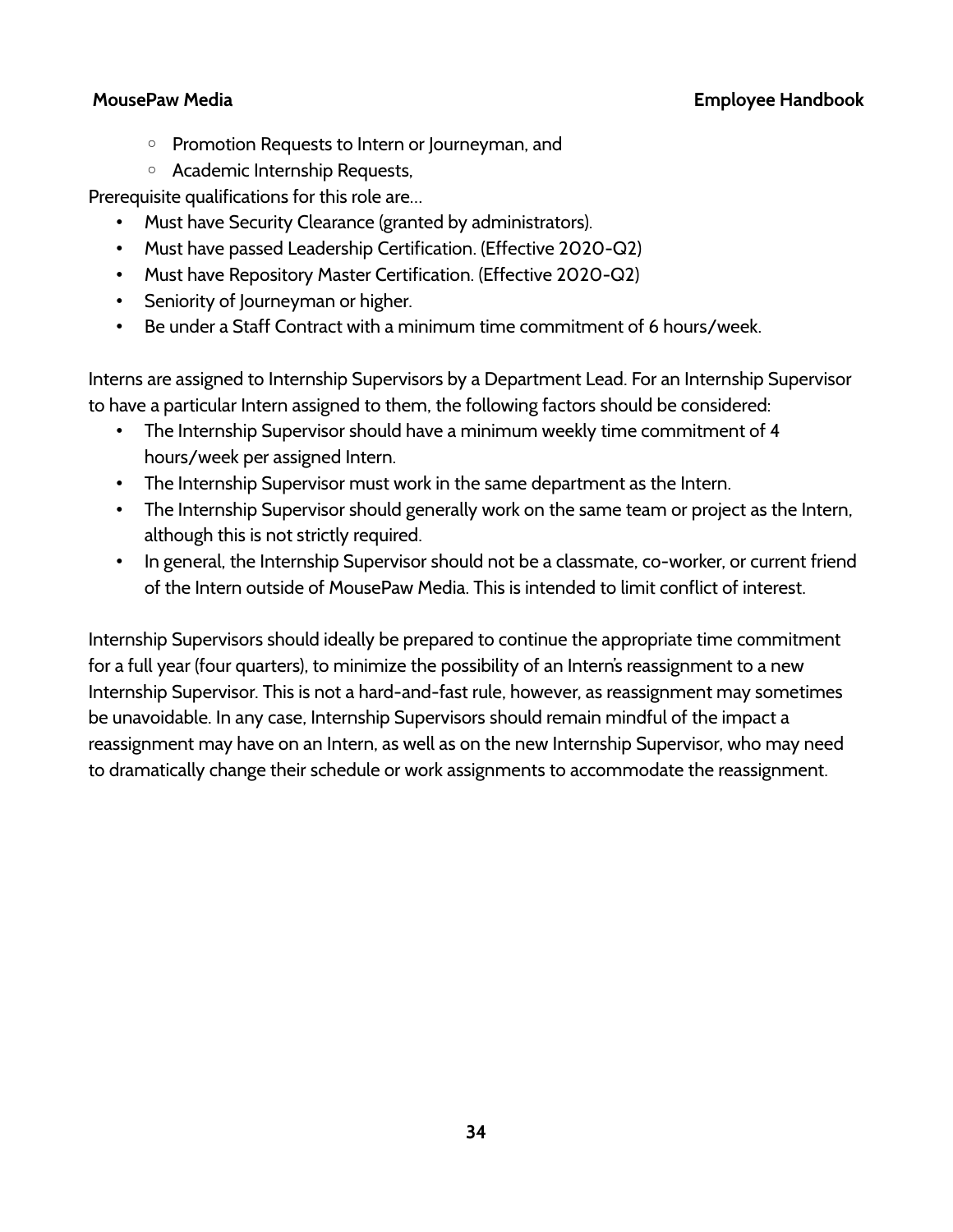# **HIRING**

## **HIRING PROCESS OVERVIEW**

All applicants to the Internship Program and Community Internship Program at MousePaw Media must follow the same process, without exception. In general, the Internship Program is the only formal way into the company. In the case of an exception, the CEO and COO should be consulted as to the appropriate process, as no other formal hiring process exists at this time.

The hiring process is as follows:

- 1. Application
- 2. Initial Interview
- 3. Challenge
- 4. Final Interview

## **INTERVIEWERS**

Any given hiring cycle is overseen by a Hiring Manager, who should be a Lead or Assistant Lead. They are responsible for overseeing the interview process, ensuring compliance with ECO hiring policies, and assigning additional interviewers.

To participate in the hiring process, an employee must meet the following requirements:

- 1. Seniority of Intern or later.
- 2. Standing of Good or Excellent.
- 3. Has signed the company Confidentiality Agreement.
- 4. Is not be a relative, employer, employee, coworker, housemate, or close friend of the candidate, either past or present. (This rule may be waived in regard to the CEO or COO.)
- 5. Security Clearance. (This rule may be waived for limited-access interviewers.)

Community Interns may, at the discretion of the Hiring Manager, be granted limited access to participate in the hiring process. They must sign the Confidential Agreement before being granted access. Their access should be limited to the names and status of current and recent candidates, and the interview recording(s) and challenge of candidates they are assigned to. **They may not be granted access to application materials.**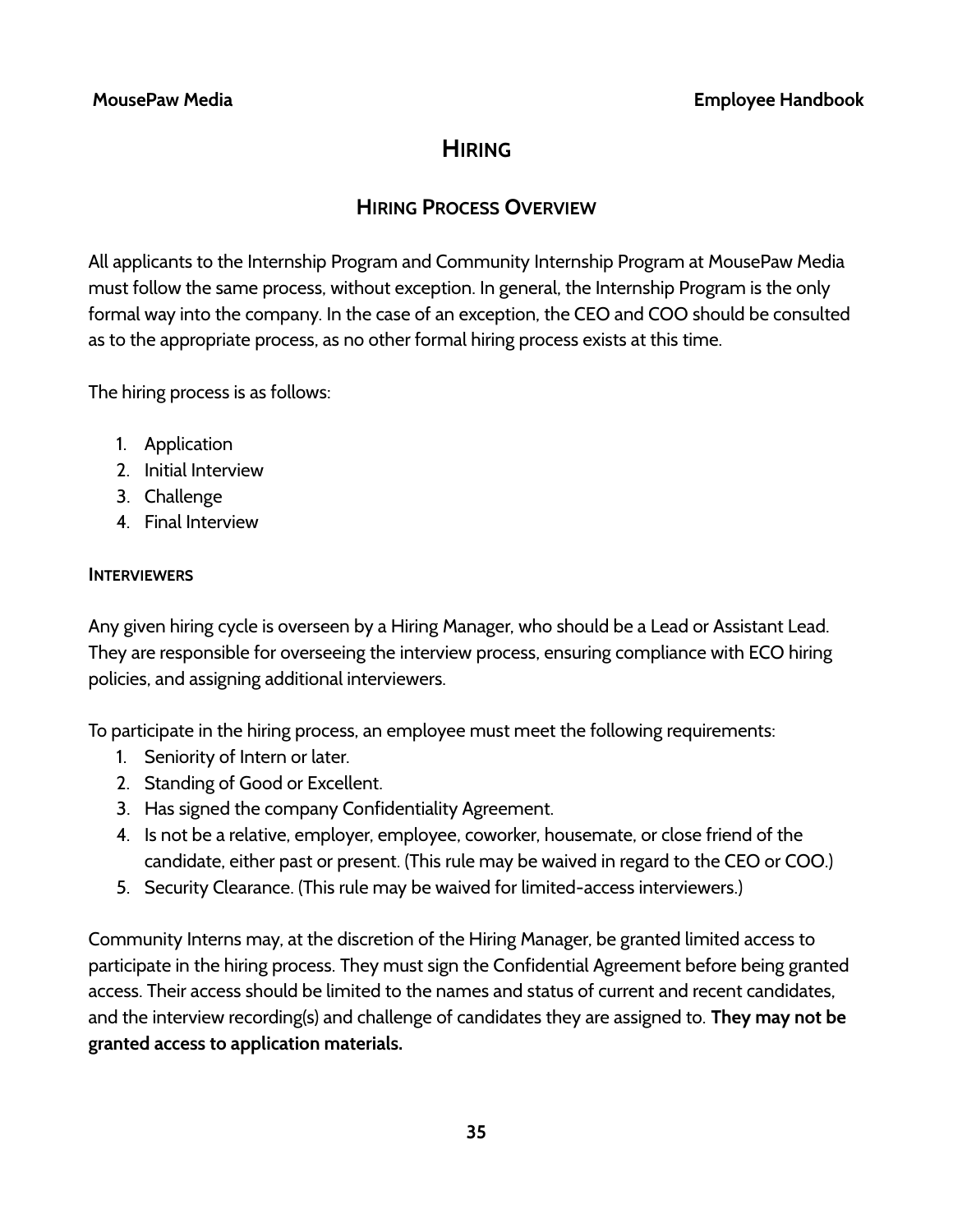### **GENERAL EVALUATION AND INTERVIEW POLICIES**

Interviewers should generally follow the pre-determined Interview outline for the appropriate department and interview. They may make a modified version of this outline prior to the interview. During the interview, they may choose to ask additional questions, or skip questions, at their discretion.

However, questions or statements about the following topics are *strictly forbidden* during interviews:

- 1. The race, ethnicity, heritage, or gender of the candidate.
- 2. The economic status of the candidate, except as it relates to their access to the equipment, facilities, and/or services (e.g. internet) necessary to perform their essential job functions.
- 3. The religious, cultural, or lifestyle identity of the candidate, including sexual orientation, except as applicable directly to (a) work habits, (b) work limitations, or (c) academic habits.
- 4. Any disabilities or physical limitations of the candidate, except as related to (a) work limitations or (b) necessary accommodations.

Note that an interviewer may find it necessary to approach these topics from a standpoint of evaluating the professional social sensitivity of the candidate, or of objective design and implementation considerations in regard to potential users. Care should be exercised at all times.

The following may **NOT** be used as direct factors in whether to hire a candidate:

- 1. Any disabilities or physical limitations of the candidate, except as related to their ability to perform essential job functions with reasonable accommodations.
- 2. The race, ethnicity, heritage, gender, or economic status of the candidate.
- 3. The religious, cultural, or lifestyle identity of the candidate, except as relates to the candidate's professional social sensitivity and ability to work with a diverse group of people.
- 4. Misdemeanor criminal convictions.
- 5. Felony criminal convictions older than five years, wherein the legal sentence has been completed, **EXCEPT** if the felony criminal conviction involves violent crime or crimes against children.

It should be noted that the above cannot be used as direct factors in either the **affirmative** or **negative** fashion; for example, one can neither be hired nor turned down on the basis of their ethnicity.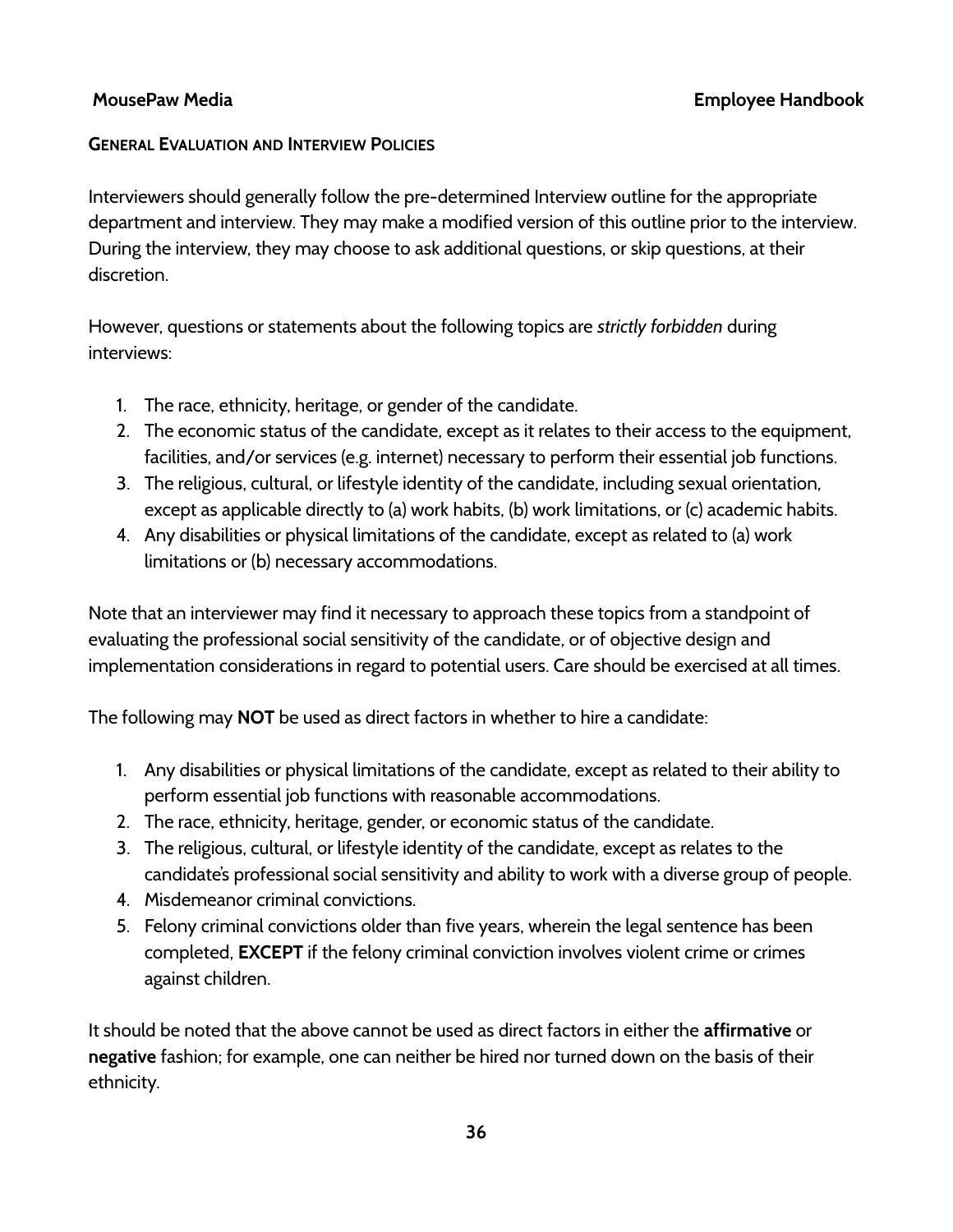The following **CAN** be used as direct factors in whether to hire a candidate. This is not an exhaustive list:

- 1. The candidate's ability to perform essential job functions, with reasonable accommodations if necessary.
- 2. The candidate's legal ability work in the United States of America and the State of Idaho. (may not apply to Community Internship).
- 3. The candidate's access to the equipment, facilities, and services (e.g. internet) necessary to perform their essential job functions.
- 4. The candidate's verbal and written English skills.
- 5. The candidate's professional social sensitivity and/or ability to work with a diverse group of people.
- 6. Drug and substance use in the last six months, pursuant solely to our *Drug and Substance Policies*.
- 7. Felony criminal convictions (a) which occurred in the last five years, (b) wherein the legal sentence has NOT been completed, and/or (c) involving violent crime or crimes against children.

## **DISCLOSURE OF REJECTION CAUSE**

MousePaw Media is unique in that, in certain circumstances, we may disclose to a candidate the reason they are not hired. This is intended to aid candidates to the internship program in future job searches and interviews. **This is a complementary service, and we are in no way obligated to provide this information.**

If the candidate is rejected for any of the following reasons, the primary interviewer may disclose the reason in writing, at their discretion. They may choose to invite the candidate to reapply at a later date.

- 1. The candidate did not meet essential qualifications, or provide necessary materials after request (references, work history, etc.).
- 2. The candidate's technical or artistic knowledge does not meet essential requirements, Further study may be suggested.
- 3. The candidate's present schedule and/or obligations would likely prevent their success in the internship program.
- 4. The candidate's stated career goals or stated expectations of the program do not match up with the actual program.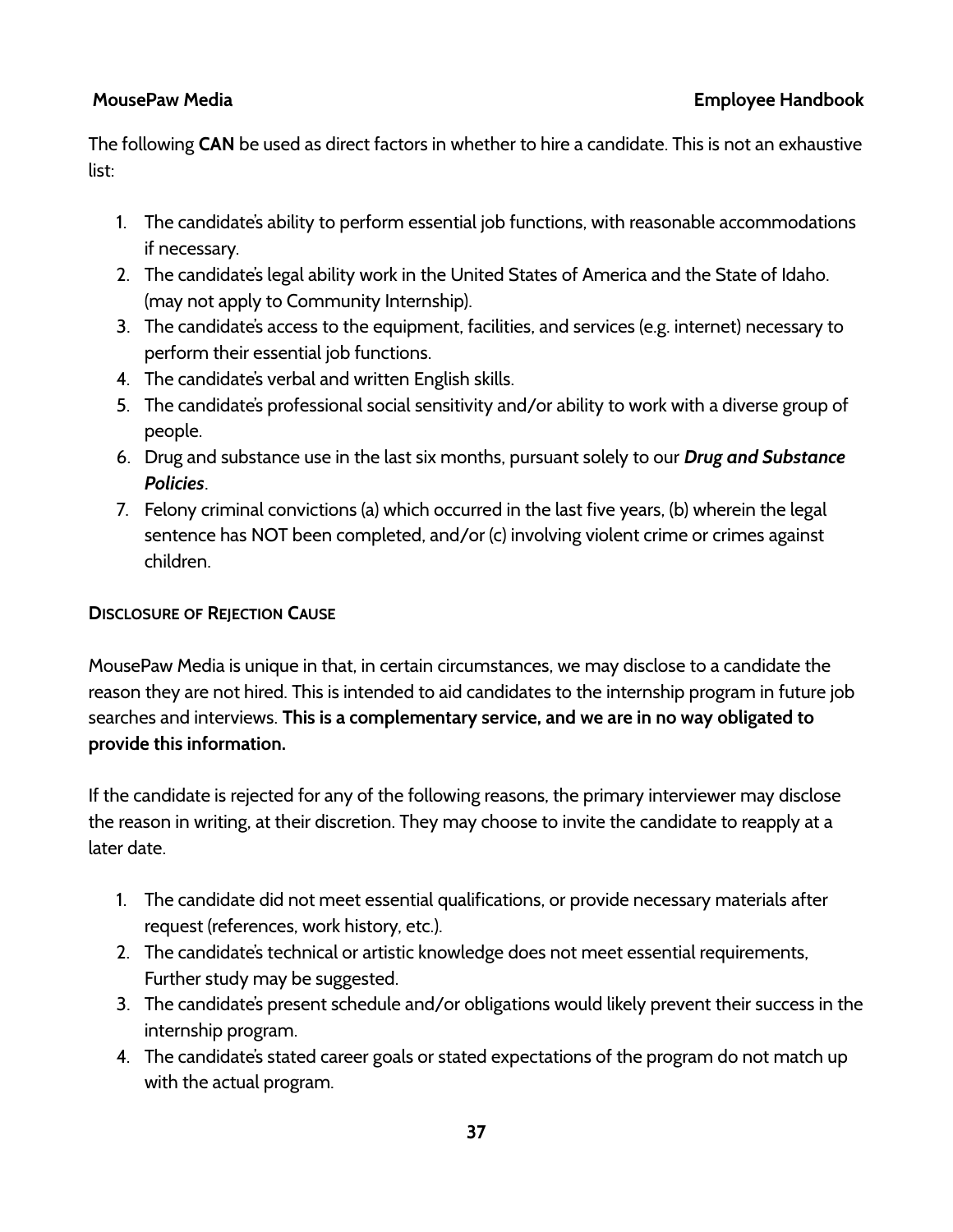5. There are no open positions in the program; for example, if only one position exists, and another candidate was selected.

## **APPLICATION PROCESS**

Before a candidate may be considered for a spot in the MousePaw Media Internship Program, they must provide the following:

- The completed **MousePaw Media Internship Application**, either in scanned paper form or online. This must include the following at minimum:
	- Their full legal name,
	- Their current address,
	- A valid phone number where the candidate can be reached,
	- A valid personal email address, preferably a non-institutional email address,
	- A minimum of two non-relation references, with a phone number and/or email for each (may be waived for Community Internship applicants),
	- Their work history, with up to the four most recent positions held,
	- (On paper) Their legal signature on the final page, on the signature line.
	- (Online) An acknowledgment constituting their legal signature.
- A **personal résumé/CV** in PDF form.
- A **portfolio**, containing examples of their work in their relevant field; a personal online profile containing clearly marked original work is permissable, (e.g. GitHub, GitLab, Bitbucket, DeviantArt, YouTube),
- An **unofficial transcript** from their current institution, if the candidate is a currently enrolled student,

A **cover letter** is encouraged, but is by no means required.

All related resources should be stored in a named folder in the *Hiring* directory on Nextcloud; these resources should be retained, regardless of the outcome of the hiring process. The name of the folder should be *FirstLast*. If the portfolio was sent directly, it should be stored in a ZIP file; portfolios hosted on third-party sites should not be stored. Instead, the portfolio location should be noted on the Hiring Checklist. The application, résumé/CV, unofficial transcript, and cover letter should be printed and retained in the company files. (See *Administration: Filekeeping Conventions*).

At this point in the process, the Hiring Manager should assign an Interviewer to the candidate. The Interviewer should start a copy of the **Hiring Checklist** for the candidate.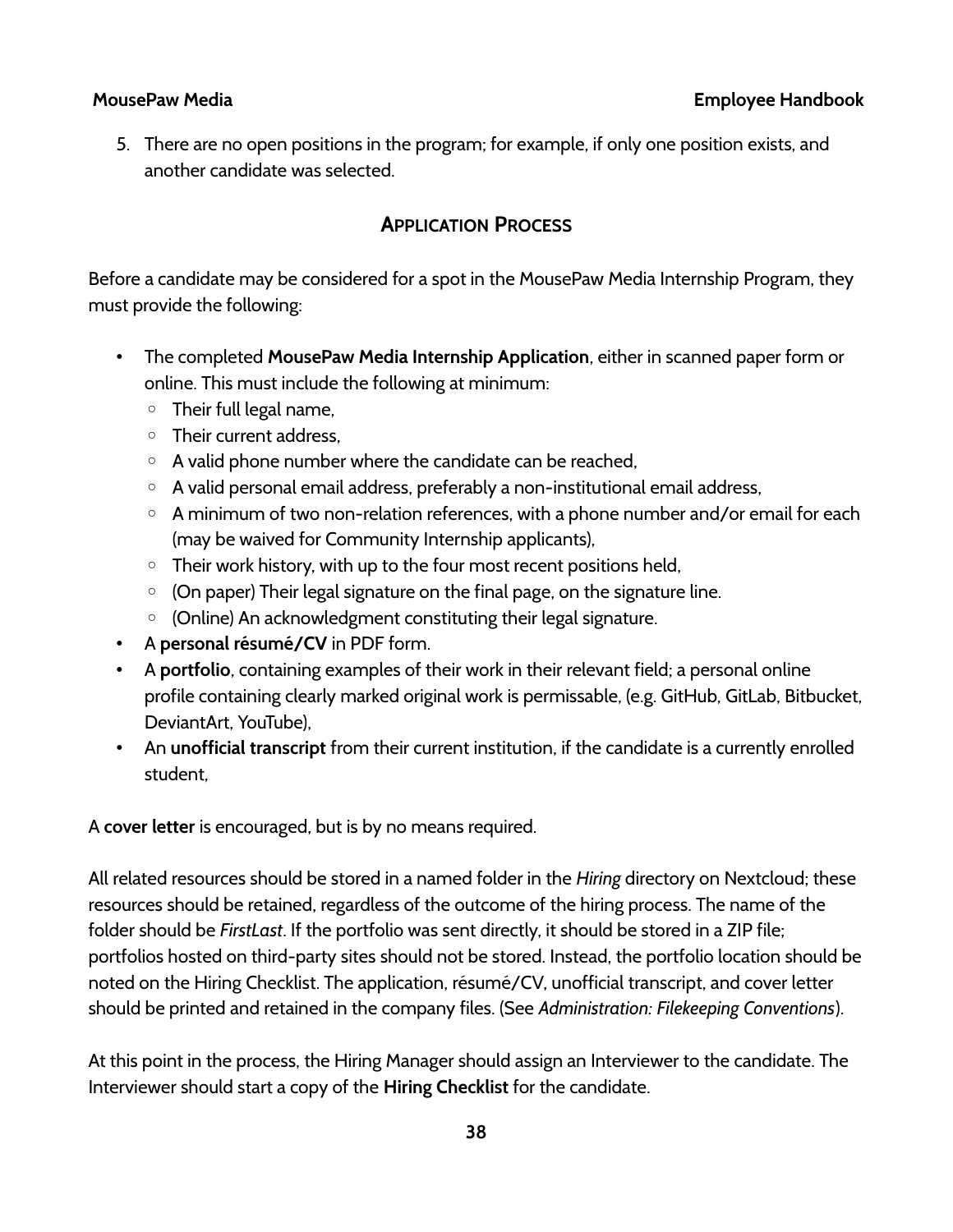Within two weeks of receipt of an application, the Interviewer should contact the candidate via email (sent from the **[internships@mousepawmedia.com](mailto:internships@mousepawmedia.com)** email address) or phone (from the company phone number). This contact should communicate one of the following, as appropriate:

- If the application was incomplete, the missing resources should be requested.
- If the application was complete, but the hiring employee believes the basic qualifications are *not* met, the candidate should be politely informed that they were not selected for a position. Be sure to briefly thank them for their time and interest.
- If the application was complete, and the hiring employee believes the basic qualifications are met, an Initial Interview should be scheduled. (See *Hiring: Interview Process: Initial Interview*) Some candidates may be asked to complete the Challenge before the Initial Interview. (See *Hiring: Interview Process: Challenge*)

## **INTERVIEW PROCESS**

## **INITIAL INTERVIEW**

The Interviewer should conduct an Initial Interview at a pre-scheduled time, using video chat. At the scheduled time, the candidate should connect to the video call with the employee assigned to perform the Initial Interview.

At the start of the conversation, before beginning the interview, the interviewer should state the following: **"This interview will be recorded for reference and training purposes. Do you consent to this recording?"** If the candidate states consent, recording should be started. At this point, the interview may proceed. If they refuse consent, the interview is stopped, and the application suspended.

In rare circumstances, the Initial Interview may be conducted in person instead. In that situation, the interview should be recorded using a portable recorder or mobile device. The same consent should be requested as in a remote Interview.

At the conclusion of the Initial Interview, the Interviewer may take one of two actions: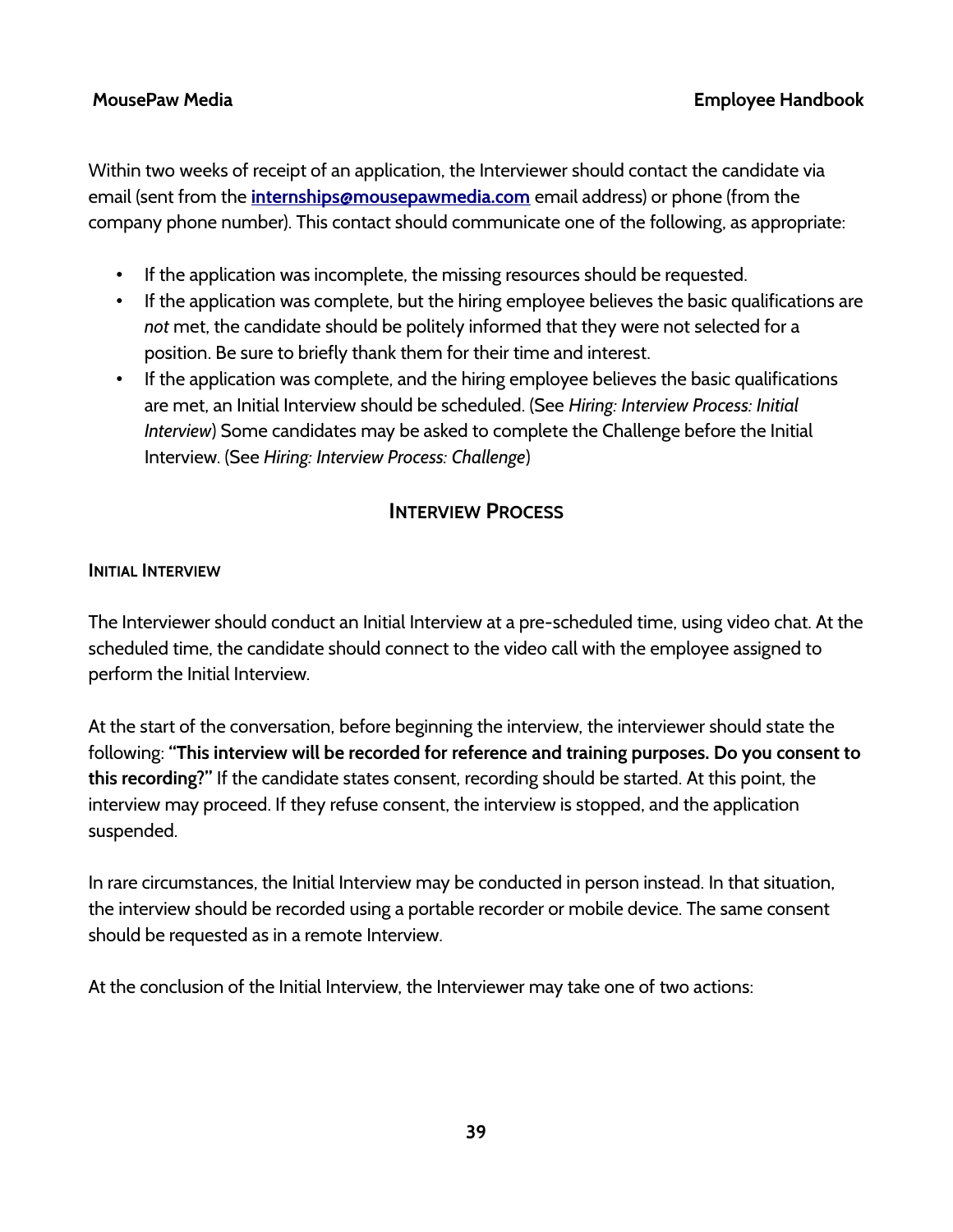- **1.** Indicate that the candidate has been *accepted to the next phase* of the interview process. At this time, the Challenge should be emailed to the candidate by the Interviewer. It may be described further during the video chat at the discretion of the interviewer.
- 2. Inform the candidate that they will be contacted via email with regard to their status, and the next steps of the interview process, if any.

In the second situation, the interviewer should email the candidate within three business days as to their status in the interview process, and the next steps thereof, if any.

### **CHALLENGE**

The interview process includes a Challenge, which the candidate completes independently. Each department has one or more Challenge(s), designed to demonstrate the candidate's essential abilities in regard to their chosen department.

The candidate should be emailed the PDF which describes the current Challenge(s) for the appropriate department. This PDF and its instructions should not be modified without the approval of the associated Department Lead; however, the date that the Challenge is due may be amended or modified by the interviewer, either in the PDF document itself, or the accompanying email. The due date must be exactly 7 days from the scheduled time for the Initial Interview, or else from the time the email was sent.

The candidate must complete the Challenge as described, and email their finished result to **[internships@mousepawmedia.com](mailto:internships@mousepawmedia.com)** by the stated due date. The candidate is responsible for the proper delivery of this email.

Under ordinary circumstances, the sender would be notified immediately if a message delivery fails. The candidate would be responsible to contact the company in another fashion if anything prevents the delivery of the completed Challenge by the due date.

If the completed Challenge is not received by the due date, nor is the application explicitly withdrawn, the application should be permanently rejected, unless extraordinary circumstances beyond the candidate's control can be veritably proven. This is essential: in our experience, if an candidate is unable to meet this expectation, they will not perform the essential duties of the job.

### **CHALLENGE AND INTERVIEW REVIEW**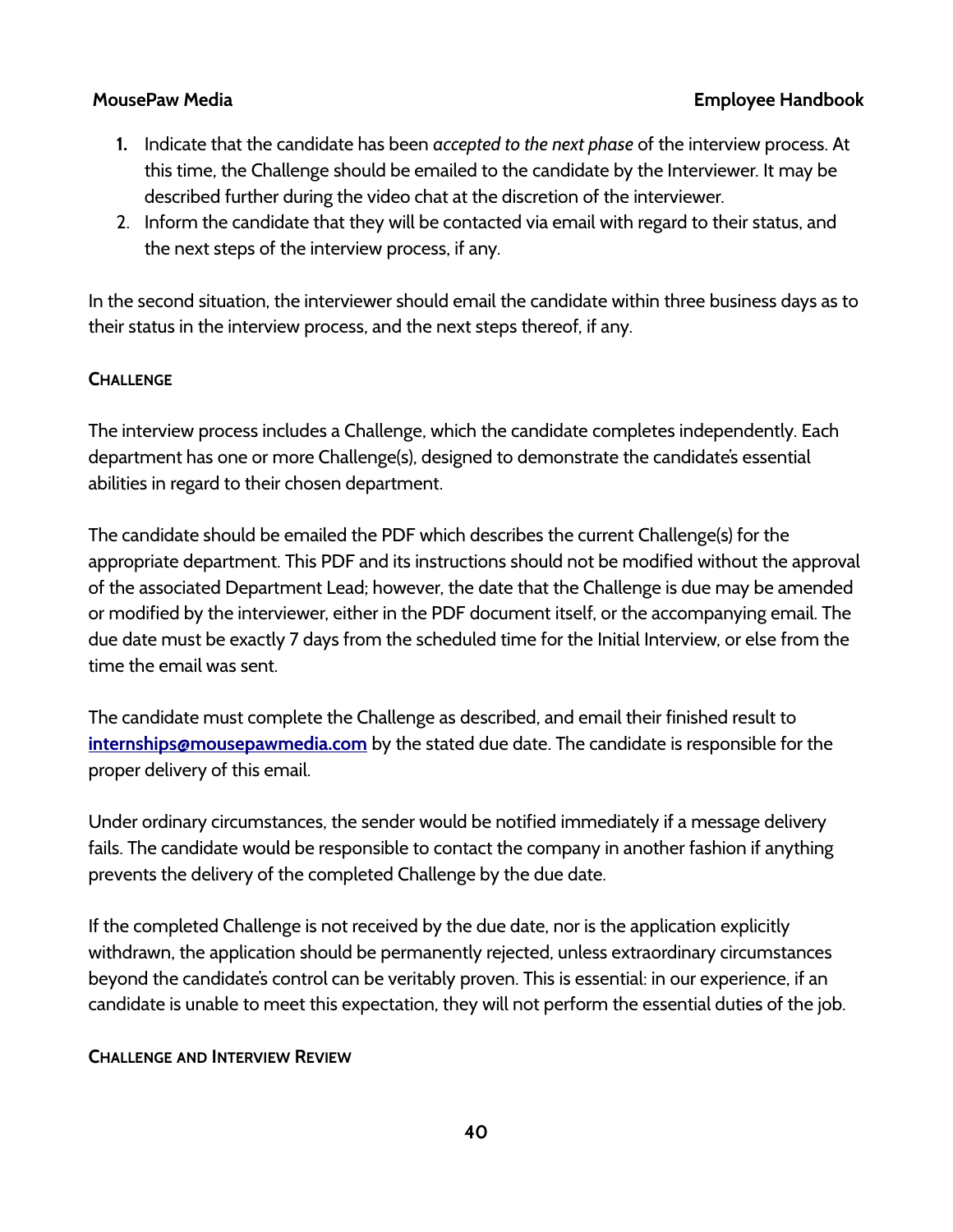Upon receipt of the Challenge, the Hiring Manager should assign between 2 and 3 Final Interviewers to the candidate.

All Final Interviewers should review the application materials, the Initial Interview recording, and the complete Challenge. In some cases, a formal Challenge Review form may be provided, in which case it should be completed independently by each interviewer from the relevant department(s).

The Final Interviewers should also meet before the Final Interview, to finalize the interview questions and their order, and assign them to the different interviewers.

### **FINAL INTERVIEW**

The Final Interview should be scheduled with the candidate at least a week in advance. It is conducted via video chat.

All Final Interivews should be prepared at least ten minutes prior to the scheduled interview, and should be dressed in business formal apparel. Each should have a printed copy of the interview questions which were decided in advance, a printed copy of their Challenge Review (if applicable), and a notebook.

For programming interviews, a Visual Studio Code Live Share session should be created by one of the Final Interviewers, containing the completed Challenge. For graphics design and mass communication interviews, the candidate may use screen sharing and any appropriate paint application with a graphics tablet.

The interview must begin at the scheduled time, and no sooner. If the candidate is late, this should be noted, although it is NOT an immediate disqualification.

During the interview, the Final Interviewers may communicate with each other via a private, reasonably secure text chat room that the candidate has no access to.

## **HIRING VERDICT**

At the conclusion of the Final Interview, the candidate may either be offered the position on the spot if the Final Interviewers all agree via chat. Otherwise the candidate should be dismissed with an assurance of email contact within two business days. The Final Interviewers should then immediately and privately discuss the candidate and their notes.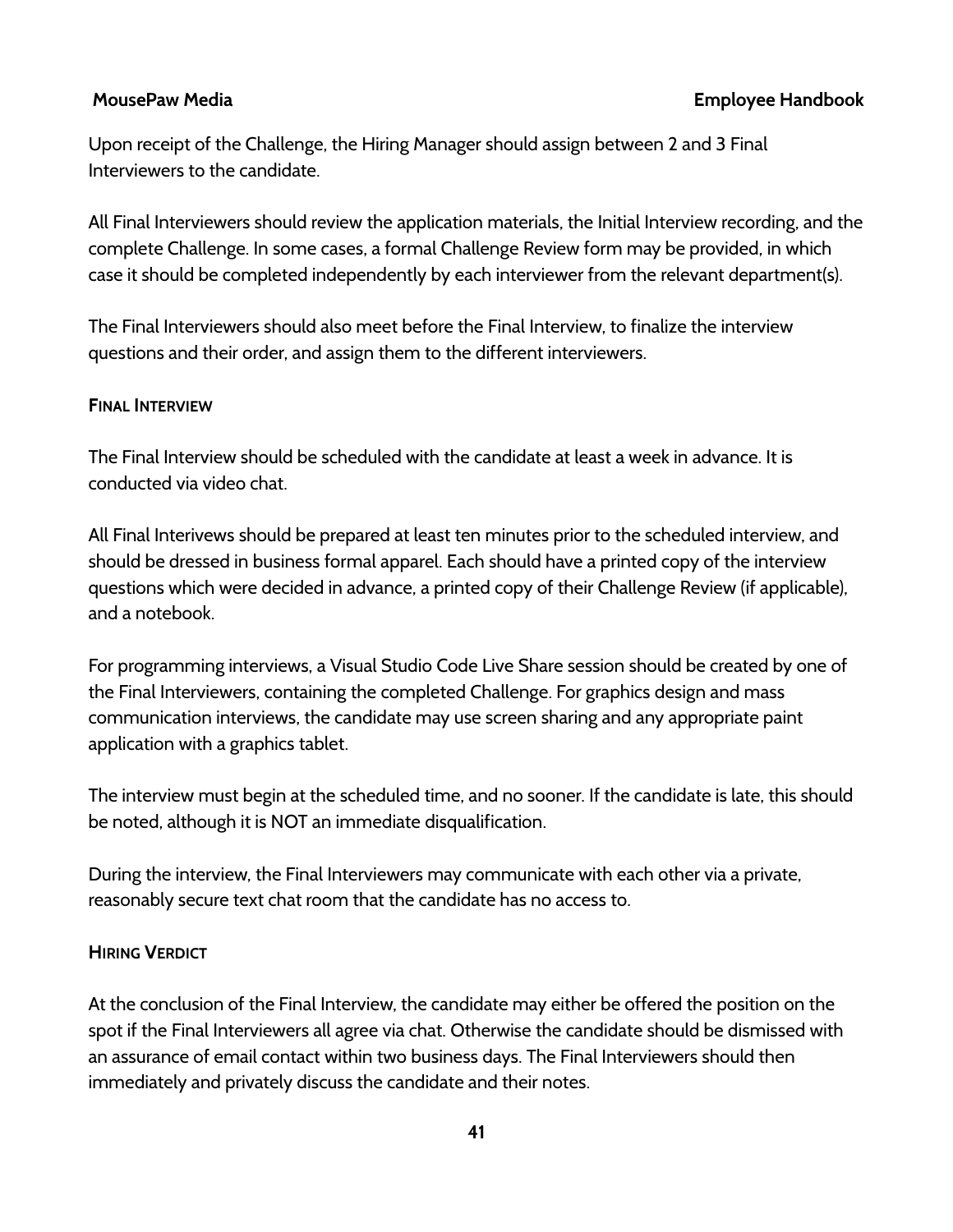For an candidate to be hired, all interviewers present must *unanimously* agree to hiring. The Hiring Manager may override this vote only if they have reason to suspect a violation of ECO policy (see *Hiring: General Evaluation and Interview Policies*.)

If the candidate is dismissed from the interview before being informed of the verdict, they should be informed of the decision via email within two business days of the interview.

### **POST-HIRING**

If the candidate is hired, they should be given a copy of the Internship Contract they are to sign, either before leaving the interview, or via email within two business days. They should be informed upon receipt of the unsigned Internship Contract of the procedures and expectations of signing:

- Each page of the contract should be initialed and dated by the hiree where marked.
- The final page of the contract must be signed and dated by the hiree **in the presence of a notary public**. The contract must be notarized to be valid. (Most banks and credit unions provide free notary service, and many other institutions offer notary services for a small fee.)
- The contract must be scanned and returned via email **within two calendar weeks** of the hiree's receipt of the unsigned contract. The entire signed contract (all pages) should be emailed to **[internships@mousepawmedia.com](mailto:internships@mousepawmedia.com)**.

It is still up to the candidate whether to ultimately accept the position. The individual's hiring should not be announced to the general staff until the candidate has signed and returned the signed Internship Contract.

If the candidate turns down the position, either explicitly or by failing to return the Internship Contract within two calendar weeks of receipt, the hiring process aborts immediately. If the candidate reapplies, they must start the process from the beginning. It is at the discretion of the primary interviewer whether to reconsider the candidate. **MousePaw Media is not obligated to repeat an offer of a position to anyone, regardless of prior hiring decisions.**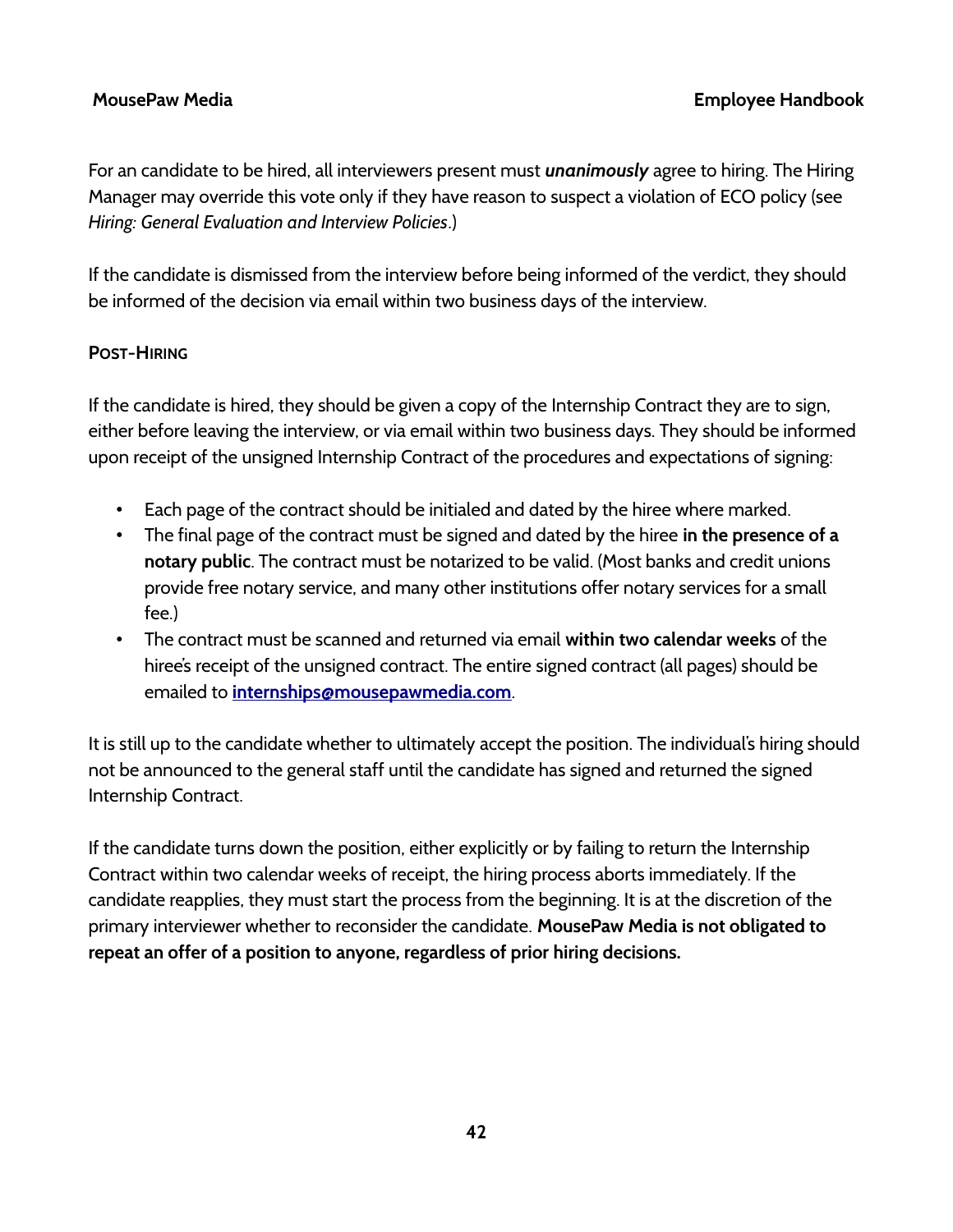## **ADMINISTRATION**

## **ADMINISTRATIVE CALENDAR**

We operate on a **quarterly** calendar:

- **Q1: Jan-Mar.** Begins first Monday in January.
- **Q2: Apr-Jun.** Begins first Monday in April.
- **Q3: Jul-Sep.** Begins first Monday in July.
- **Q4: Oct-Dec.** Begins first Monday in October.

The first week of a quarter is dedicated as an **administrative week**, when all due administrative paperwork is updated and completed.

## **EMPLOYMENT STATUS**

Every quarter, the following forms will be finalized for each active employee in the company:

- Employee Record, containing the employee's current personal information and employment status details.
- Quarterly Time report.

Employment Status consists of several pieces of information, most present on both forms mentioned above:

- Date Hired, also known as *Contract Date* in some older records.
- Date Graduated: either estimated (for post-dates) and actual date of graduation from the internship program.
- Present Contract Start/End: The start and end dates for the current contract, if any.
- Present Hour/Week Commitment: The number of hours per week the employee has committed to under their current contract, if any.
- Contract Type (Staff or Community)
- Seniority (see *Seniority and Roles*)
- Standing (see *Standing)*
- Role(s) (see *Seniority and Roles*)
- Present Equity Rate: The equity rate for the employee, including any contract bonuses.
- Hours to Quarter: The current number of hours logged to the quarter end date.
- Equity to Quarter: The current amount of equity earned to the quarter end date.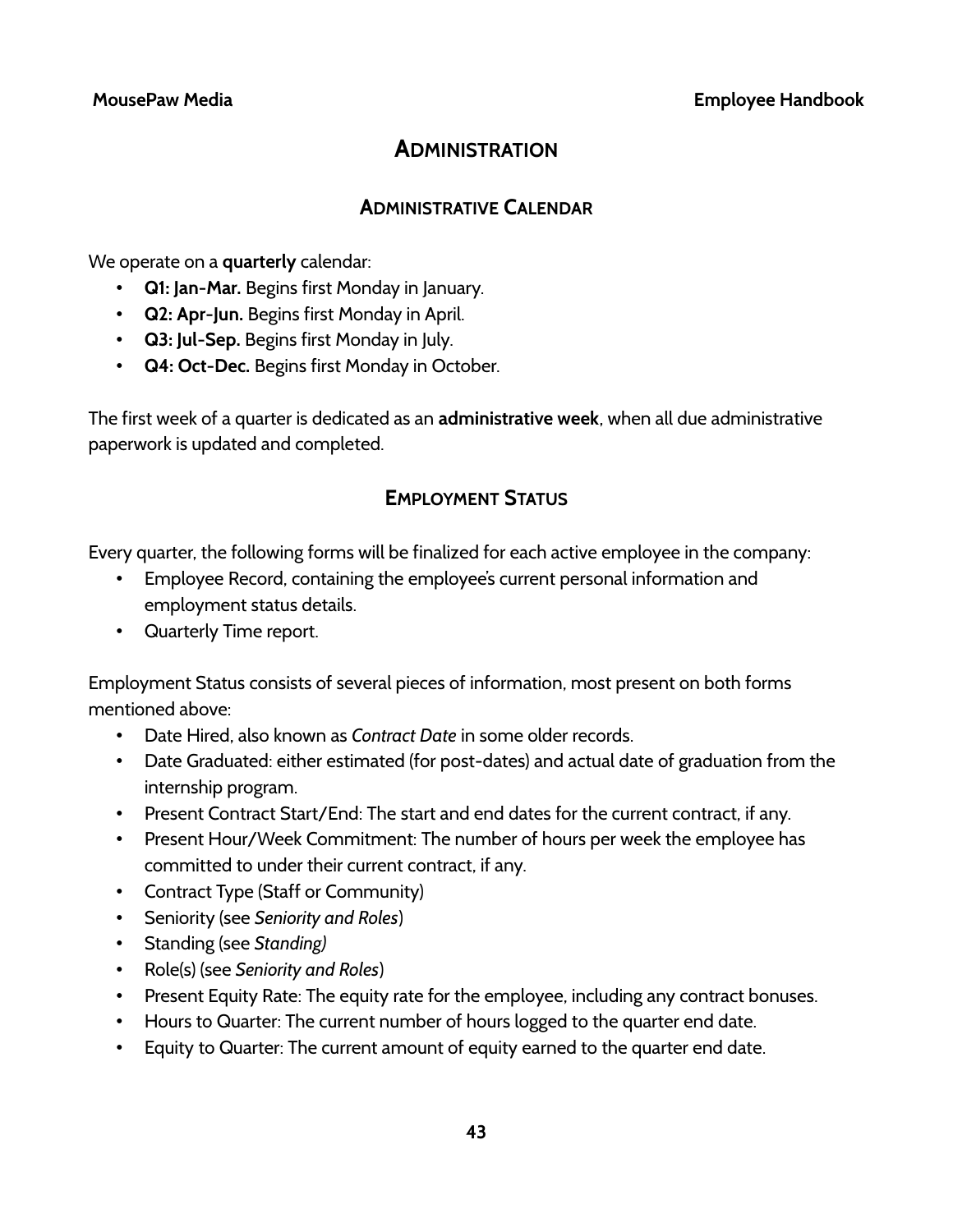- Academic Hours to Quarter: The current number of hours credited towards academic internships.
- Remaining Time-Off Allotments: Balance, credited, borrowed, and new time-off allotments, separated by type (Vacation, Sick, Wellness).

## **STANDING**

Every employee has a Standing.

- Poor: Imminent danger of serious disciplinary action, up to or including termination.
- Moderate: Danger of disciplinary action if current warnings are ignored.
- Good: There may be warnings later if items in Employee Review are not addressed.
- Good\*: Same as *Good*, but the employee is still considered to be on Special Review status (see *Employee Reviews: Special Review*).
- Excellent: There are no warnings issued to the individual.

## **EMPLOYEE REVIEWS**

## **INTERN REVIEWS**

Interns shall receive two Reviews in the course of their internship:

- The first Review shall occur on the new quarter which occurs closest to their logging 60 hours.
- The second Review shall occur on the new quarter which occurs closest to their logging 180 hours.

Interns shall also use the Employee Review form for their department to complete a Self-Evaluation around the same time as their scheduled Review. Then, the Employee Review and Self-Evaluation will be discussed in a meeting between the intern and his/her internship supervisor.

## **EMPLOYEE REVIEWS**

Employees with a Standing of *Good* or *Excellent* shall receive one Review per year, on the new quarter which occurs closest to their date of hiring. If the Employee has already received a scheduled (not specially-required) Review within the past six months, they shall not be scheduled for Review until the next year.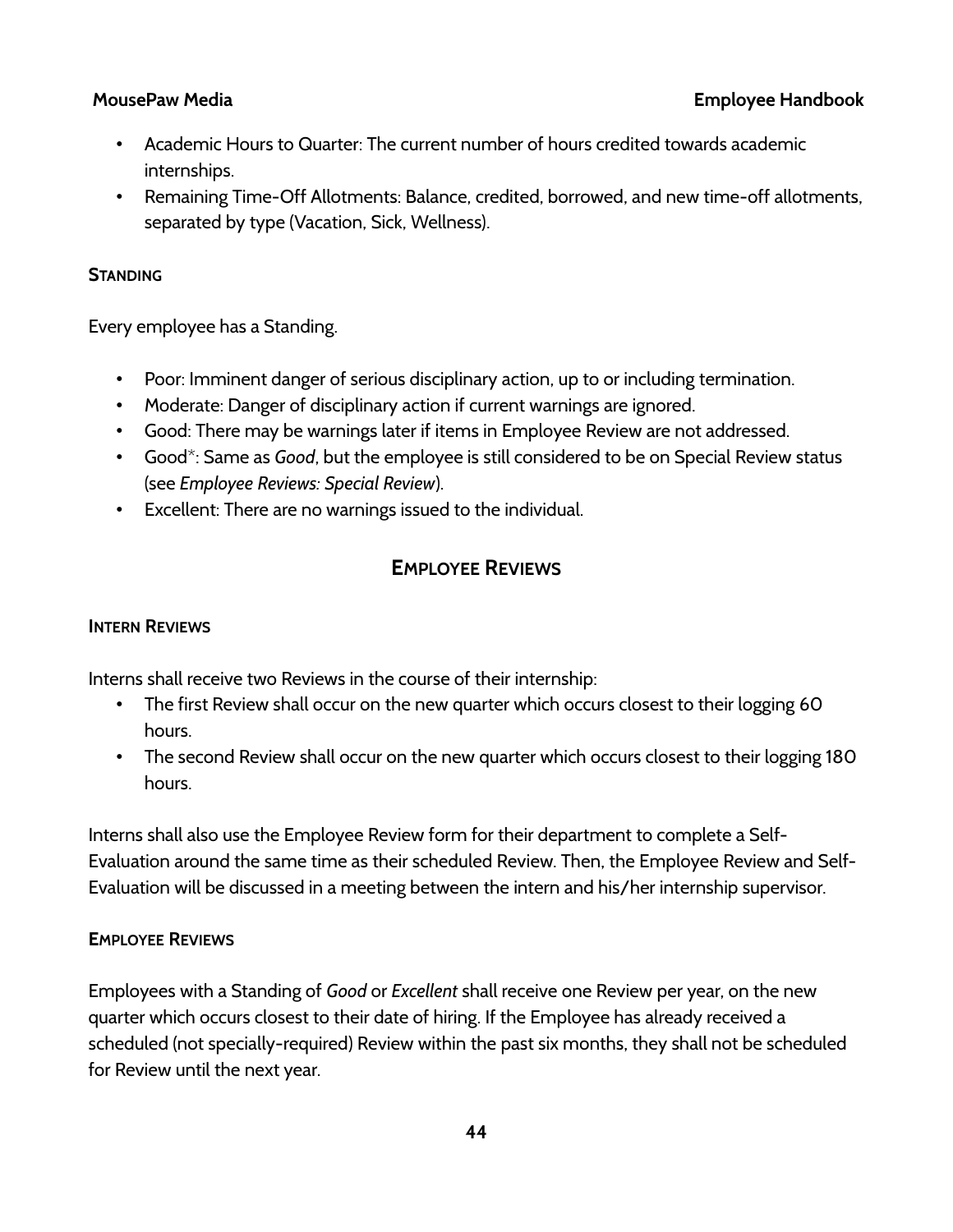The following are optional for employees with this Standing:

- Employees may choose to use the Self-Evaluation at any time, but are not normally required to do so. A supervisor may, however, require an employee to complete a Self-Evaluation a maximum of two times within a year.
- Employees do not normally need to meet with a supervisor to discuss their Review. However, either the employee or the supervisor may request such a meeting.
- An employee may request up to one additional Employee Review a year.

## **SPECIAL REVIEW STATUS**

An employee of any Seniority, with a Standing of *Poor*, *Moderate*, or *Good\** (contrast *Good*), shall be considered to be on Special Review Status. In this situation, they shall receive an Employee Review every quarter until their Standing improves to *Excellent*. This means that, if an Employee improves from *Moderate* to *Good\**, they shall still receive quarterly Reviews until achieving *Excellent*.

In this situation, the following rules apply:

- The employee shall be required to complete a Self-Evaluation around the same time as each Special Review. (These do not count towards limit on required Self-Evaluations for employees of *Good* or *Excellent* standing.)
- The employee shall meet with the supervisor to discuss their Special Review and Self-Evaluation for the current quarter.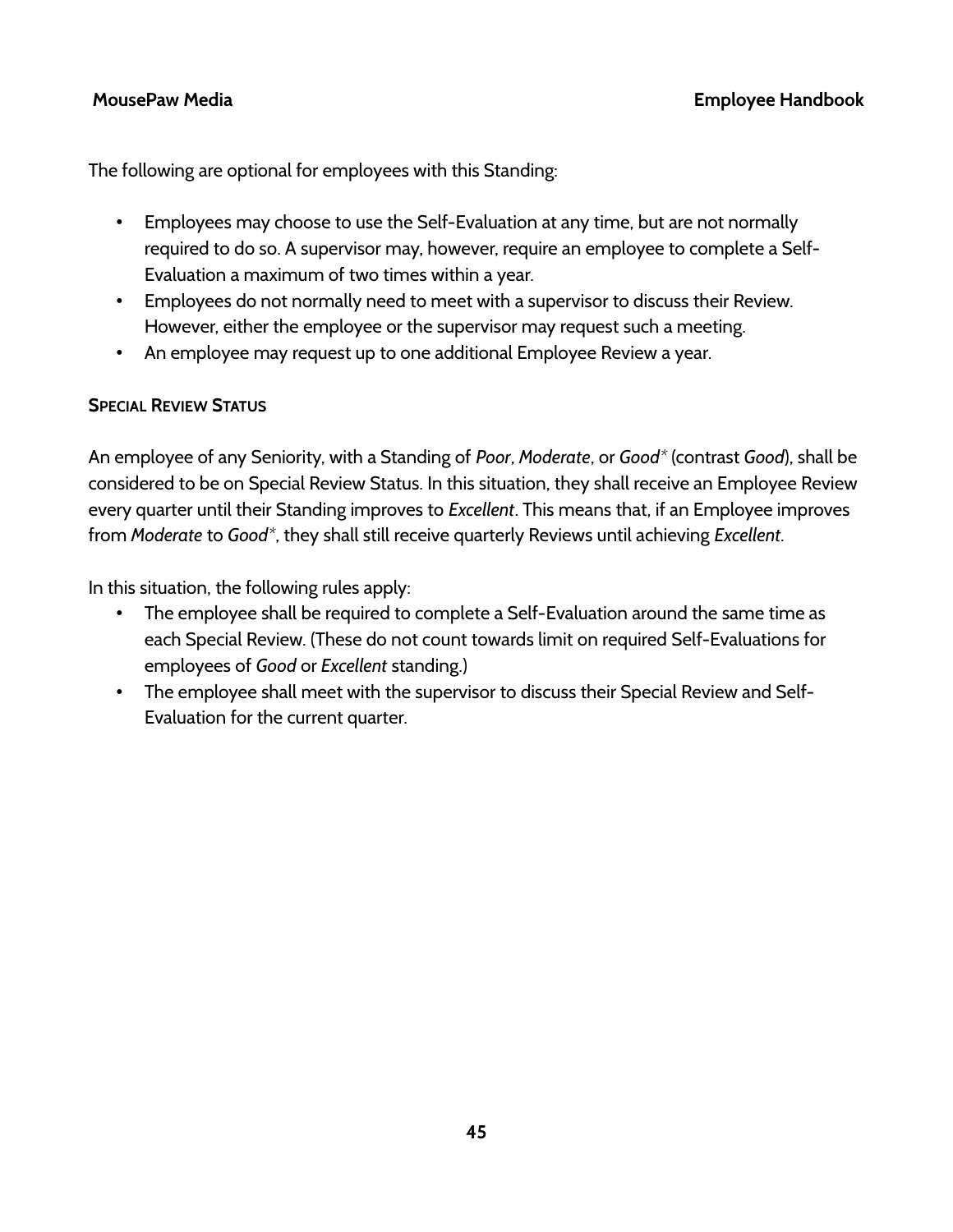## **FILEKEEPING CONVENTIONS**

### **FORMATTING CONVENTIONS**

- 1. Dates are formatted European-style: *DD MMM YYYY*. For example, *01 Jan 2018*.
- 2. Employee names are formatted *FIRST M. LAST*. For example, *Jason C. McDonald*.
- 3. Employee IDs follow the *FMLAST* convention. For example, *jcmcdonald*.
- 4. Completed forms are saved with the filename convention *employeeid-form-date*. For example, *jcmcdonald-LoA-01Jan18*.
	- a) If a form is waiting on two signatures, append filename with *\_partial*.
	- b) If a form is waiting on a single signature, append filename with *\_half*.
- 5. All official documents, including form templates, are formatted using the font "Cabin". If a monospace font is required (such as on many spreadsheets), "Source Code Pro" is used.

Forms have the following standard abbreviations:

- App: Internship Application
- Del: Deletion Request
- DWN: Disciplinary Warning Notice
- Hiring: Hiring Checklist
- Chk: Internship/Journeyman Checklist
- LoA: Leave of Absence
- Grv: Formal Grevience
- Pro: Promotion Request
- Resig: Resignation Request
- Record: Employee Record
- Term: Internship/Employment Termination

## **FILE RETENTION**

- 1. Completed forms should be retained in the secure, official *Employee Records* directory on Nextcloud. Access to this directory should be strictly limited to management who have signed the Confidentiality Agreement (L7 on Phabricator).
- 2. Hiring forms and files should be retained in the secure, official *Hiring* directory on Nextcloud. Access to this directory should be strictly limited to hiring staff who have signed the Confidentiality Agreement (L7 on Phabricator).
- 3. Within the *Employee Records* directory, a dedicated folder should be created for every employee. It should be named according to the employee ID.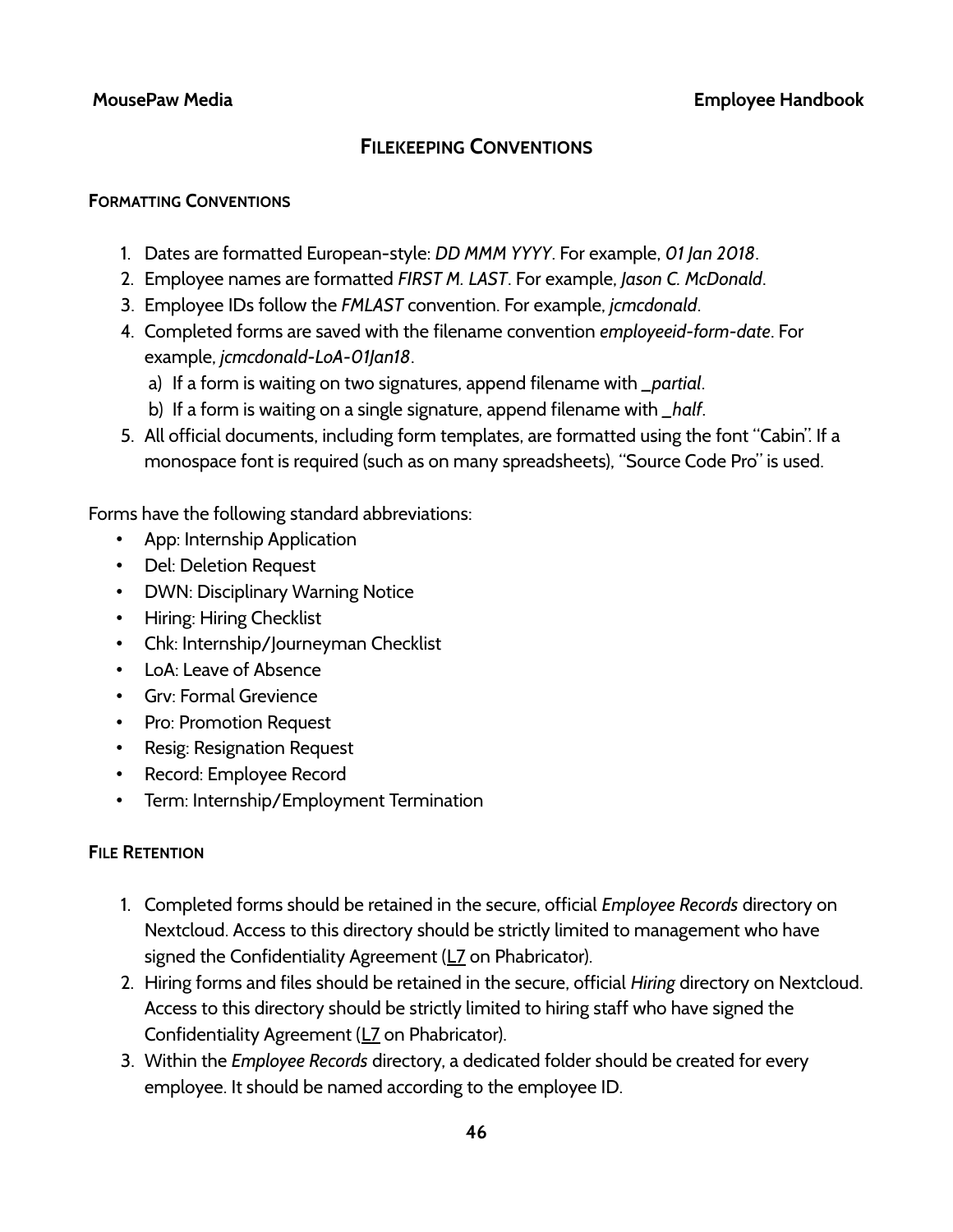- 4. Forms should be filed under the appropriate employee folder.
- 5. If multiple files are related to a single form (such as *\_half* files) , all related files should be grouped in a dedicated subfolder. The subfolder should be named according to the form naming file conventions.
- 6. Within the Hiring directory, a dedicated folder should be created for every application. It should be named according to the convention "*FirstMLast"*.
- 7. In hard copy records, hiring records for hired candidates should be stored in the dedicated employee folder. Hiring records for rejected candidates may be stored in a single folder labeled "Rejected Candidates".
- 8. A printed copy of each final form should be retained in hard copy records, maintained at the main office for MousePaw Media, with the following exceptions:
	- a) Deletion Requests do not need to be printed or retained in physical form.
	- b) Employment Status reports older than one year (four quarters) may be destroyed.
	- c) Hiring records for rejected candidates may be destroyed at the hiring manager's discretion, as long as a minimum of three years (twelve quarters) has elapsed since the latest application date. (Digital copies should be retained indefinitely).
- 9. Discarded physical records should be securely destroyed.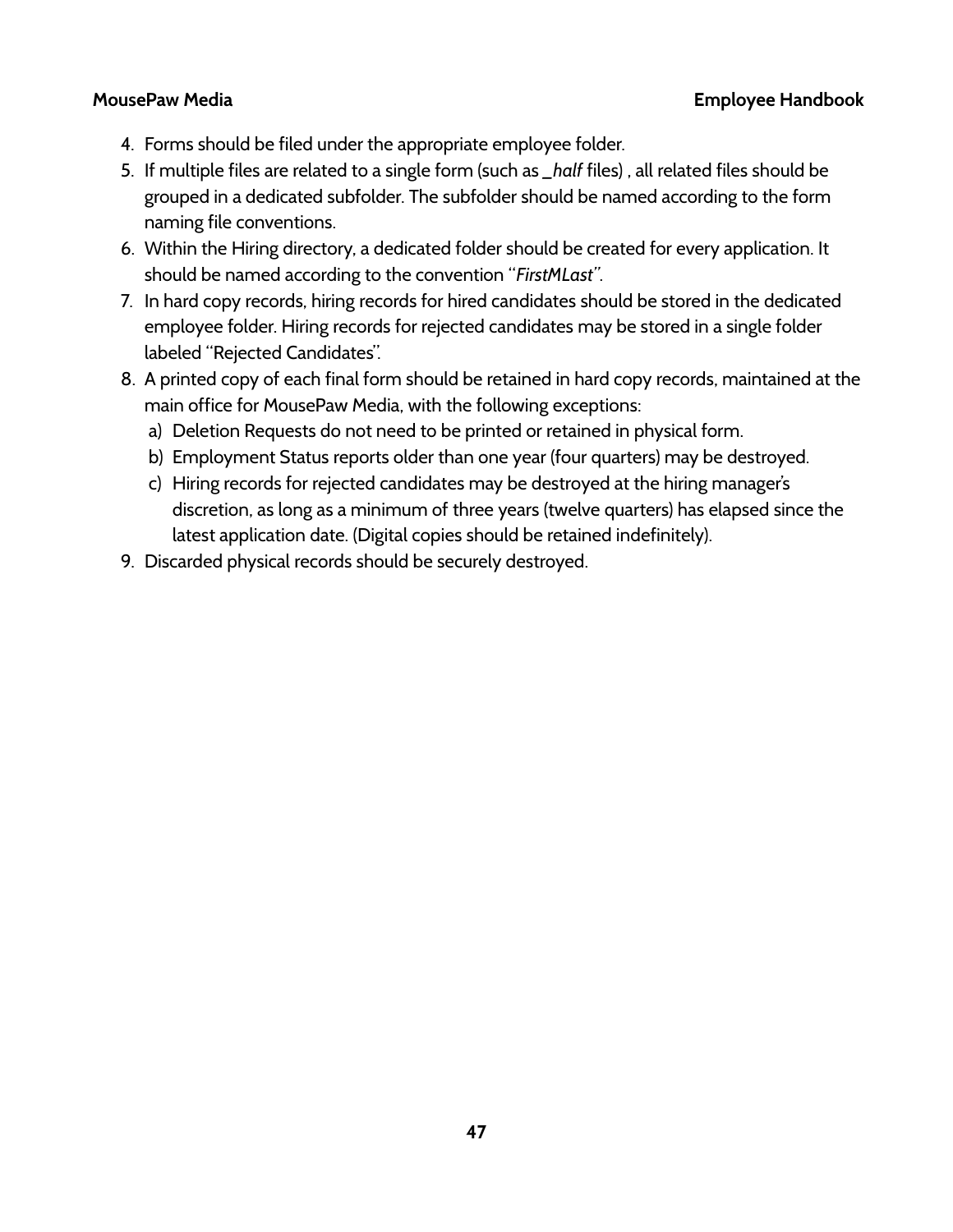# **ADDITIONAL COMPANY POLICIES**

In addition to the aforementioned policies and regulations, the following policies are enforced at MousePaw Media.

## **COMMUNICATION**

- 1. All company-related communications should take place via the MousePaw Media Staff Network whenever possible.
- 2. Every interoffice email should be read, replied to (within reason), and retained.
- 3. Company email should be checked every day.
- 4. Phabricator should be checked every work day.
- 5. Before you send an email, consider whether the conversation belongs on Phabricator…
	- a) Discussions regarding **Maniphest Tasks** should be in the item's comments.
	- b) Discussions regarding **Calendar Events** should be in the item's comments.
	- c) Discussions regarding **Pholio Mocks** should be in the item's comments.
	- d) Discussions regarding **Differential Revisions** should be in the item's comments.
	- e) Discussions regarding a particular **Diffusion Commit**, but not warranting a Maniphest Task (e.g. bug reports), should be in the item's comments; optionally, you may choose to "Raise a Concern" using that interface.
	- f) **Technical questions** and **open discussions** should be posted to **Ponder**; alternatively, **Slowvote** may be used for polls.
- 6. Every staff member should have webcam and microphone capability, to facilitate live chat.
- 7. Video chat should be used whenever possible for long-distance meetings, to promote better communication. Audio-only chat may be used whenever video chat is not available or technically feasible.
- 8. Video chat meetings should take place via Skype, except…
	- a) If Skype is not available or reasonably functional, Jitsi Meet may be used.
	- b) If the meeting is in person, this policy does not apply.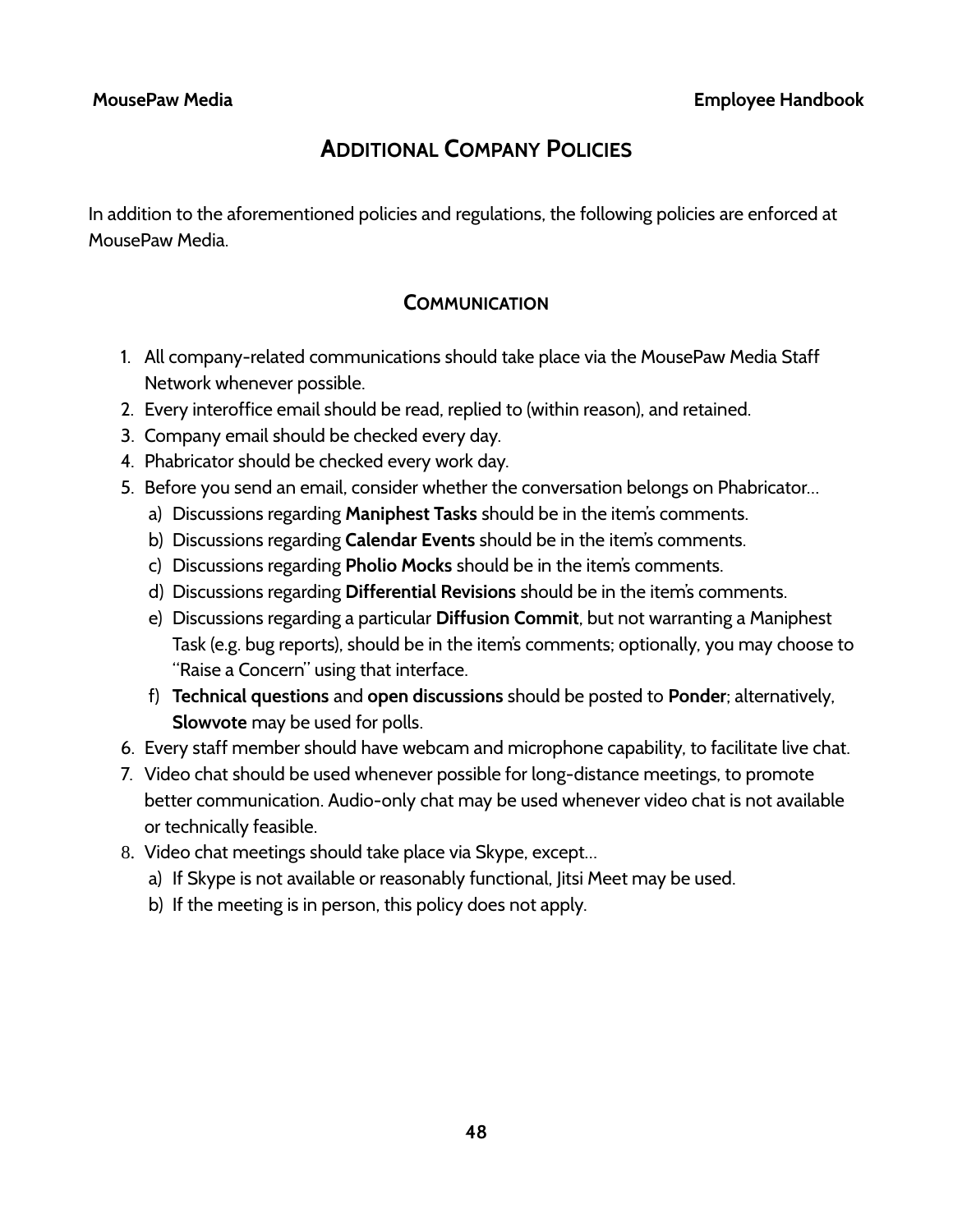## **SCHEDULING AND TASKS**

To ensure clear and coherent time and task management, we enforce the following policies:

- 1. Official events must be posted on Phabricator Calendar.
- 2. Employees should Accept or Decline each Calendar Event they are invited to *in advance*.
- 3. Official tasks and deadlines must be posted on Phabricator Maniphest.
- 4. "The Rule of Tasks": If the goal won't be completed in the next ten minutes, make a task.
- 5. Task maintenance is the responsibility of the person assigned to the task; if no one is assigned, it is the responsibility of the task creator.
- 6. Tasks must include:
	- a) The four QTM Measures,
	- b) The present Status (e.g. Pending, In Progress, Completed, Rejected),
	- c) Tags for the department, project, and (if relevant) team.
- 7. All staff are encouraged to have regular "office hours": specific hours they are regularly available each week. These should be listed on one's Phabricator profile, using the "Office Hours" field, and strictly kept up-to-date.
- 8. Exceptions to stated office hours (7) should be published to the Phabricator Calendar.

## **SECURITY**

Staff members are responsible to maintain the security of their MousePaw ID account, MousePaw Media email address, all company accounts to which they have access, and any non-public, private, and confidential information they may have access to.

- 1. At no time should any staff member give out his/her company login credentials, including passwords, under any circumstances.
- 2. Multi-Factor Authentication is strongly recommended where available (on Phabricator and Nextcloud).
	- a) We recommend using either [Microsoft Authenticator](https://www.microsoft.com/en-us/account/authenticator) on your smartphone, or Authenticator [\(https://flathub.org/apps/details/com.belmoussaoui.Authenticator](https://flathub.org/apps/details/com.belmoussaoui.Authenticator)) on your Linux machine.
	- b) If you get locked out of Multi-Factor Authentication, contact [eco@mousepawmedia.com](mailto:eco@mousepawmedia.com) to set up an appointment to unlock your account over video chat. Video chat is mandatory for this process to verify identity.

3.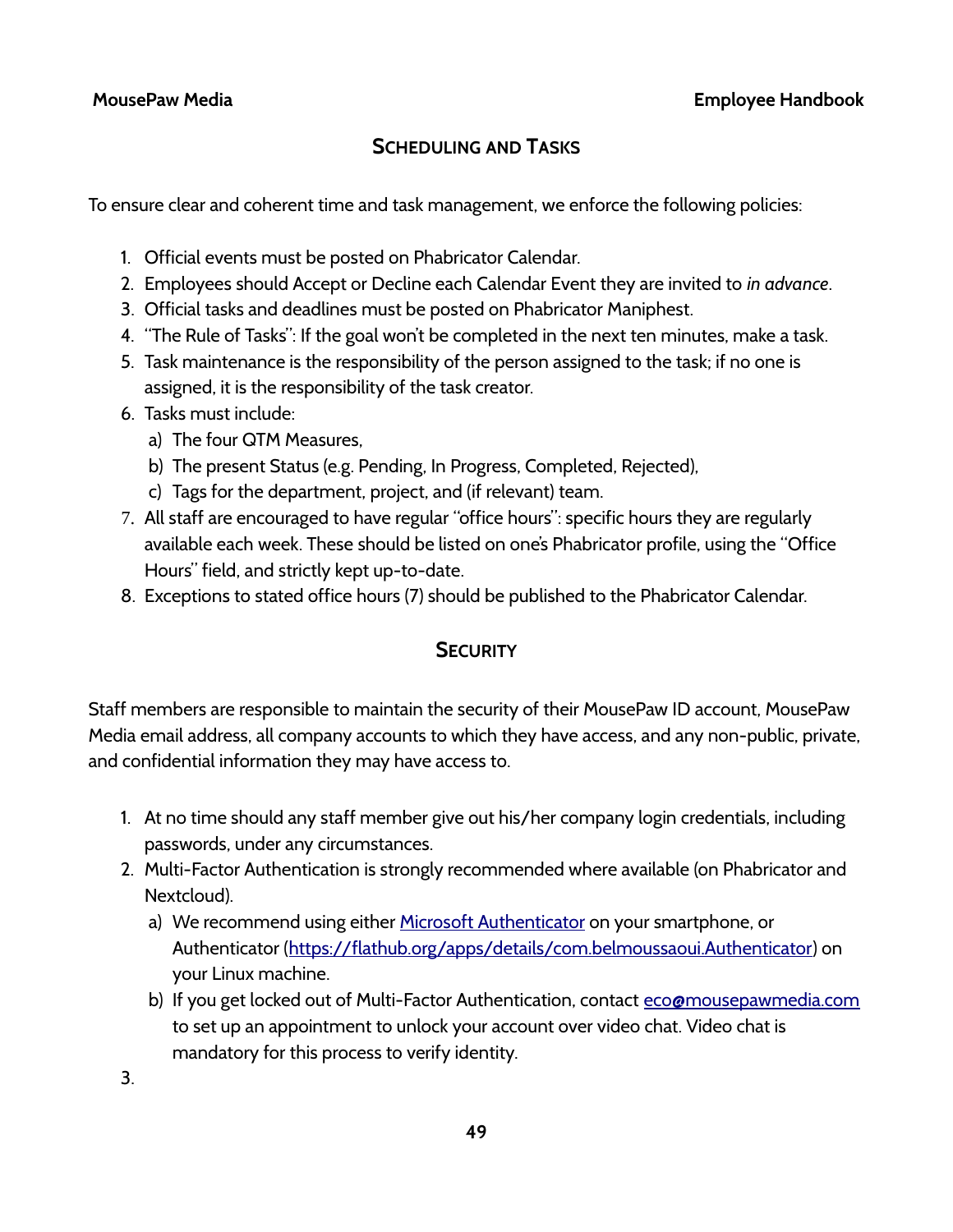- 4. Signing out of company-related accounts before allowing another individual access to the computer they were using.
- 5. Store your passwords in a secure, encrypted password manager. We recommend [Bitwarden](https://bitwarden.com/).
	- a) Do not use your brower's build-in password manager
	- b) Never store passwords in plain text files.
- 6. Properly secure other company-related credentials, including SSH private keys and GPG encryption keys.
- 7. Properly securing and restricting access to any and all computers and devices which contain or otherwise provide direct means of accessing confidential company resources, records, and/or accounts. (For example, this would include a laptop which automatically synchronizes files from the company Nextcloud).
- 8. We recommend using **Element** for Matrix chat, and enabling its advanced security features.
- 9. At **no time** should any staff member ever change their own password. Company passwords are assigned by the IT department, and are stored in secure, encrypted records. If you need a new password, contact the ECO department at **[eco@mousepawmedia.com](mailto:eco@mousepawmedia.com)**.
- 10.Potential, possible, and suspected account security breaches should be reported *immediately* to **[eco@mousepawmedia.com](mailto:eco@mousepawmedia.com).** This includes theft of any device regularly used for work — given physical access to a machine, it is possible to for someone to defeat all other local account security measures.
- 11. Management and the company IT staff may access any MousePaw Media account, without warning and at their discretion, for purposes of security, safety, and maintenance.
- 12. Any staff member with access to employee and/or hiring records must first sign the Confidentiality Agreement (Phabricator Legalpad L7).

## **CONFIDENTIALITY AND SOCIAL MEDIA POLICY**

- 1. Company files and intellectual property may *not* be shared outside of the company for any reason, with the exception of open-source and Creative Commons licensed material, without the written permission of the relevant Department Lead.
- 2. Internet postings should not disclose any information that is proprietary to the company or which was disclosed confidentially to the company by any third-party.
- 3. Any commentary on any aspect of the company's business by an employee should include a clear identification as an employee, and a disclaimer that the employee's views do not necessary reflect the views of the company.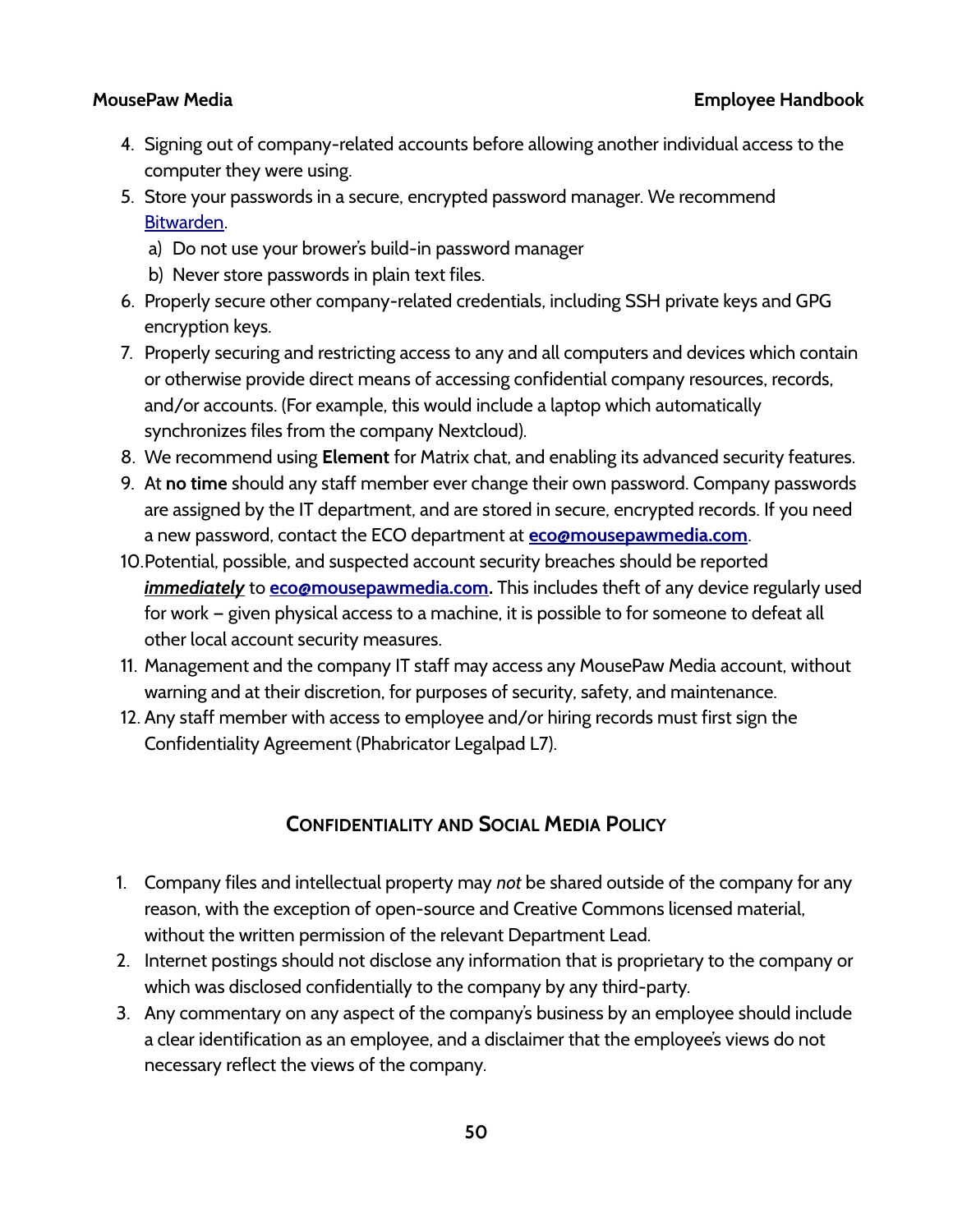- 4. Company logos or trademarks should not be included in internet postings on any account not officially maintained by MousePaw Media without written permission of the relevant Department Leads.
- 5. Employees should not present themselves as company representatives if they have not been granted that authority in writing by the company. They should neither claim nor imply they are speaking on the company's behalf.
- 6. The company reserves the right to request that certain subjects are avoided, and that internet posts and comments relating to the company are withdrawn.
- 7. The preceding social media policies apply to multi-media, social networking websites, blogs, online communities, chatrooms, and wikis for both professional and personal use.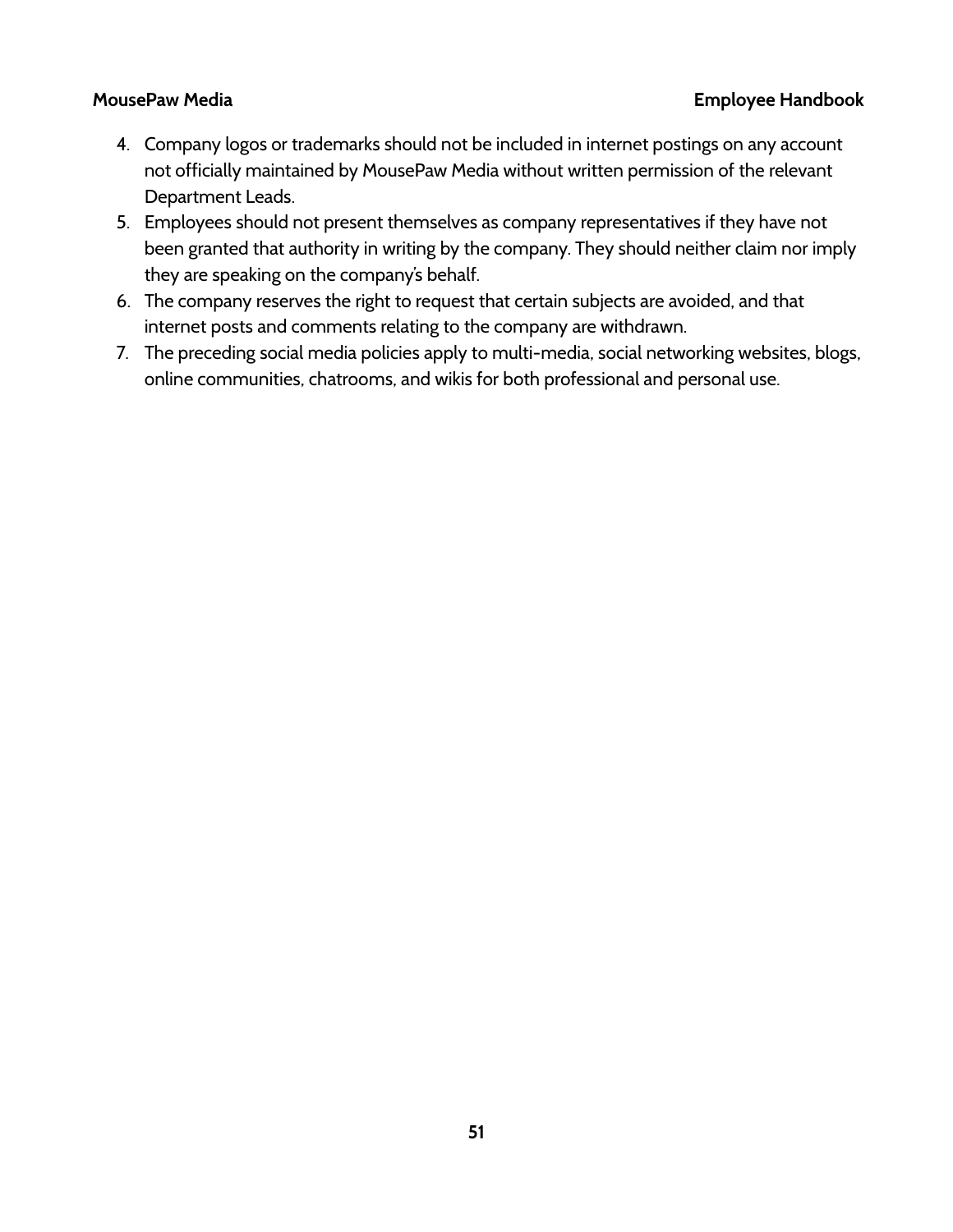## **MISCELLANEOUS**

- 1. Official company documents should comply with the following policies:
	- a) They should be created in LibreOffice and saved in the appropriate OpenDocument Format.
	- b) Copies of the editable OpenDocument Format files should be stored on Nextcloud.
	- c) Read-only copies of the files should be saved in PDF format.
	- d) The font "Cabin" should be used for all documents. "Liberation Mono" or "Source Code Pro" may be used where a monospace font is required.
- 2. Employees may choose to fill out the form using digital tools, but they *must* sign their name by hand – either using a graphics tablet or by printing, signing, and scanning the document. (The application **Xournal** or **Xournal++** may be used to digitally fill out and sign a document.)
- 3. At least one hard copy of any completed form or contract must be printed and retained in company records. A digital copy must also be maintained in the appropriate secure company Nextcloud folder.
- 4. It is only possible to remove data from Phabricator using special administrative tools. To request data to be deleted from Phabricator, a Deletion Request form must be submitted.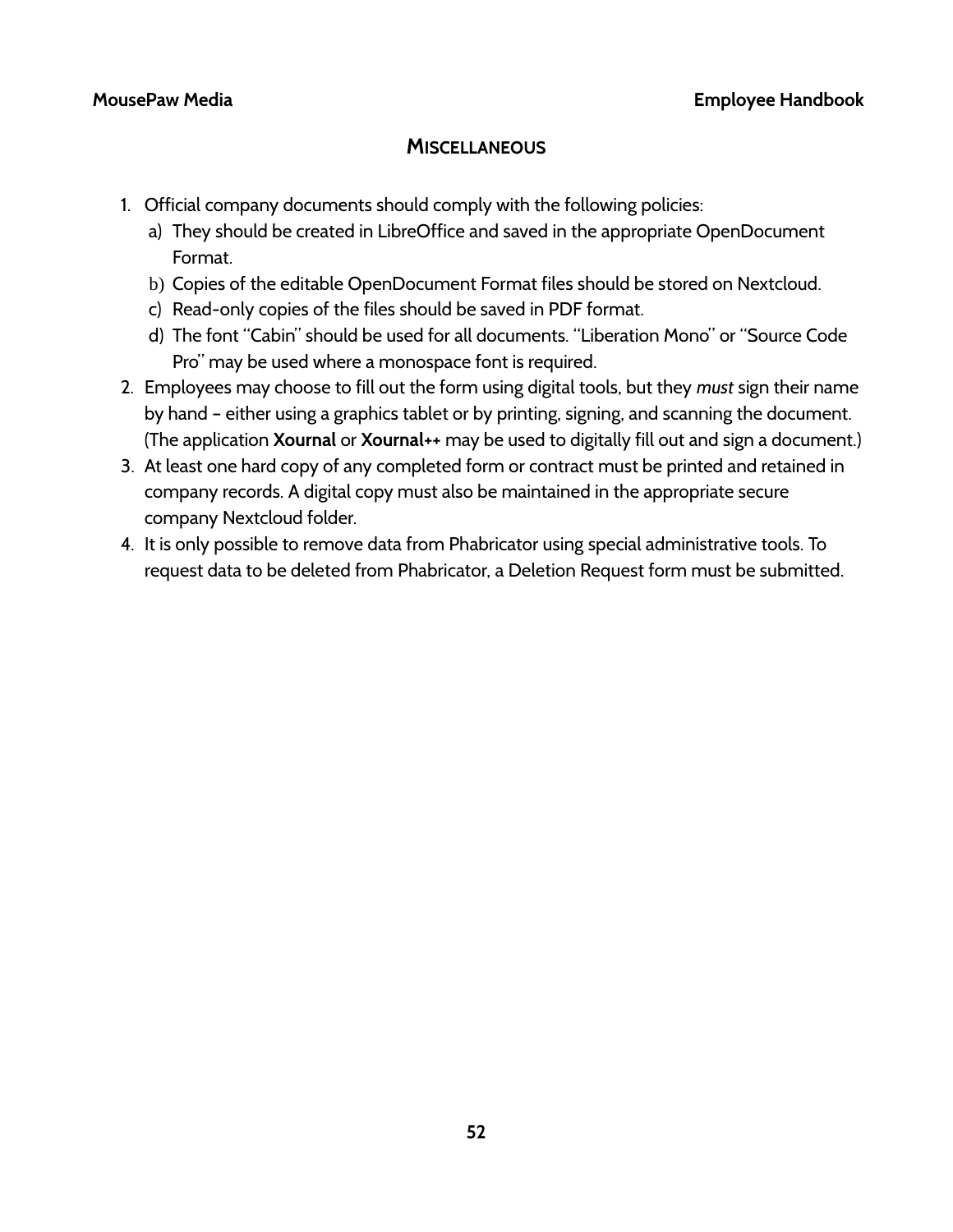# **DEPARTMENTAL POLICIES**

In addition to the company-wide policies, each department has additional formal policies. These policies are enforced alongside the official company Standards.

## **CONTENT DEVELOPMENT**

- 1. The following content must be stored, tracked, and maintained on the appropriate Git repositories:
	- a) Official scripts and game draft, which are maintained using Sphinx.
	- b) All text-based game content, including related XML and code files.
	- c) All graphical content which will be packaged as-is with the game content files. This should be in .PNG or .PNG32 format.
- 2. Changes to repository-tracked text-based content must first be posted to a Differential Revision and appropriately reviewed and approved. Repository Masters are exempt from this rule at their discretion, but are encouraged to follow it when possible.
- 3. **Every work day**, all repository-tracked content work must be uploaded to an appropriate Differential Revision.
	- a) Reviewers may be omitted from the Differential Revision until you are ready for review.
	- b) Before a Differential Revision is landed, it must meet all of the criteria outlined in Phabricator Paste P1.
	- c) You must link your relevant Maniphest Tasks to your Differential Revision.
	- d) Repository Masters are exempt from this rule at their discretion, but are encouraged to follow it when possible.
- 4. All documents should be created and maintained using LibreOffice, and saved in the appropriate OpenDocument Format. Copies of these documents should be stored in the appropriate folders on Nextcloud.
- 5. Any work uploaded to Nextcloud should be placed in your assignment folder, which should be shared with your department. Subfolders may be created within your assignment folder to further organize your work.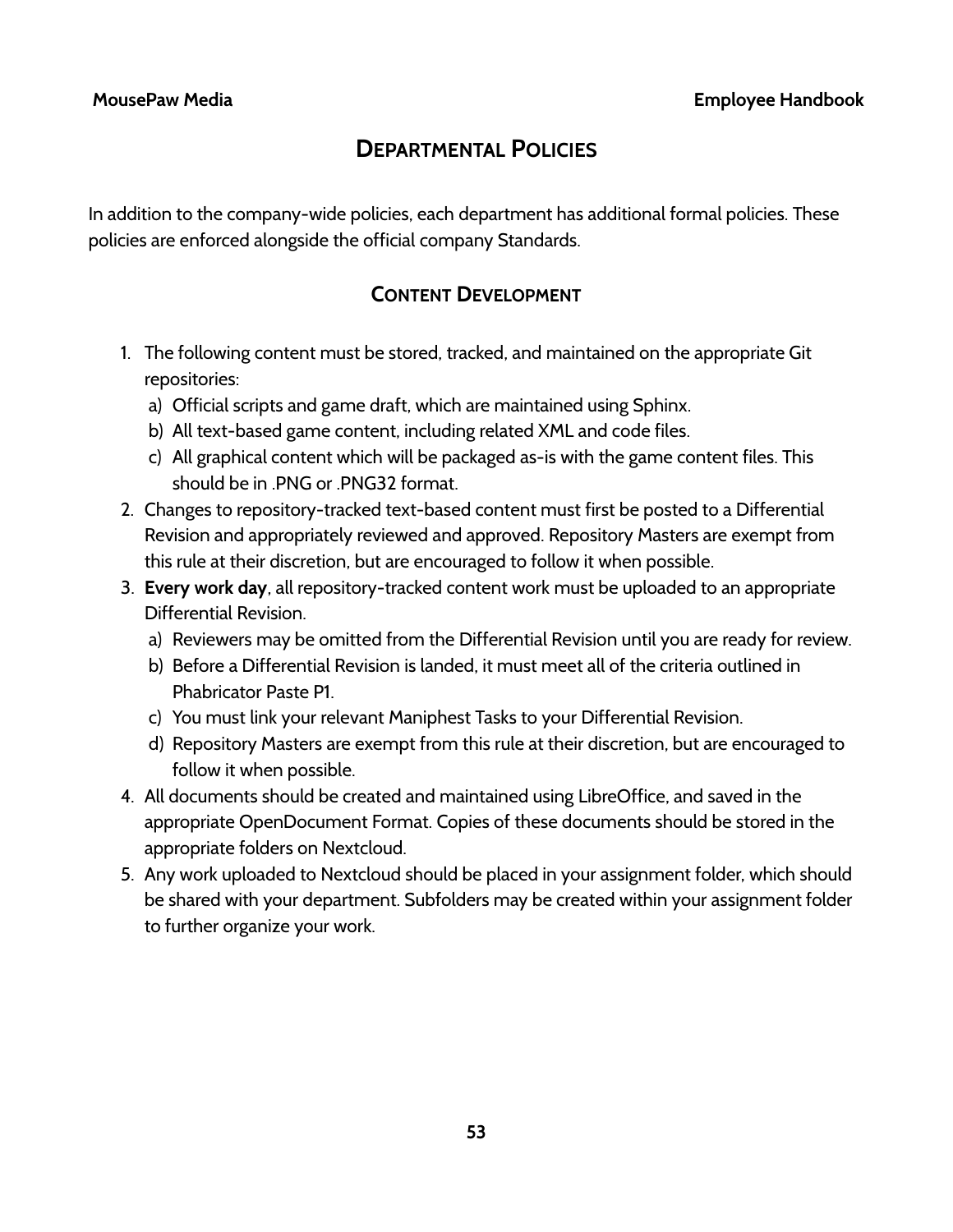## **DESIGN AND PRODUCTION**

- 1. *All* design files, including project and resource files, should be stored in the appropriate folders on Nextcloud.
- 2. Graphics which are ready for review, or needed for reference, should be posted on Phabricator Pholio in lower resolution (no more than 1000px in any direction). Specific upload exceptions may be made by department supervisors.
- 3. **Every work day**, all design work must be uploaded to Nextcloud.
- 4. Any work uploaded to Nextcloud should be placed in your assignment folder, which should be shared with your department. Subfolders may be created within your assignment folder to further organize your work.

## **PROGRAMMING**

- 1. All code must be stored and tracked using the official company Git repositories, which are managed and accessed via Phabricator Diffusion. GitHub is only to be used for mirrors.
- 2. Changes to code must first be posted to a Differential Revision and appropriately reviewed and approved. Repository Masters are exempt from this rule at their discretion, but are encouraged to follow it when possible.
- 3. Bug reports and feature requests must be logged and tracked on Phabricator Maniphest.
- 4. **Every work day**, all coding work must be uploaded to an appropriate Differential Revision.
	- a) Reviewers may be omitted from the Differential Revision until you are ready for review.
	- b) The tags "nobuild" and "notest" may be included in the Differential Revision's Subscribers field to prevent Jenkins from building and testing the code (respectively) until you're ready for each.
	- c) A single Differential Revision should cover one basic feature, and/or any number of bug fixes.
	- d) Before a Differential Revision is landed, it must meet all of the criteria outlined in Phabricator Paste P1.
	- e) You must link your relevant Maniphest Tasks to your Differential Revision.
	- f) Repository Masters are exempt from this rule at their discretion, but are encouraged to follow it when possible.
- 5. Internal documentation should be maintained on the appropriate Phabricator Phriction wiki page(s).
- 6. External (end-user) documentation should be maintained via Sphinx on the appropriate Git repository.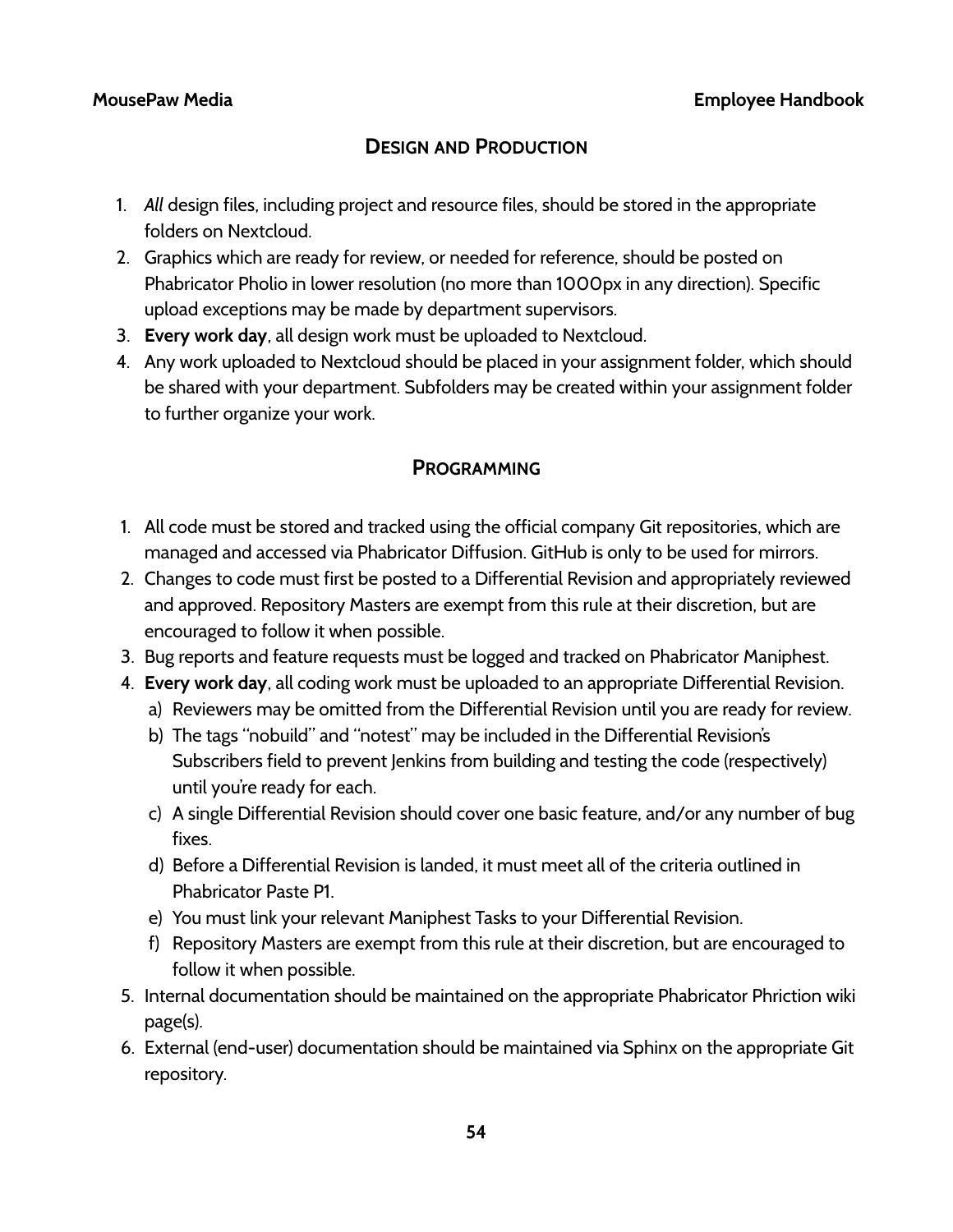# **COMMUNITY RULES**

## **ENFORCEMENT**

Because MousePaw Media is an active open-source community, we have established public Community Rules. All community members, whether staff, formal volunteer, or outside member, are expected to know and abide by these rules.

The current official version of the Community Rules can always be found at  **[https:// mousepawmedia.com/communityrules](https://mousepawmedia.com/communityrules)**. These have also been printed within this document. All users are also required to digitally sign a copy of these rules before they can use **Phabricator** 

The Community Rules shall be strictly enforced. All staff members have the right to act as community moderators, deferring only to seniority and management.

All disputes by staff about Community Rules must be presented *in writing* to **[eco@mousepawmedia.com](mailto:eco@mousepawmedia.com)**. Leads have the final authority to determine whether the dispute should be addressed; if it is, it will be formally presented to the Standards Board.

## **COMMUNITY RULES**

**NOTE**: We try to follow the Ubuntu Code of Conduct ([https://www.ubuntu.com/about/about](https://www.ubuntu.com/about/about-ubuntu/conduct)[ubuntu/conduct](https://www.ubuntu.com/about/about-ubuntu/conduct)). Many of the points below are derived from that document.

By using any part of the MousePaw Media Development Network, including our chatrooms on Matrix and IRC, you agree to abide by our community rules.

**RESPECT**: Everyone is entitled to basic respect, period. Assume the best, aim to resolve conflict, and treat others the way you want to be treated. Harassment, hate speech, bullying, "flaming" and "trolling" will not be tolerated in any form.

**RESPONSIBILITY**: Mistakes are a natural part of growth. Each individual in the community should be honest about and willing to learn from these mistakes.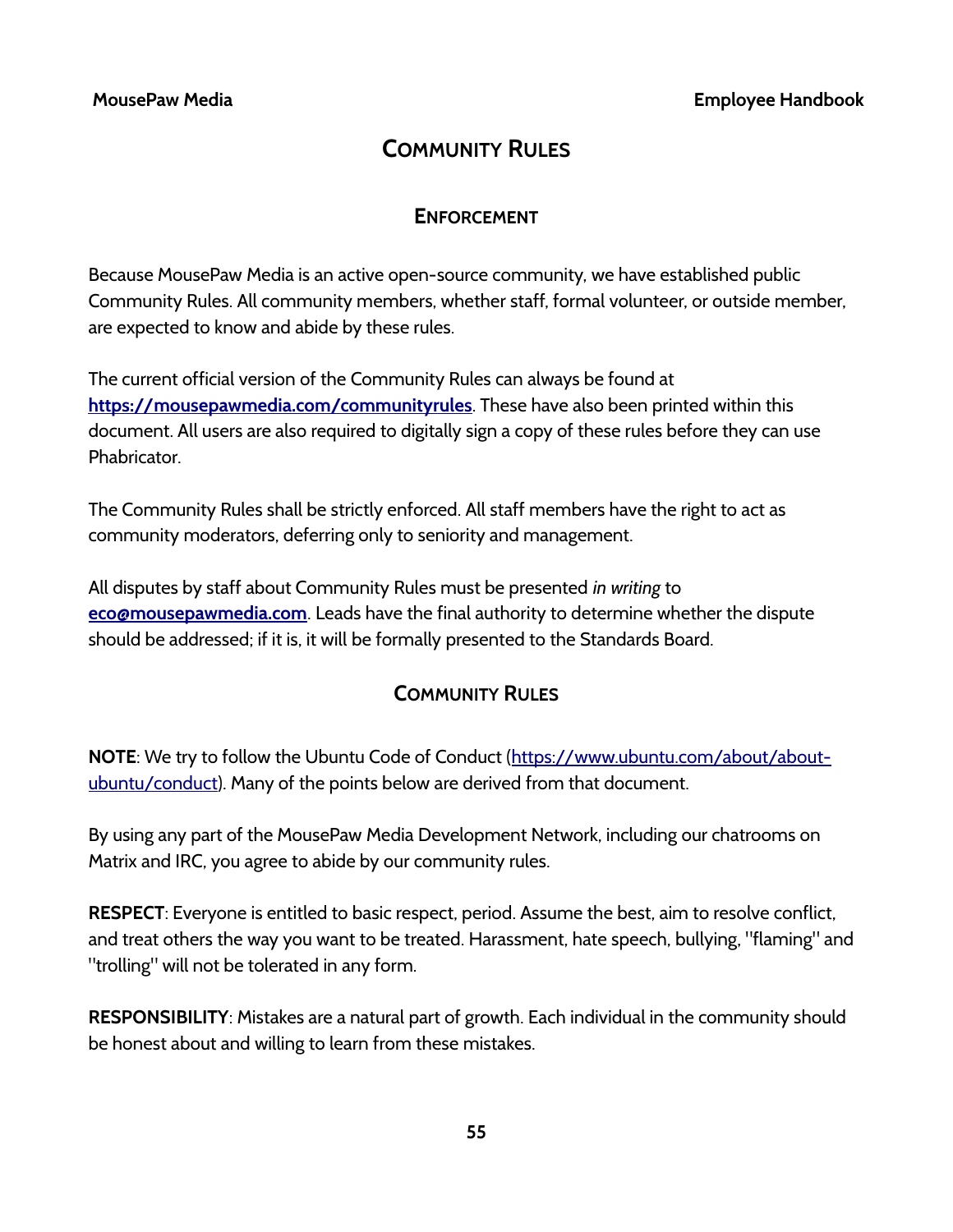**COMMUNICATION**: Don't be shy about sharing ideas, asking questions, or expressing concerns; also, please respect others' right to communicate the same.

**QUESTIONS AND ANSWERS**: If you don't know something, please ask for help! We are all growing and learning. Meanwhile, please don't answer questions in a rude or flippant manner.

**COLLABORATION**: We welcome your ideas and collaborative efforts. Please remember that our projects are the culmination of many ideas. Regard the contributions of others with the same value you place on your own.

**STEPPING DOWN**: Your participation is voluntary. If you decide you don't want to be involved in a project anymore, that is your right. However, please be considerate in how you step down, so as to minimize disruption to the project.

**LANGUAGE**: We ask that our community members not use crude or foul language (i.e. profanity, racism, etc.). This includes "obfuscation" of such language, such as through substituting symbols for the letters. This rule helps keep our communication friendly, and promotes use of \*real\* words to express ideas.

**CONTENT**: We ask that our community members do not post any content which is "NSFW" (not safe/appropriate for work), "mature audiences only," or otherwise stronger than a "PG" rating. This includes material which is violent, sexual, or encouraging illegal activity.

**NO LITTERING**: Please don't create posts or other content which serves absolutely no purpose to the project. Fun, humor, and occasional off-topic talk is welcome (especially in comments and chat) as long as we're getting the work done, but please don't clutter up the network with useless noise. On Phabricator, use appropriate tools (such as Tokens) for giving generic feedback; use comments for more specific feedback.

**NO VANDALISM**: Do not attempt to deface, remove, or otherwise destroy your contributions, or the contributions of others. (This does NOT include revision or removal of comments.) If you need something removed, contact an administrator.

**NO CRACKING**: We have set various security measures and permissions controls in place throughout our network. Do not tamper with these or attempt to break them; doing so is a serious violation, generally resulting in immediate and permanent removal from the community.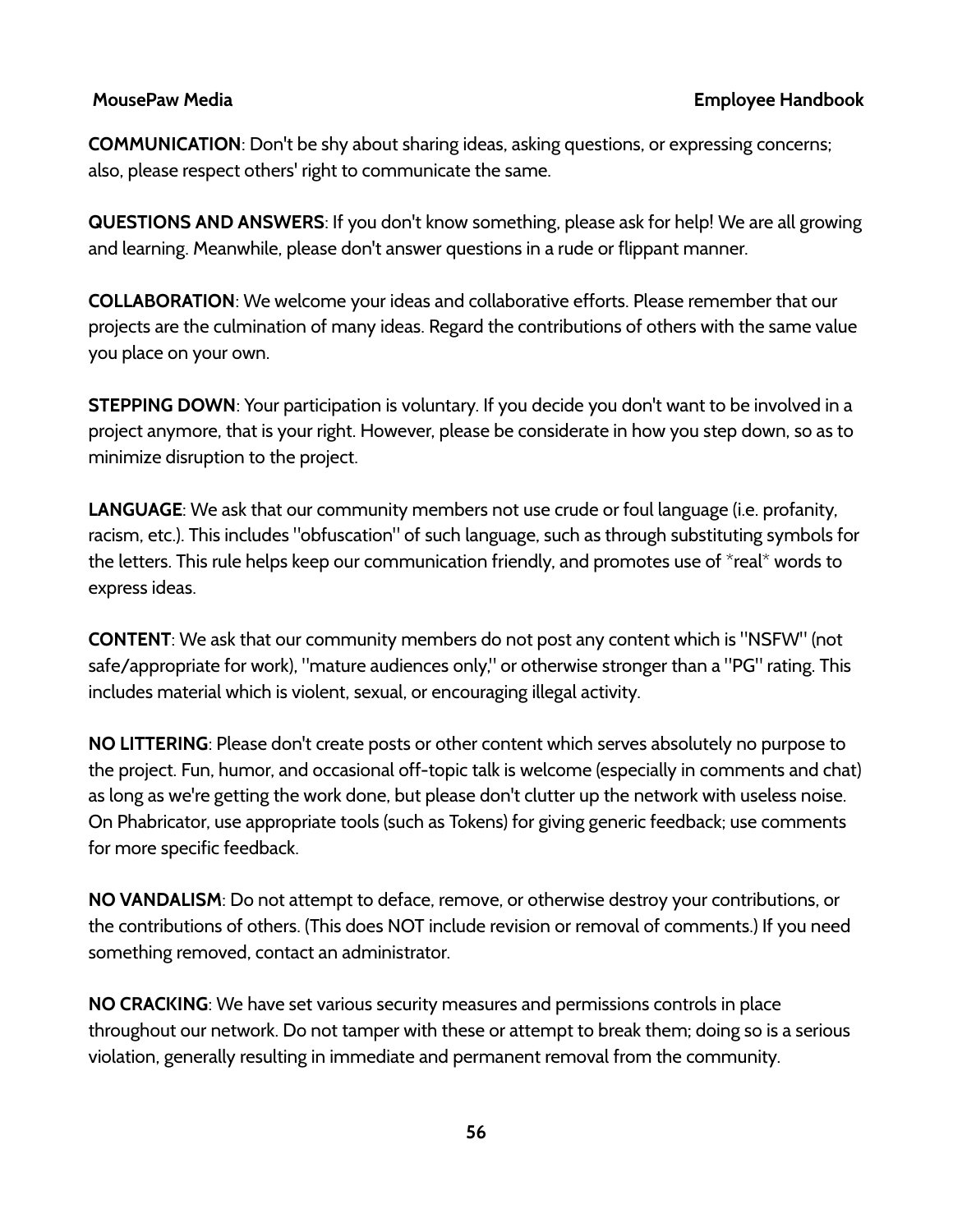**NO ADVERTISING**: You may not post anything designed solely to promote another website, product, service, or the like. You MAY post links and/or information relevant to a conversation. The line between relevance and promotion is highly contextual, and is ultimately up to the discretion of the moderators.

**NO SCRAPING**: You may not collect bulk information about our staff or community members by any means for any reason.

**YOUR ACCOUNT**: You are solely responsible for the maintenance and operation of your account in compliance with these rules. If you believe your account has been compromised, contact us at **[developers@mousepawmedia.com](mailto:developers@mousepawmedia.com)**.

**MODERATORS**: All MousePaw Media staff have the full authority of moderators in all cases. Their decision shall be considered final — modification and reversal of decisions are internal company issues. As such, do not dispute staff decisions publicly. In the event of a conflict between staff and community members, contact an administrator (such as Jason C. McDonald [jcmcdonald] or Anne McDonald [ajmcdonald]) privately.

**OUR RIGHTS**: The MousePaw Media Development Network is operated and run by MousePaw Media. As such, we as a company retain the exclusive rights of full control over all aspects of the Development Network, including...

- The right to add, modify, and remove any content as we see fit.
- The right to add, modify, and remove features and access to features on the MousePaw Media Development Network as we see fit.
- The right to add, modify, access, deactivate, and/or remove any accounts on the MousePaw Media Development Network.
- The right to revise these rules as we see fit.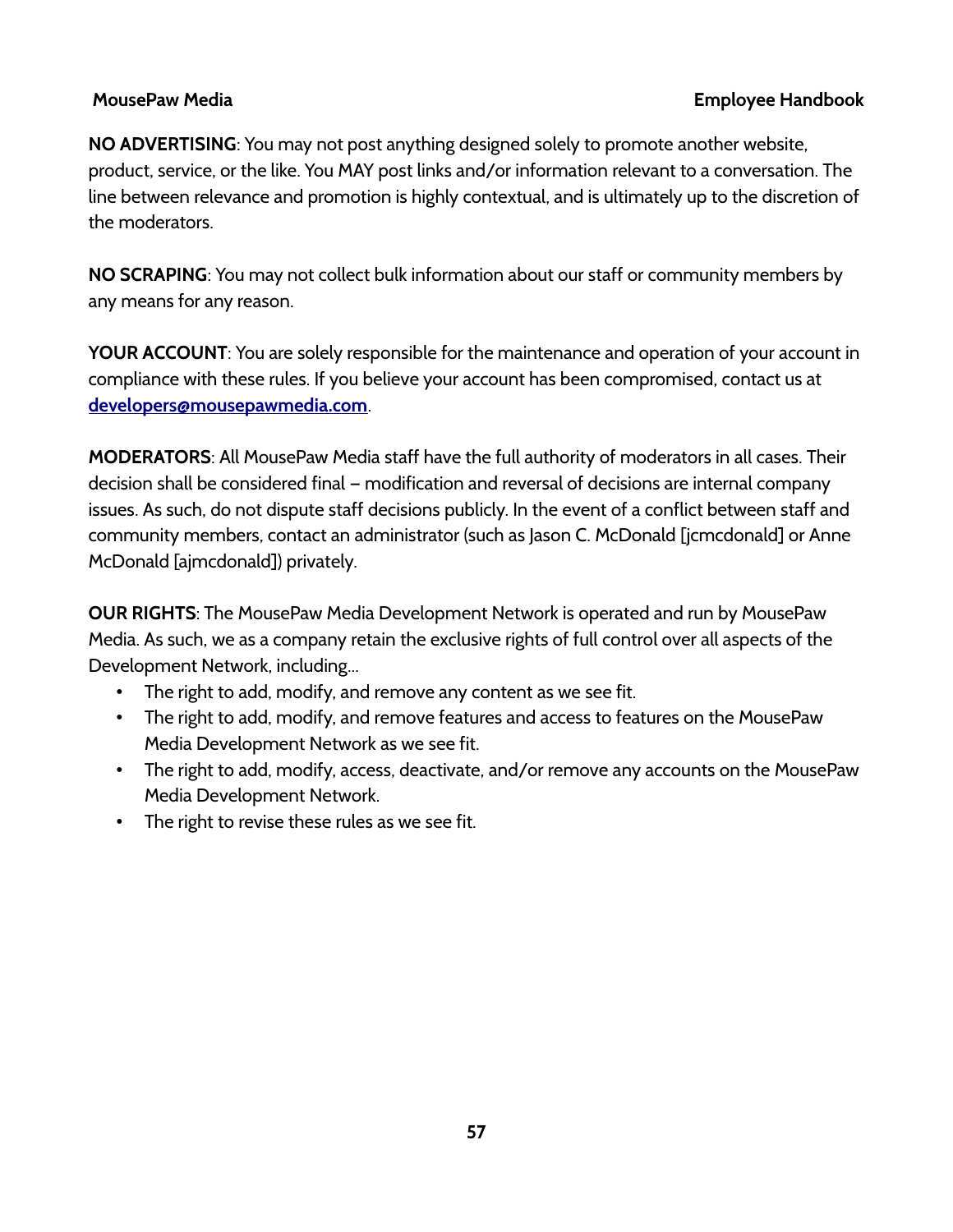# **STANDARDS GOVERNANCE**

## **STANDARDS**

MousePaw Media operates under a carefully curated set of **Standards**. These are *living documents*, meaning they are regularly reviewed and revised to meet the needs of the company.

The current official version of the Standards can always be found at

 **[https:// standards.mousepawmedia.com](https://standards.mousepawmedia.com/)**. We always enforce the "stable" (or "latest") version. The "devel" version is the current working draft.

The following are formal Standards at MousePaw Media:

- Commenting Showing Intent [CSI]
- Live-In Testing [LIT]
- Quantified Task Management [QTM]
- Coding Standards
- Licensing Standards
- Technical Standards

The following standards are pending finalization. Enforcement is at the discretion of the Department Leads:

- Content Standards
- GIMA (Graphical Interface for Maximum Accessibility) Design Standards
- Ethical Standards
- Technical Design Standards

All other standard notes and drafts can be found on Phabricator Phriction, under Standards.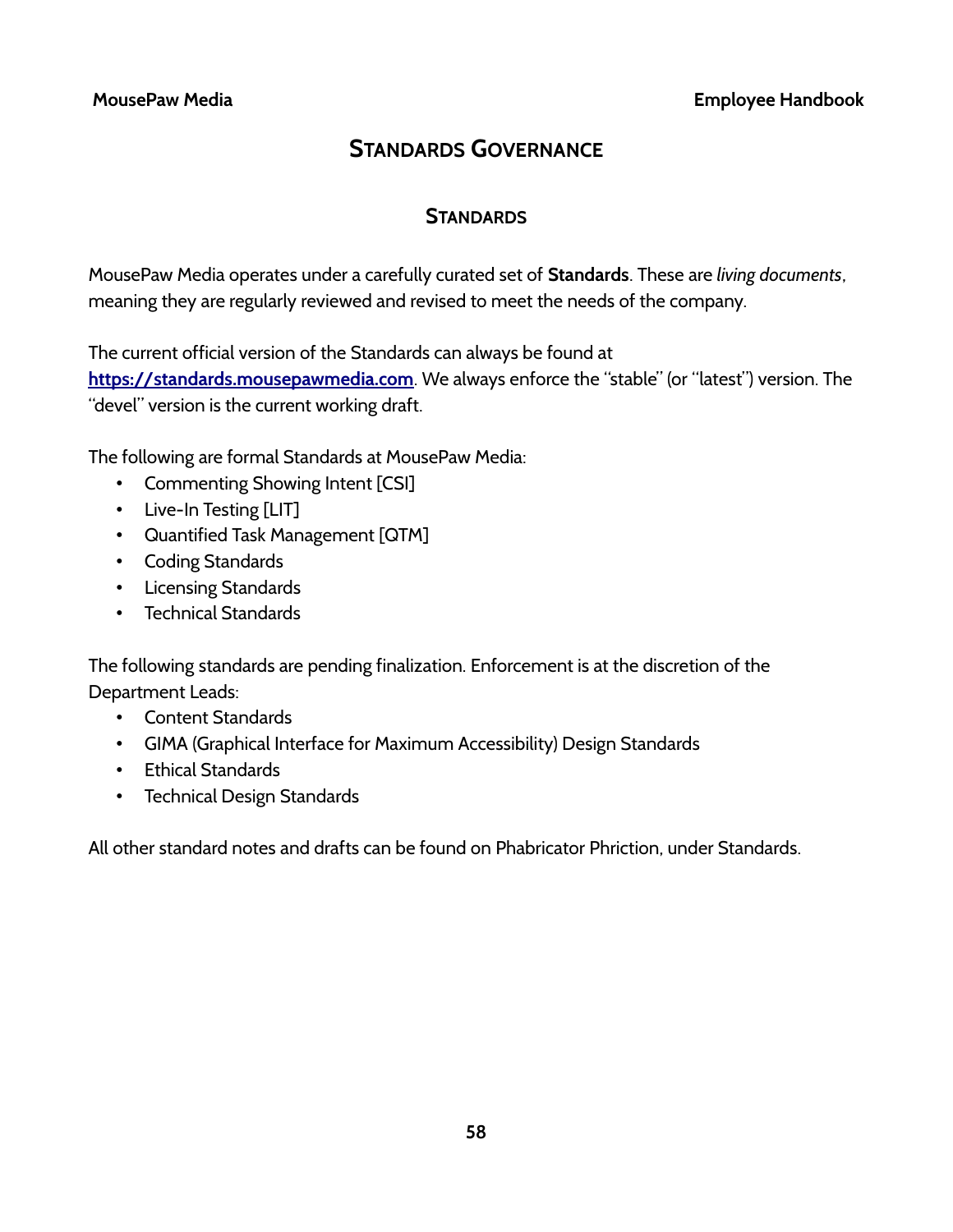## **STANDARDS BOARD**

The Standards Board is responsible for reviewing, revising, and maintaining all formal written documents of governance. This includes Standards, Community Rules, ECO Policy, Company Policy, and the Employee Handbook.

## **COMMITTEES**

The Standards Board consists of four distinct Committees:

## The **Administrative Committee** oversees:

- Community Rules
- Company Policy
- ECO Policy
- Ethical Standards
- Licensing Standards
- Software Standards

## The **Programming Committee** oversees:

- Coding Standards
- Commenting Showing Intent [CSI]
- Company Policy: Programming
- Live-In Testing [LIT]
- Quantified Task Management [QTM]
- Software Standards
- Technical Standards

## The **Design Committee** oversees:

- Company Policy: Design+Production
- Design Technical Standards
- Graphical Interface for Maximum Accessibility [GIMA]
- Software Standards

## The **Content Committee** oversees:

- Company Policy: Content Development
- Content Technical Standards
- Educational Standards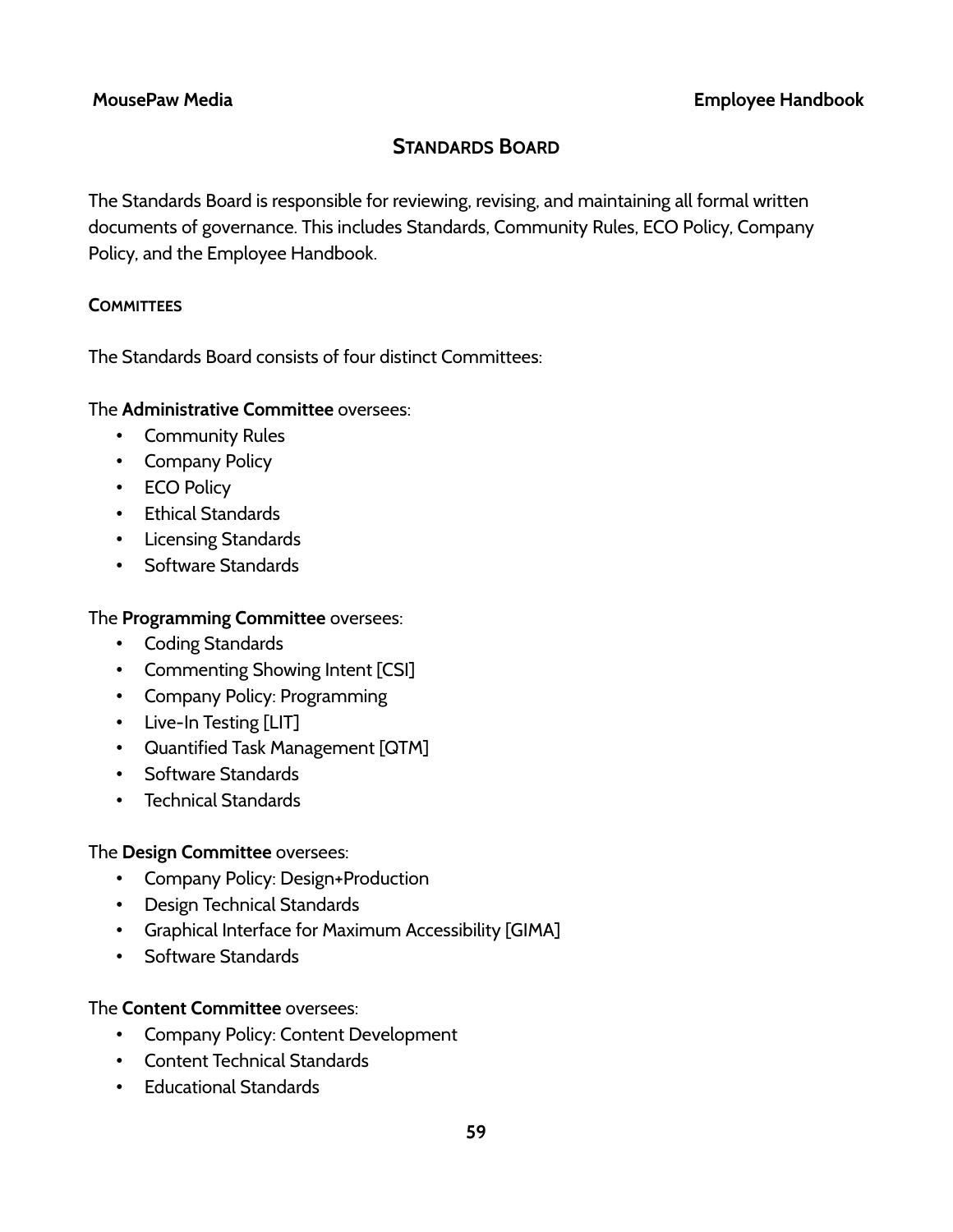• Software Standards

## **STANDARDS PUBLICATION**

Standards are officially published in three major places:

This **Employee Handbook**, which contains:

- Community Rules (also published online)
- Company Policy
- ECO Policy

The **Standards Documents** ( **[https:// standards.mousepawmedia.com](https://standards.mousepawmedia.com/)**), which are maintained in our rSTD Git repository. These contain all public standards:

- Coding Standards
- Commenting Showing Intent [CSI]
- Licensing Standards
- Live-In Testing [LIT]
- Quantified Task Management [QTM]
- Technical Standards

We use **Phabricator Phriction** for some internal standards, as well as anything pending official publication. We are working on phasing out use of Phriction for official standards publication. Currently, it contains:

- Content Technical Standards
- Design Technical Standards
- Educational Standards
- Ethical Standards
- Graphical Interface for Maximum Accessibility [GIMA]
- Software Standards

## **STANDARDS BOARD REGULATIONS**

- 1. The Standards Board Committees are formed at the start of each quarter. Membership criteria and rules are as follows:
	- a) The Administrative Committee consists of all Department Leads (all levels). Other members must be invited by a lead.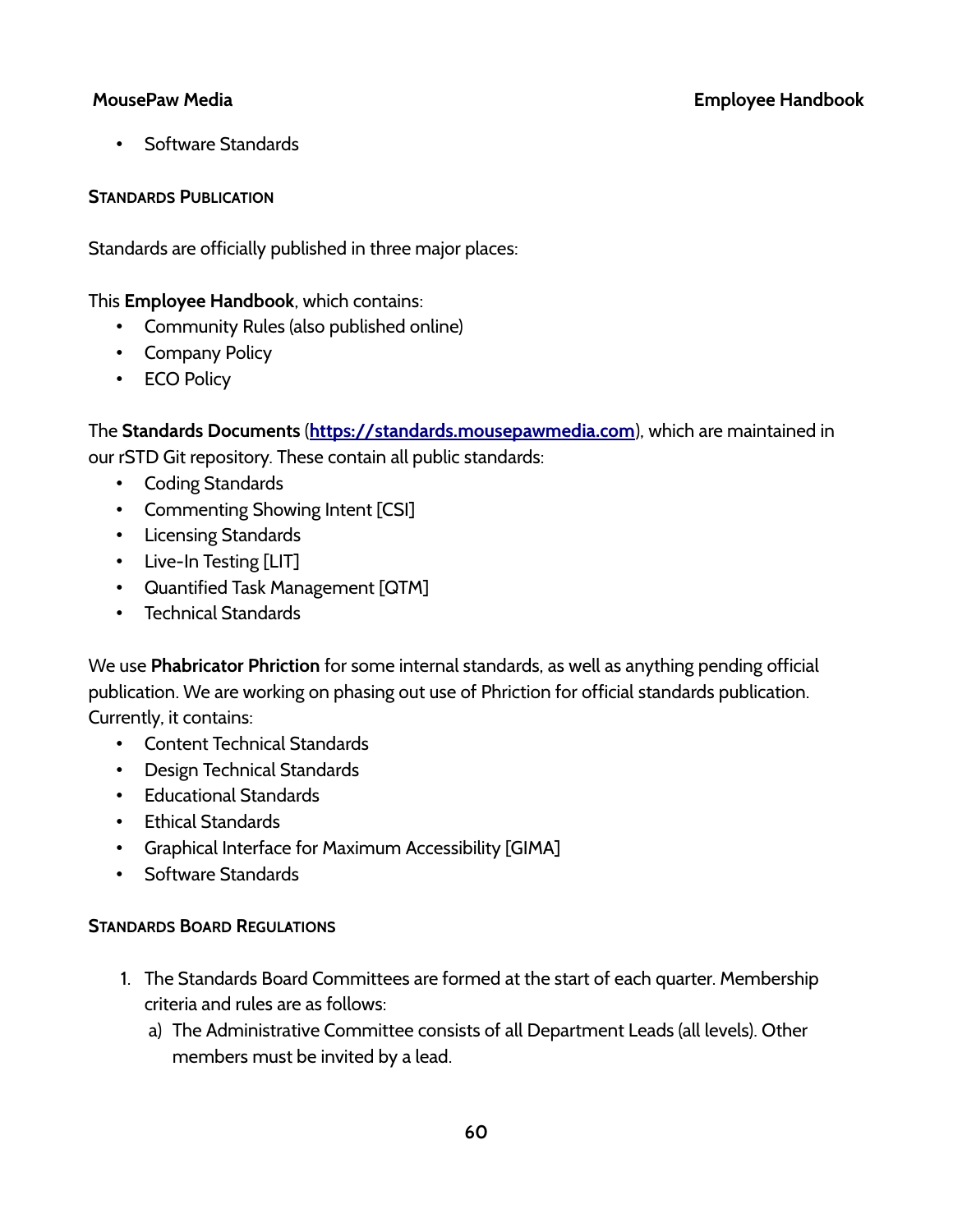- b) Other Committees consist of the relevant Department Leads (all levels). Other department staff member with seniority of Intern or higher may volunteer for the committee.
- c) No more than five members may sit on any one Committee at a time, with the exception of the Administrative Committee.
- d) Prospective Committee members must attend the first scheduled Committee meeting of the quarter, or else be excluded from the Committee for the duration of the quarter. Exceptions may be granted to members of the Administrative Committee.
- e) After the initial meeting, Committee membership is locked for the duration of the quarter, except if altered by three-quarters majority vote of said Committee.
- 2. Proposals should be written in advance of the meeting, although expansion or modification thereof, or alternative proposals, may be presented during the meeting or afterwards.
- 3. After initial discussion, the final modified Proposal must be put up for a formal vote during the meeting. The possible actions are:
	- a) A Proposal may be **Approved**, at which point a date of action may be set.
	- b) A Proposal may be **Pending**, which will delay the final vote until a specific date later in the quarter.
	- c) A Proposal may be **Postponed**, which will schedule it for re-presentation to the Committee at a specific later date (or specific condition).
	- d) A Proposal may be **Rejected.**
- 4. The final modified Proposals,their statuses, and their dates of adoption should be published on Phame within three days after the Committee meeting.
- 5. Approved Proposals should be officially published no later than three days after their date of adoption.
	- a) Official publication of the Proposals should be reviewed and approved by the Committee which passed the Proposal.
	- b) Official publications must contain a formal Changelog, detailing all changes and their date.
- 6. Only current Committee members may vote on Proposals. Other staff members may submit formal comments to **[developers@mousepawmedia.com](mailto:developers@mousepawmedia.com)**, but the Committee is not obligated to consider those comments.
- 7. "Robert's Rules of Order" are recommended for Committee meetings, but are not required.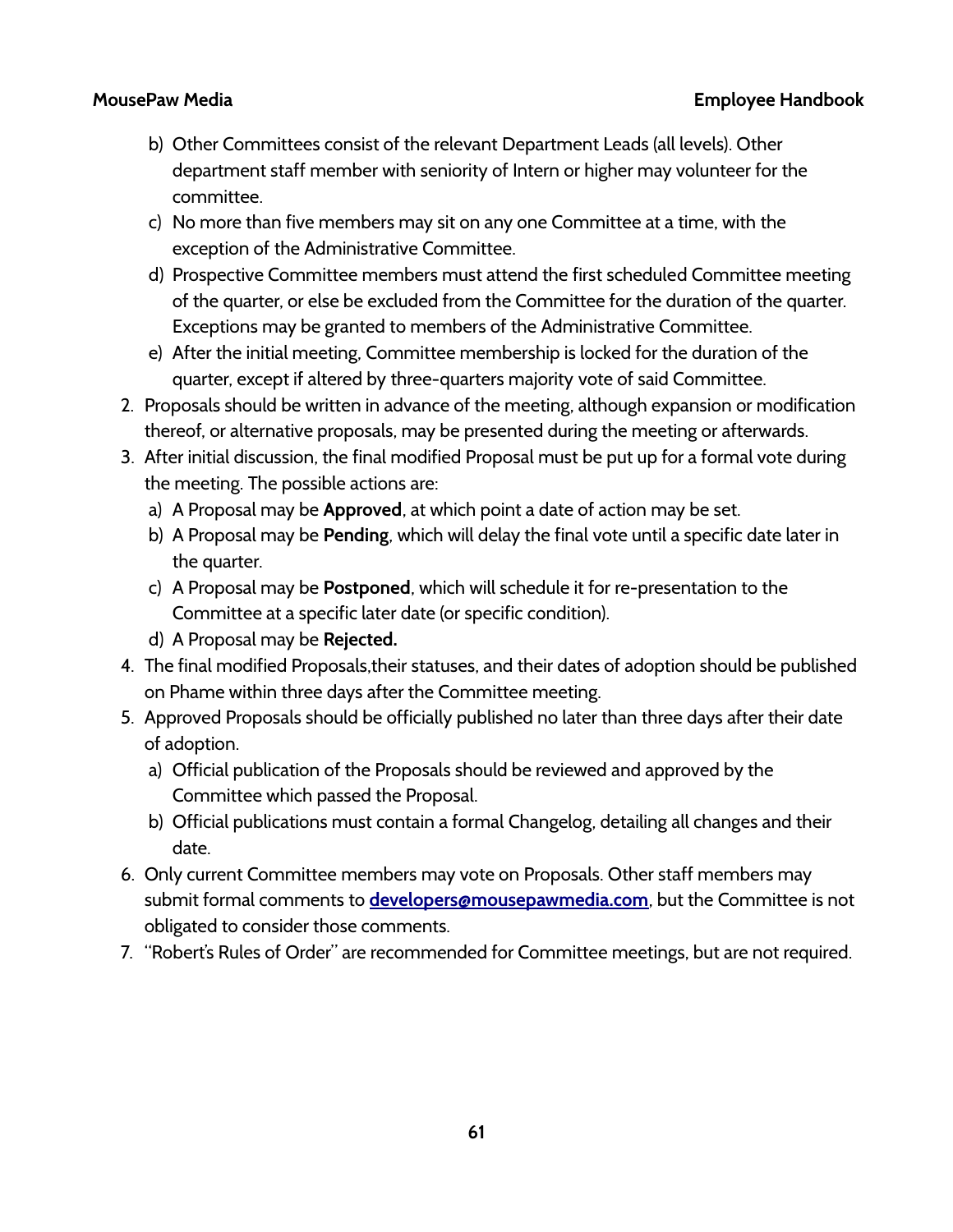## **CHANGELOG**

## **03 July 2021**

- Update URLs and email addresses, drop DevNet references.
- Revise and expand Security guidelines, including the addition of MFA.
- Clarify leave allocation policies for Provisional Intern/Intern.

## **02 April 2021**

- Drop I/II levels from Intern and Journeyman; add Provisional Intern.
- Replaced eHour with Kimai.
- Replaced SquirrelMail with Roundcube.
- Drop IRC. (We never use it; may revisit in the future.)

## **05 September 2020**

- Added Soft Cap section to Time and Leave Policies.
- Broadly updated Hiring policies.

## **18 July 2020**

- Updated Weekly Check-Ins policy.
- Fixed several typos (thank you Anna Dunster!)

## **3 April 2020**

- Renamed Informal Internship to Community Internship; various adaptations.
- Using Your Time/Leave of Absence: Added note about supervisor discretion and possible rejection of extended time off requests.
- Drug and Substance Policies: Expanded.
- Equality Policies: Expanded.
- Hiring: Updated to cover remote hiring policies.
- Scheduling and Tasks: Office hours made optional.

## **5 Nov 2019**

- Redefined Informal Internship
- Moved new Role certification requirement effective date to 2020-Q2

## **6 June 2018**

• Major revisions. Updated entirety.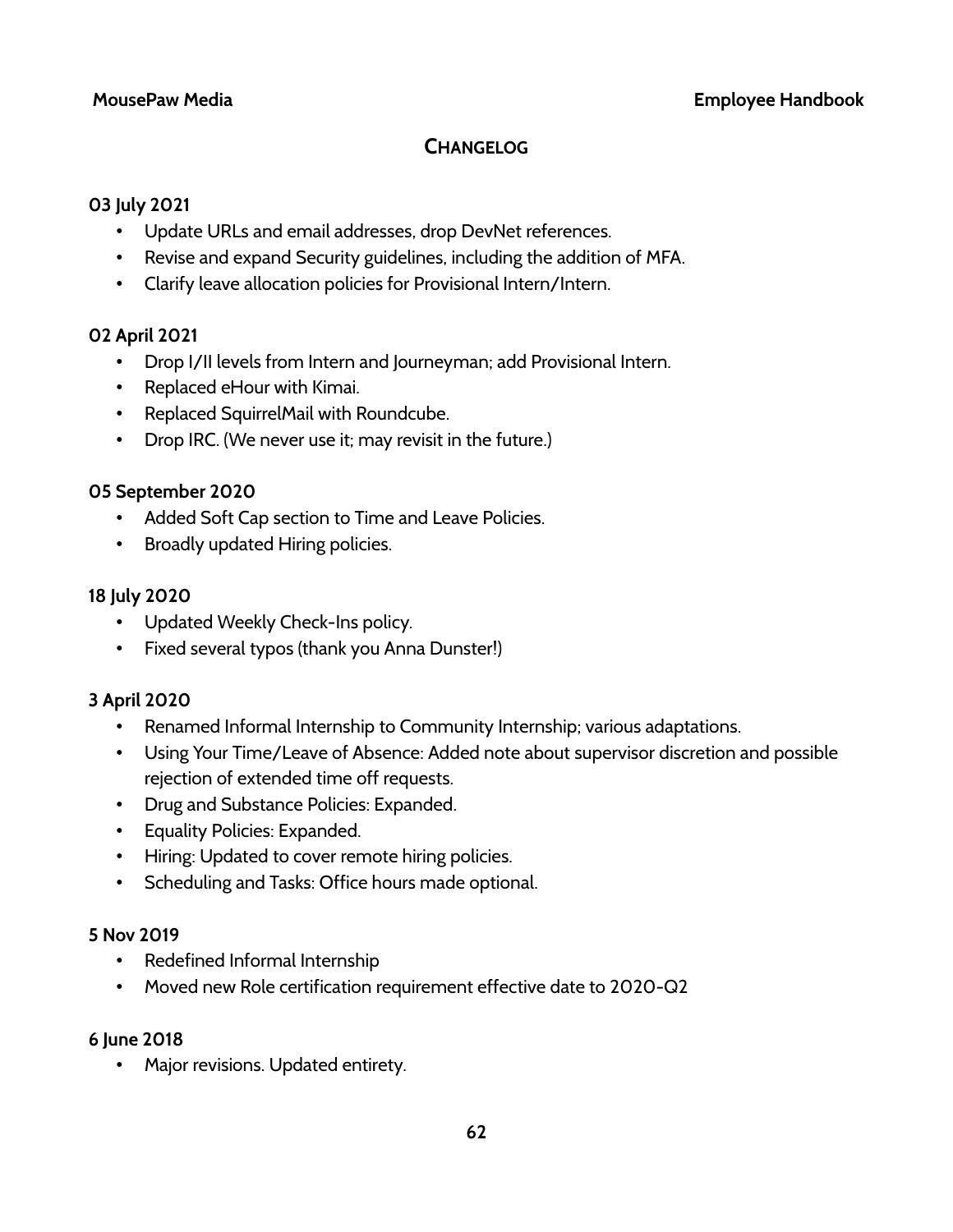## **12 January 2018**

• Standards Board: Updated entirety.

## **03 January 2018**

- Communication: Updated 5
- Scheduling and Tasks: Added 7, 8
- Miscellaneous: Updated 2; added 4
- Design and Production: Updated 1, 2